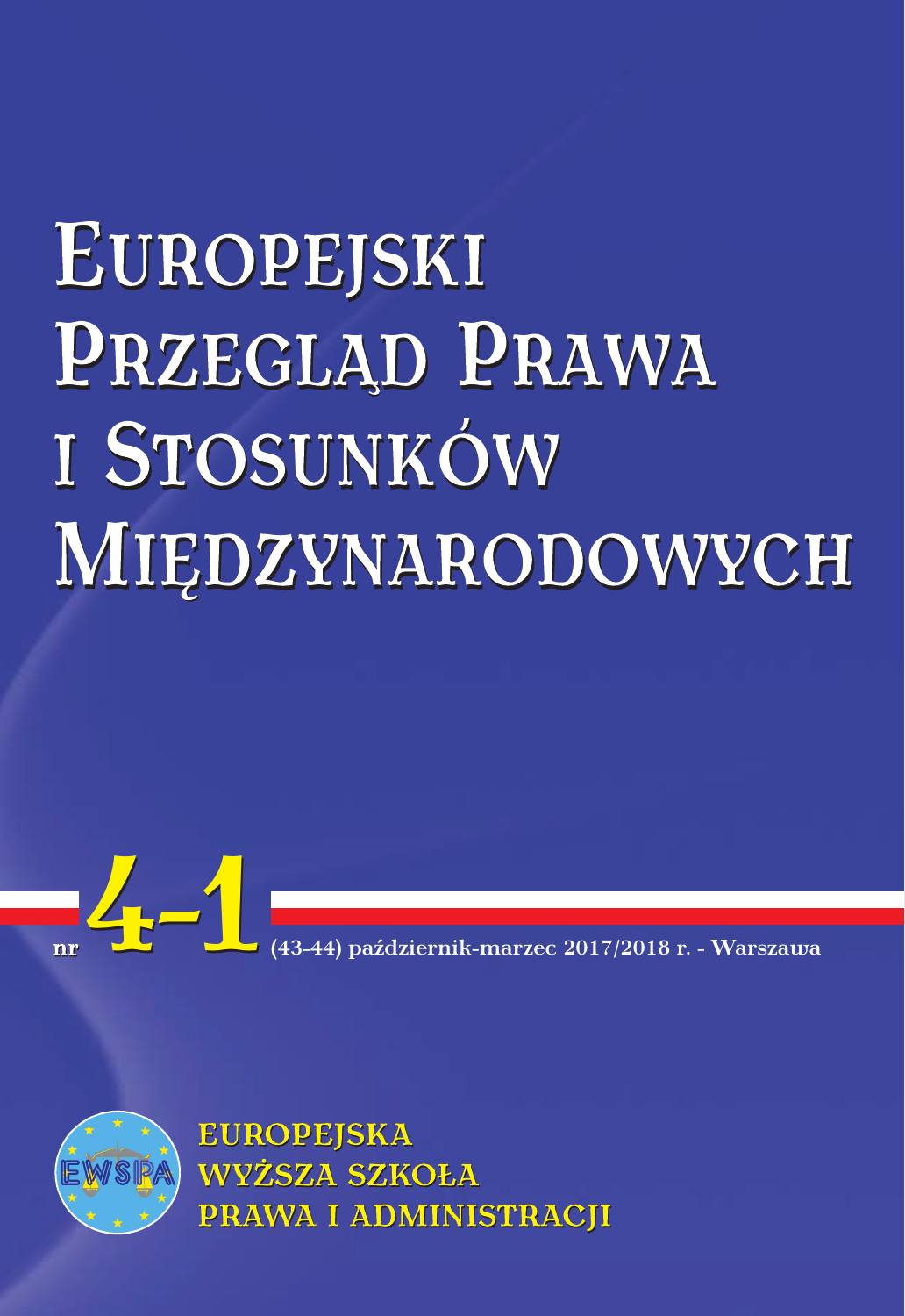#### EUROPEJSKI PRZEGLĄD PRAWA I STOSUNKÓW MIĘDZYNARODOWYCH

ISSN-2081-0903

#### **WYDAWCA**

**Europejska Wyższa Szkoła Prawa i Administracji, Warszawa ul. Grodzieńska 21/29**

#### KOMITET REDAKCYJNY

**Przewodniczący** Jerzy J. Wiatr

#### **Członkowie**

Andrzej Bierć Dariusz Czajka Tadeusz Szymanek Roman Wieruszewski

#### REDAKCJA

**Sekretarz redakcji** Tadeusz T. Nowacki

**Redaktor graficzny** Małgorzata Głuszczak

#### ADRES

03-750 Warszawa ul. Grodzieńska 21/29 tel. +48 22 619 9011 fax +48 22 619 5240

Tekstów niezamówionych redakcja nie zwraca. Zastrzega się możliwość zmiany tytułów i dokonywania skrótów w artykułach. Redakcja nie ponosi odpowiedzialności za treść ogłoszeń.

#### PRENUMERATA

Informacji udziela dziekan Europejskiej Wyższej Szkoły Prawa i Administracji Od Redakcji

W tym podwójnym numerze kwartalnika w ramach bloku prawnego po raz pierwszy zajmiemy się głębiej praktycznymi aspektami upadłości konsumenckiej – instytucji dopiero od niedawna istniejącej w naszym systemie prawnym, a jakże istotnej. Podejmujemy ponadto kwestię praw obywateli UE w Wielkiej Brytanii po brexicie (w świetle unijnych regulacji).

Duży walor praktyczny ma również artykuł traktujący o zasadach przechodzenia majątku na spadkobierców w działalności gospodarczej – zmiennych w zależności od formy jej prowadzenia.

W bloku polityczno-międzynarodowym mamy tym razem okazję prześledzenia – choć z różnych badawczych perspektyw – wybranych aspektów dwu odmiennych dróg prowadzących do polityczno-gospodarczej transformacji: z jednej strony tej lepiej nam znanej – z Europy Środkowej i Wschodniej po 1989 roku (to jedyny anglojęzyczny tekst numeru), z drugiej zaś – bardziej krętej drogi zmian, którą z końcem lat 70. i potem wybrała Chińska Republika Ludowa.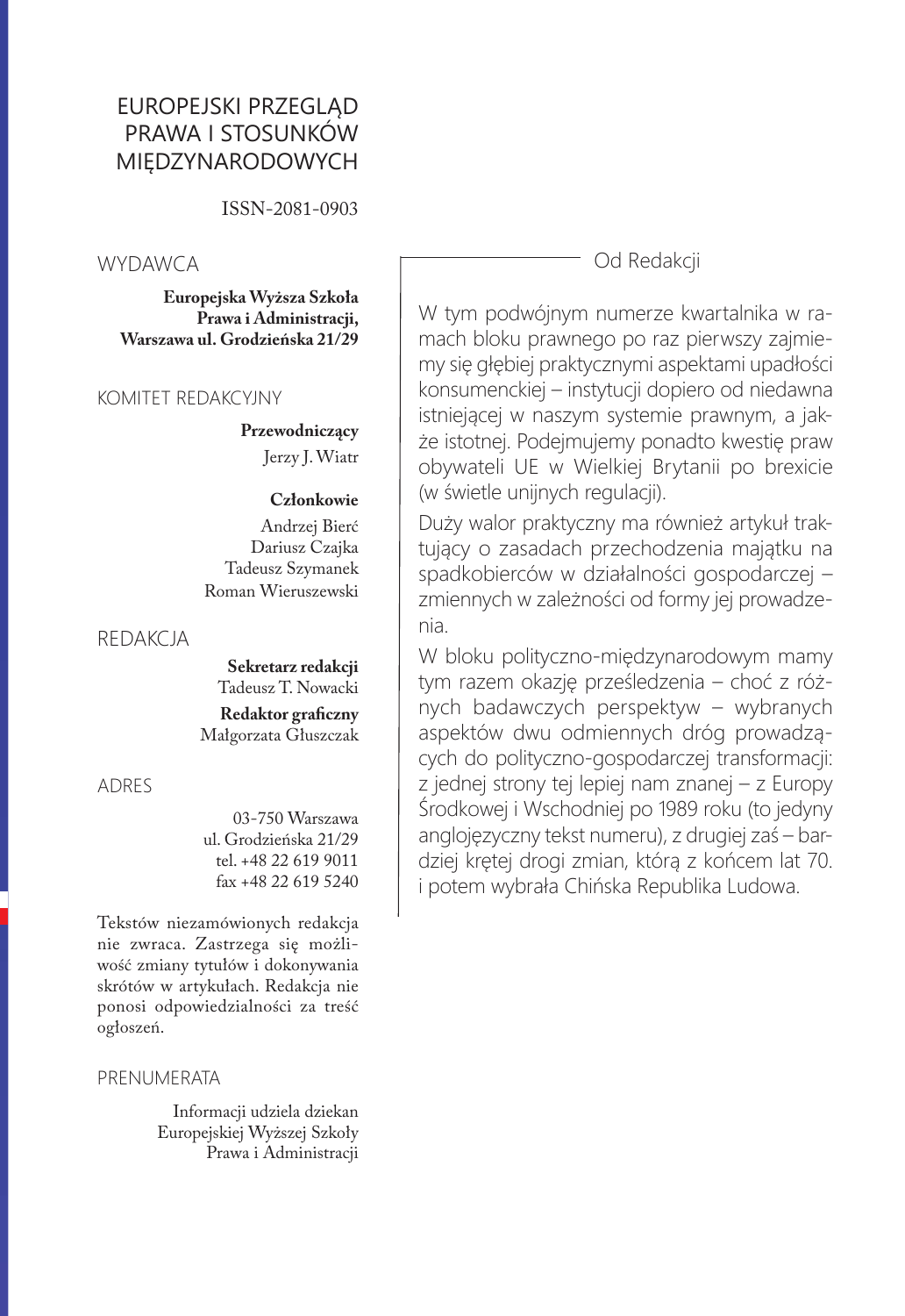# Spis treści

| Dieter Segert, Eastern Europe after 1989 - a laboratory                 |  |
|-------------------------------------------------------------------------|--|
| Dariusz Czajka, Podmiotowa i przedmiotowa zdolność upadłościowa         |  |
| Iwona Parchimowicz, Negocjacje w sprawie brexitu – prawa obywateli Unii |  |
| Bogumił Władysław Smuk, Problematyka sukcesji w działalności            |  |
| Karolina Muzyczka, Plan powrotu Chin do pozycji mocarstwa światowego 73 |  |

# **Wydarzenia w EWSPiA**

| Konferencja w Brukseli: Rola regionów w polityce |  |
|--------------------------------------------------|--|
|                                                  |  |

#### **Recenzje**

| Stanisław Bieleń, Czas próby w stosunkach międzynarodowych                                                              |  |
|-------------------------------------------------------------------------------------------------------------------------|--|
| Wojciech Rafałowski, Opisywanie i wyjaśnianie systemu partyjnego.                                                       |  |
| Martin Carrier, Executive Politics in Semi-Presidential Regimes:<br>Power Distribution and Conflicts between Presidents |  |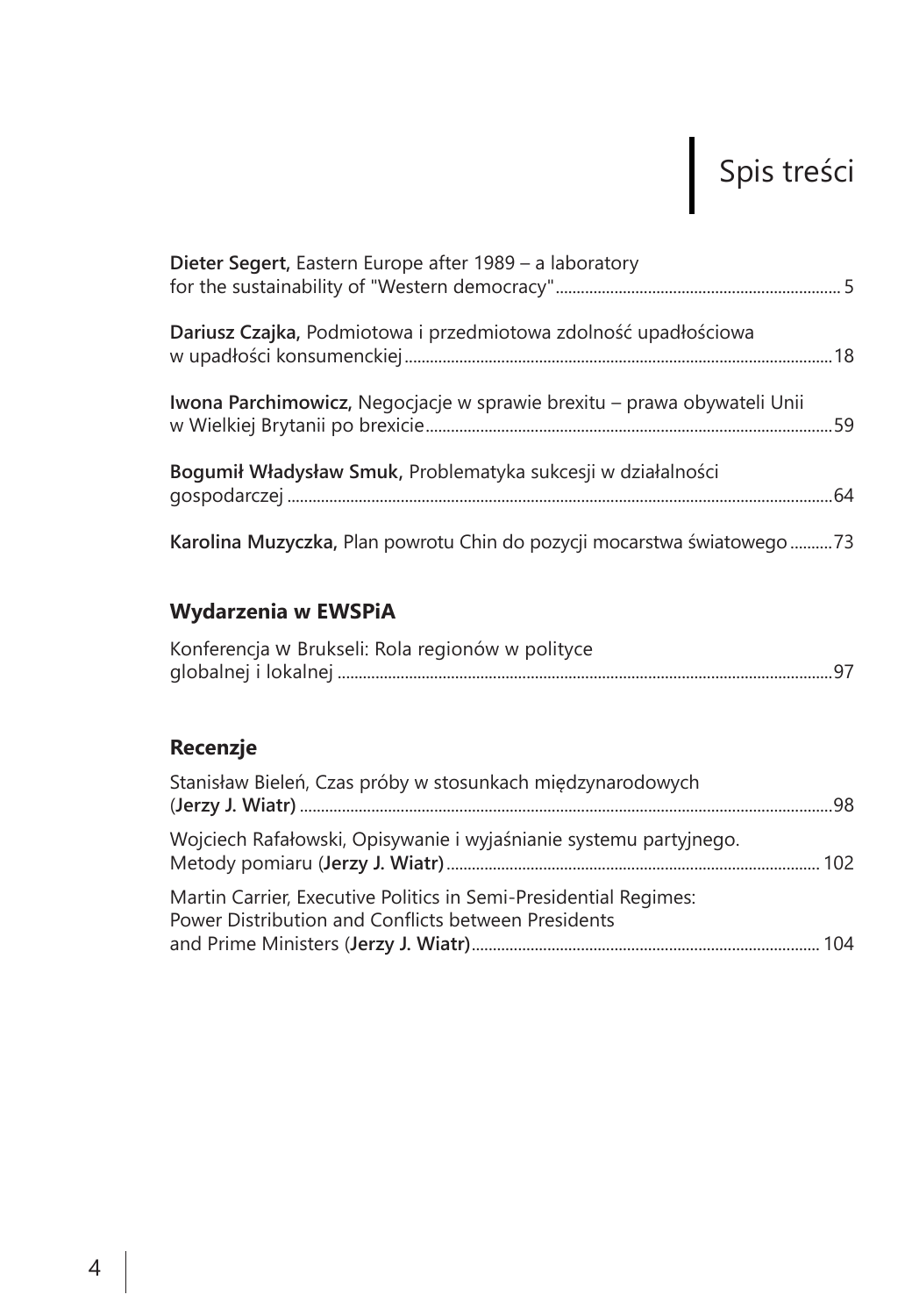### Dieter Segert

# **Eastern Europe after 1989 – a laboratory for the sustainability of "Western democracy"?**

In last years, in post-socialist Eastern Europe there were waves of protest and a rising degree of political instability. I start with a reminder of the protests in Bulgaria in February 2013. After some days of demonstrations and clashes between police and population, the Bulgarian government retired. Other disturbing news came from Hungary since 2010. The governing party has reduced the separation of powers by the disempowerment of the constitutional court. Additionally, politicians of Fidesz carried out pressure of mass media and journalists reducing by that deliberately the plurality of public discussion. The "illiberal state" is the declared aim of politics. In the Czech Republic,

a party of a billionaire became the strongest position in the last parliamentary elections in October. One of his political promises consists in that he will govern the state like his enterprise. Populism has evolved in many countries into a main feature of mainstream politics.

Something is going wrong, but not only in the new member states of the EU. What are possible reasons for the instability of the new democracies in Eastern Europe after more than two and a half decades of its "consolidation"? And are there any lessons to learn from that processes in the East for our understanding of democratic orders in general?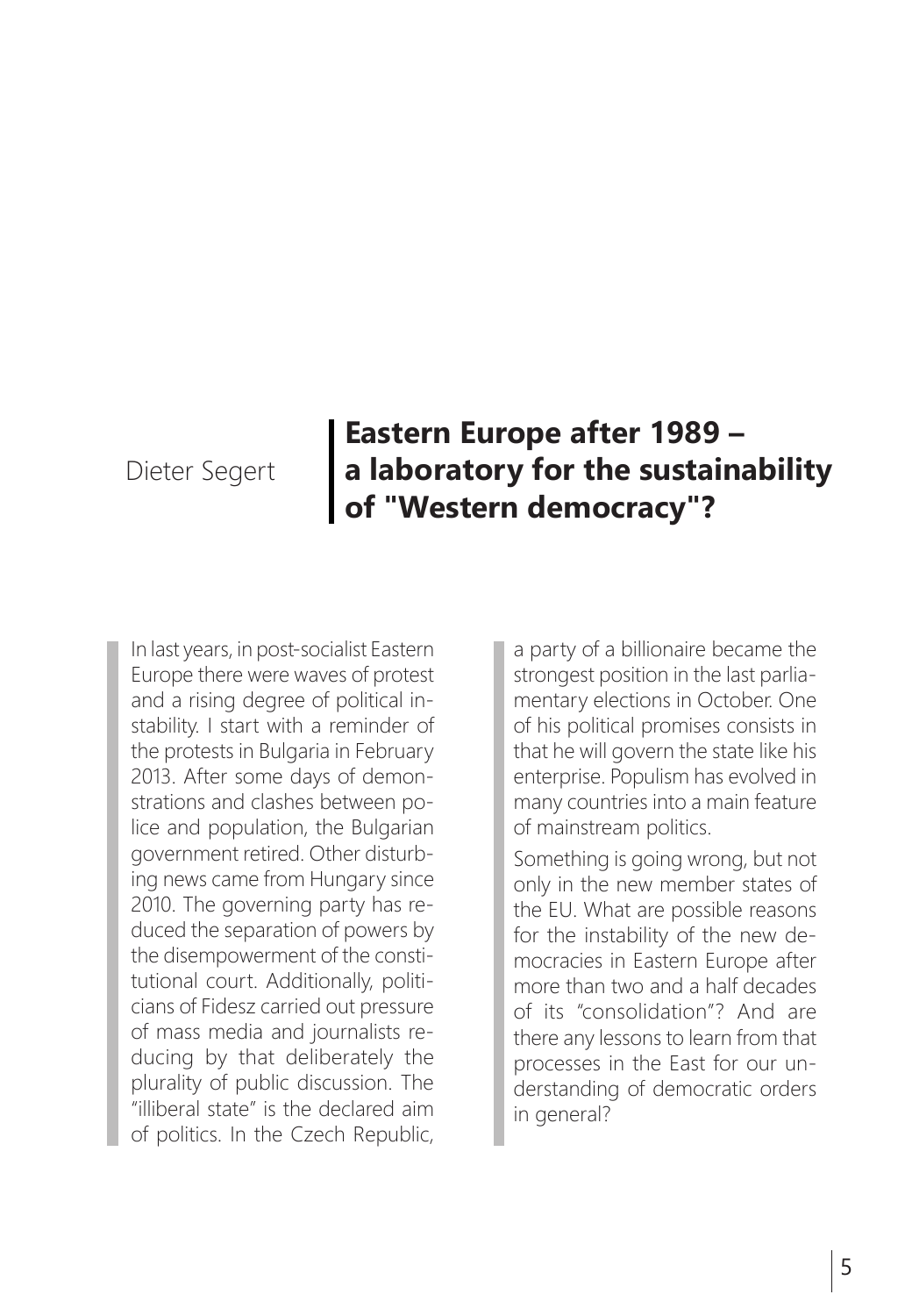#### **1. Main economic and political outcomes of the post-socialist transformation**

Janos Kornai coined the term "second Great Transformation" (Kornai 2006) for the process of changes after 1989. What does this mean? The term was originally used by Karl Polanyi in his famous work on the emergence of industrial capitalism in 18 and 19 centuries. The first Great Transformation changed the world and gave birth to modern industries and capitalism. The society at a whole was changing. The second Great Transformation was again a complex process of coincidental changes in different spheres of society. It started in the late 1980s. This second Great Transformation has on its ground a fundamental change in the orientations and values of the people in Eastern Europe: State socialism collapsed not only because of hard facts like his compared to Western capitalism lower level of economic efficiency but because the people in Eastern Europe changed its orientations.

In the run-up to the profound system changeover in Eastern Europe, a silent value shift occurred: to many people, "socialism" now seemed passé and it looked as if "capitalism" was the wave of the future.

The German sociologist Claus Offe stated in 2008 (Fuchs/Offe 2008: 2), that the development of the political economies of Eastern and Central Europe, and its social welfare systems, have been shaped by two sets of determinants, by the past and by the West. The term "past" refers to the material, political and cultural legacies of the state socialist system and the collective experiences of its crisis and breakdown in the 1980s. The term "West" refers to external actors and circumstances in the West, among them the EU and its strategy of Eastern enlargement. I would like to add to Offe's understanding of the term "West" still the process of systemic changes which the democratic and social capitalism of the West run through during the last three decades. It was characterized by lots of reform processes in different subsystems, partly by the decline of the social welfare state regimes in the light of the neoliberal revolution.

The results of the second Great Transformation in Eastern and Central Europe are highly inconsistent. Kornai pointed to *both* successes and disappointments when he drew a general balance in 2006.

| Countries <sup>1</sup> | First year of<br><b>GDP</b> decline | Years of de-<br>cline | Years of most<br>drastic decline<br>percentage/<br>year | Year of return<br>to the former<br>GDP per head<br>in 1989 |
|------------------------|-------------------------------------|-----------------------|---------------------------------------------------------|------------------------------------------------------------|
| AL                     | 1990                                | 1990-92,<br>1997      | 28 (1991)                                               | 1999/2000                                                  |
| <b>BIH</b>             | $n.a.$ (War)                        | n.a.                  | First year of re-<br>covering: 1996                     | 2008 only 85%                                              |
| <b>BG</b>              | 1990                                | 1990-93,<br>1996/97   | 11,7 (1991)                                             | 2006                                                       |

Table 1: Transformation recessions in Eastern Europe after 1989 (without the recent crisis)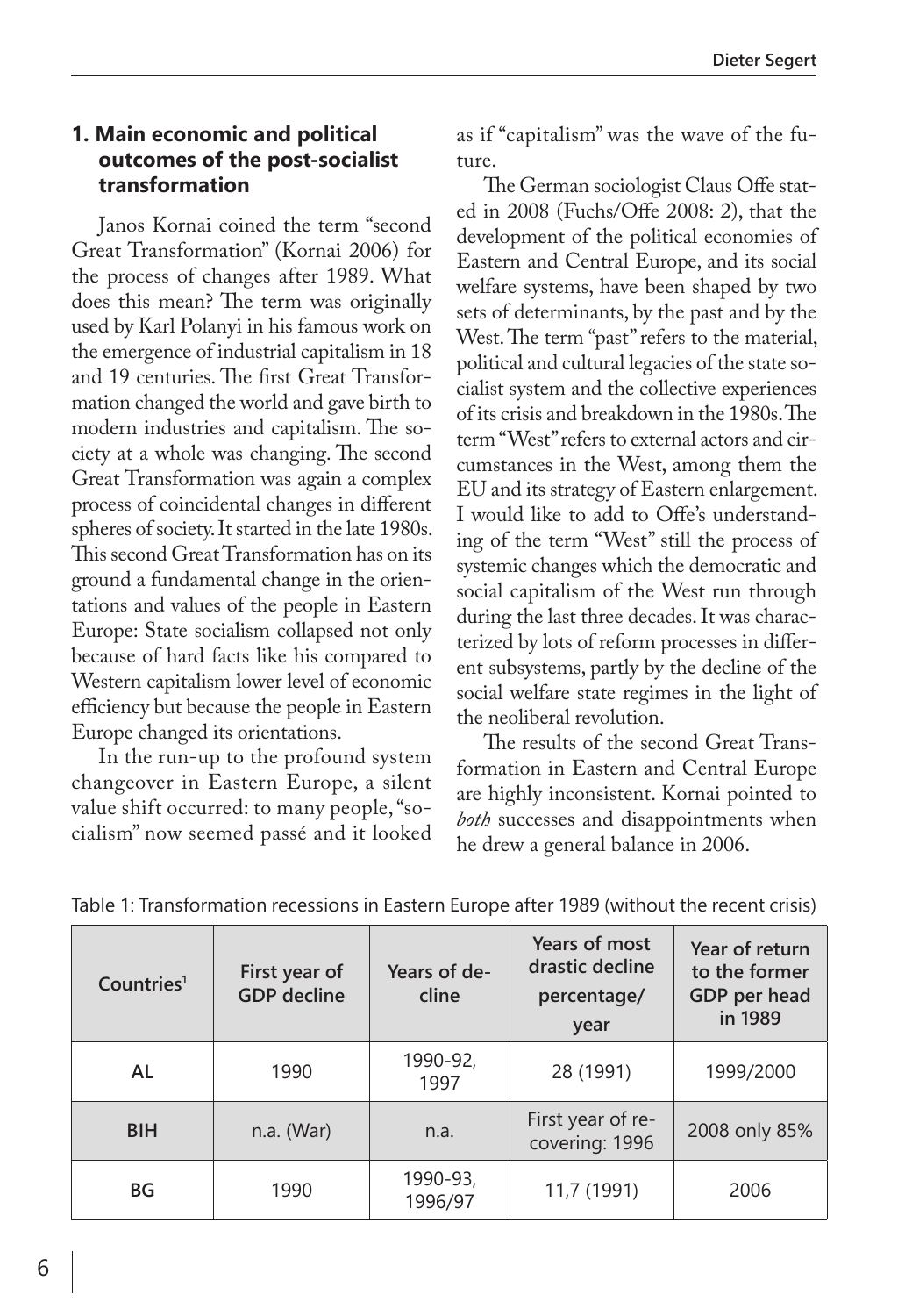| CZ         | 1990 | 1990-92,<br>1997/98     | 11,6 (1991) | 2000          |
|------------|------|-------------------------|-------------|---------------|
| <b>EST</b> | 1990 | 1991/1994               | 14,2 (1992) | 2002          |
| н          | 1990 | 1990-93                 | 11,9 (1991) | 1999/2000     |
| HR         | 1989 | 1989-93<br>(War); 1999  | 21,1 (1991) | 2005          |
| LT         | 1990 | 1990-94                 | 21,3 (1992) | 2005          |
| LV         | 1991 | 1991-93,<br>1995        | 34,9 (1992) | 2005          |
| <b>PL</b>  | 1990 | 1990-91                 | 11,6 (1990) | 1995/96       |
| <b>RO</b>  | 1989 | 1998-92,<br>1997-99     | 12,9 (1991) | 2004          |
| <b>RUS</b> | 1990 | 1990-96                 | 14,8 (1992) | 2007          |
| <b>SK</b>  | 1990 | 1990-93                 | 15,9 (1991) | 1999          |
| <b>SLO</b> | 1989 | 1989-91                 | 8,9 (1991)  | 1997          |
| <b>SRB</b> | 1990 | 1990-93,<br>1999 (Wars) | 30,8 (1993) | 2008 only 73% |

Sources of the data Kornai 2006: 213; Melzer 2003: 89, Clement et al. 2002, EBRD 2009, countries and topics (latter for column 5).

Kornai named the second Great Transformation "an unparalleled success story" (225).

And, what were the disappointments? They stemmed mainly from unpleasant social results of the transformation that produced hardships of every-day-life for most of the population.

After 1989 economic outcomes especially of industry declined dramatically. That slump is named as "transformation recession". (Table 1) Reasons were manifold. First, there was the decomposition of the former common regional markets COMECON or of the inner market of Soviet Union and the Yugoslav Federation. Second, change in the principles of coordination (from state plan to free market) caused difficulties. Third, the technical level of production was in lot of branches and companies low.

That led to the decline of production and of the amount of working force. In general, the GDP declined by between one fourth or one third, in extreme even cut in half. It lasted in average until the end of the decade to achieve the starting level of the amount of products in 1989.

Social consequences of this radical re-orientation in the economy could be expressed first and fore-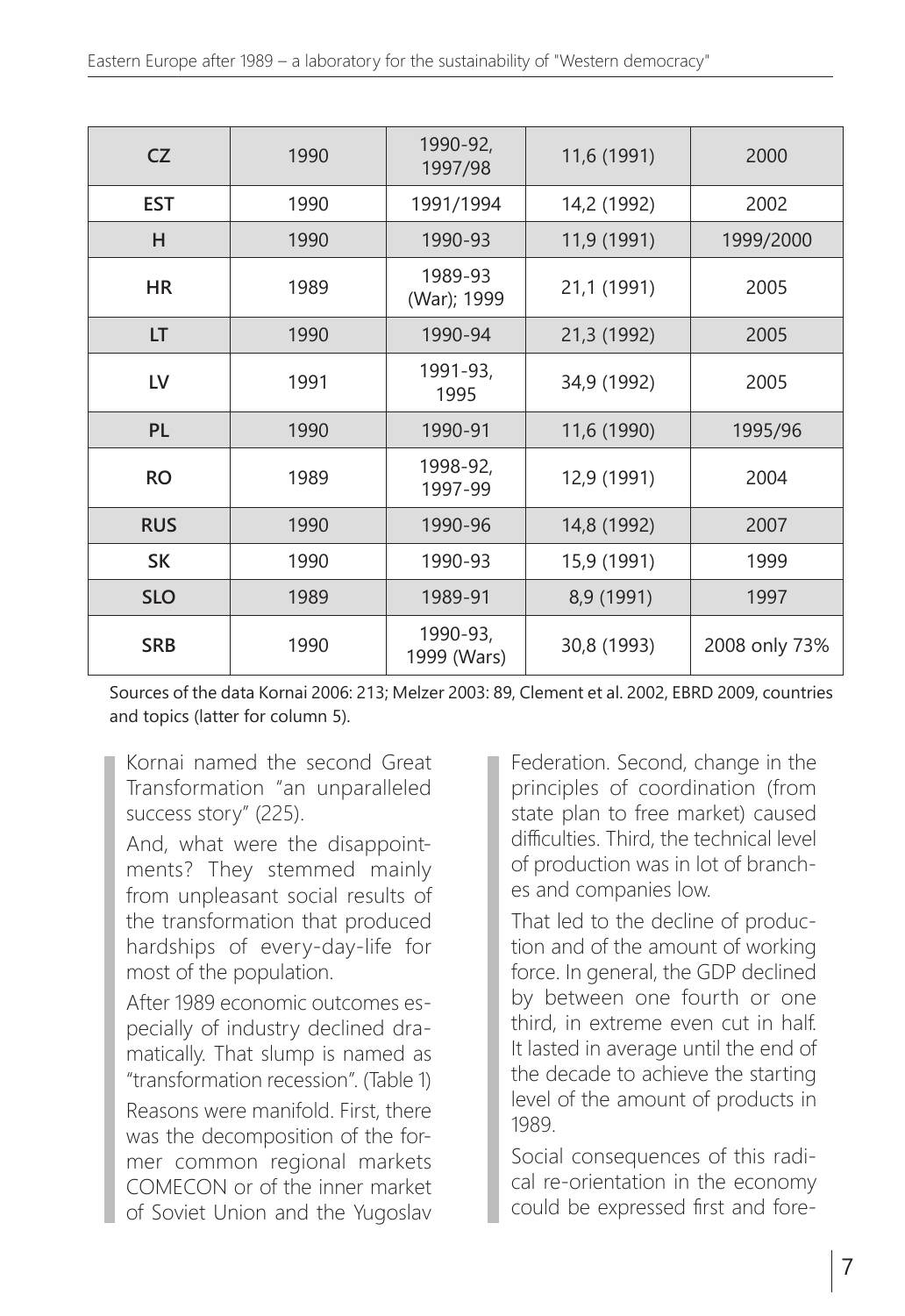most by a radical inflation (in all states except Czech Republic, East Germany, and Hungary) – there was for several years a strong rising of consumer prices. (Table 2)

| Table 2: Inflation rate (Increase of consumer prices)* |  |
|--------------------------------------------------------|--|
|--------------------------------------------------------|--|

| <b>Countries</b> | 1990/1991                               | 1992                                    | 1995                        | 2000 | 2010    | 2011 |
|------------------|-----------------------------------------|-----------------------------------------|-----------------------------|------|---------|------|
| <b>AL</b>        | 35,5 (1991)                             | 226                                     | 7,8                         |      | 2.2(09) |      |
| <b>BG</b>        | 26,3 (1990)<br>333,5<br>(1991)          | 82                                      | 96,3 (1994)<br>123 (1996)   | 10,3 | 3.0     | 3.4  |
| CZ               | 52 (1991)                               | 20,8 (1993)                             | 9,6                         | 3,9  | 1.2     | 2.1  |
| <b>EST</b>       | n.a.                                    | 1076,0                                  | 29,0 (1995)                 | 3,9  | 2.7     | 5.1  |
| н                | 28,9 (1990)<br>35,0 (1991)              | 23,0                                    | 28,2                        | 10,0 | 4.7     | 3.9  |
| <b>HR</b>        | 123 (1991)                              | 665,5 (1992)<br>2,0<br>1517,5<br>(1993) |                             | 4,6  | 1.1     | 2.2  |
| LT               | n.a.                                    | 1020,5<br>(1992)<br>410,4 (1993)        | 39,6 (1995)                 | 1,1  | $-1.2$  | 4.2  |
| <b>PL</b>        | 251 (1989)<br>585 (1990)<br>70,3 (1991) | 43                                      | 27,8                        | 10,1 | 2.7     | 3.9  |
| <b>RO</b>        | 170 (1991)                              | 210,4 (1992)<br>256,1 (1993)            | 136,4 (1994)<br>32,3 (1995) | 45,7 | 6.1     | 5.8  |
| <b>RUS</b>       | n.a.                                    | 1526 (1992)<br>875 (1993)               | 311 (1994)<br>198 (1995)    | 20,8 | 8.8(09) |      |
| <b>SVK</b>       | 61,2 (1991)                             | 23,2 (1993)                             | 9,9                         | 12,2 | 0.7     | 4.1  |
| <b>SLO</b>       | 115 (1991)                              | 207                                     | 13,5                        | 8,9  | 2.1     | 2.1  |

Data at the rule from the end of the year, 12 months average. Source: EBRD 2007, 2011; Eurostat 2008, 2011; Russlandanalysen 195; wiiw handbook 2010; grey accentuation: years with very high inflation rate of 100 percent and more.

In some states, the inflation lasted some years, in some other states there were not only one price peak but several. Special high inflation was experienced in successor states of Yugoslavia (beside of Serbia) and of the Soviet Union. Long lasting inflation existed in Bulgaria, Romania, Russia, and the Ukraine. In these countries, the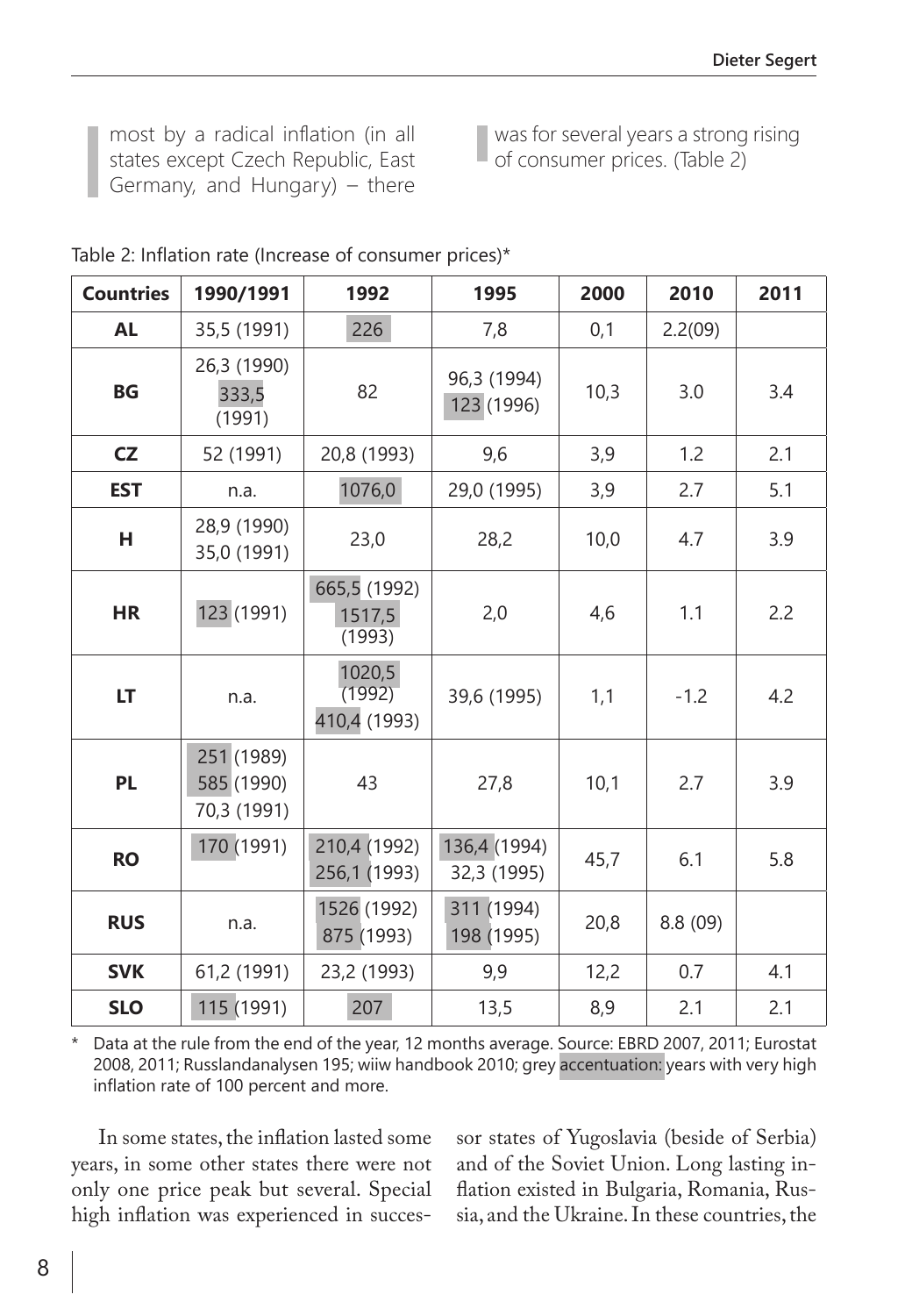financial assets of population were mostly eliminated. Moderate inflation is feature of economic transition only in Czech Republic, Slovakia, and Hungary.

Important part of the hardships in every-day-life was the rise of unemployment. (see table 3) It is not only about figures, it is about a deep break in everyday life: In the former economic order workers were

in good position because of the shortage of working hands. Experiences in handling unemployment had only parts of working population in Yugoslavia, Hungary and Poland (the latter two only starting from the late eighties). In all other countries unemployment was a completely and unpleasant new experience.

|            | 1990      | 1995 | 2000         | 2005           | 2008      | 2010     | 2013*            |
|------------|-----------|------|--------------|----------------|-----------|----------|------------------|
| AL         | 9,5       | 10,2 | 16,8         | 14,7           | 12,7      | 13,9(09) | 13.3<br>(Dec.12) |
| BIH        | n.a.      | n.a. | 39,6         | 44,5           | 40,6      | 42,4(09) |                  |
| BG         | 1,6       | 13,7 | 16,4 [9,4]   | 12,1 [6,0]     | 5,6 [2,9] | 11,3     | 12.4             |
| <b>CR</b>  | 0,7       | 4,0  | 8,3[4,4]     | 7,5[4,4]       | 5,4 [2,2] | 7,2      | 7.0              |
| <b>EST</b> | 3,7(92)   | 9.7  | 13,6         | 7,9            | 5,5[1,8]  | 13,8     | 9.9              |
| Н          | 1,4       | 10,2 | $6,4$ [3,1]  | 7,3 [3,2]      | 7,8 [3,6] | 11,0     | 11.1             |
| <b>HR</b>  | 13,2 (91) | 14,5 | 15,7         | 12,3           | 8,4       | 16,7(09) | 21.9<br>(Dec.12) |
| LT         | 1,3(92)   | 17,5 | 16,4         | 8,3            | 5,8       | 17,0     | 13.3             |
| PL         | 6, 5      | 14,9 | $15,1$ [7,4] | 17,6<br>[10,3] | 7,1 [2,4] | 9,6      | 10.6             |
| <b>RO</b>  | 3,0(91)   | 9,5  | 7,1          | 5,9            | 5,8       | 7,3      | 6.6              |
| <b>RUS</b> | 5,2 (92)  | 9,5  | 9,8          | 7,2            | 6,3       | 8,6      |                  |
| <b>SK</b>  | 1,2       | 13,1 | 18,0 [11,3]  | 15,3<br>[11,7] | 9,5[6,6]  | 13,8     | 14.9             |
| <b>SLO</b> | 7,3 (91)  | 7,4  | 6,6          | 7,2            | 4,4       | 8,0      | 8.0              |
| <b>SRB</b> | 23,8 (92) | 24,2 | 24,4         | 27,2           | 24,0      | 24,9(09) | 23.1<br>(Oct.12) |

Table 3: Unemployment rates in Eastern Europe after 1989 in per cent\*

Data at the end of the year if not indicated; in square brackets: long-term unemployment; Sources: EBRD 2007, Eurostat 2008, 2011; Russlandanalysen 200, p. 5; worldbank indicators 2010; wiiw handbook 2010; marked by\*: Eurostat data from January, or National Statistics. In case unemployment have risen over 15 percent, the figure is marked grey.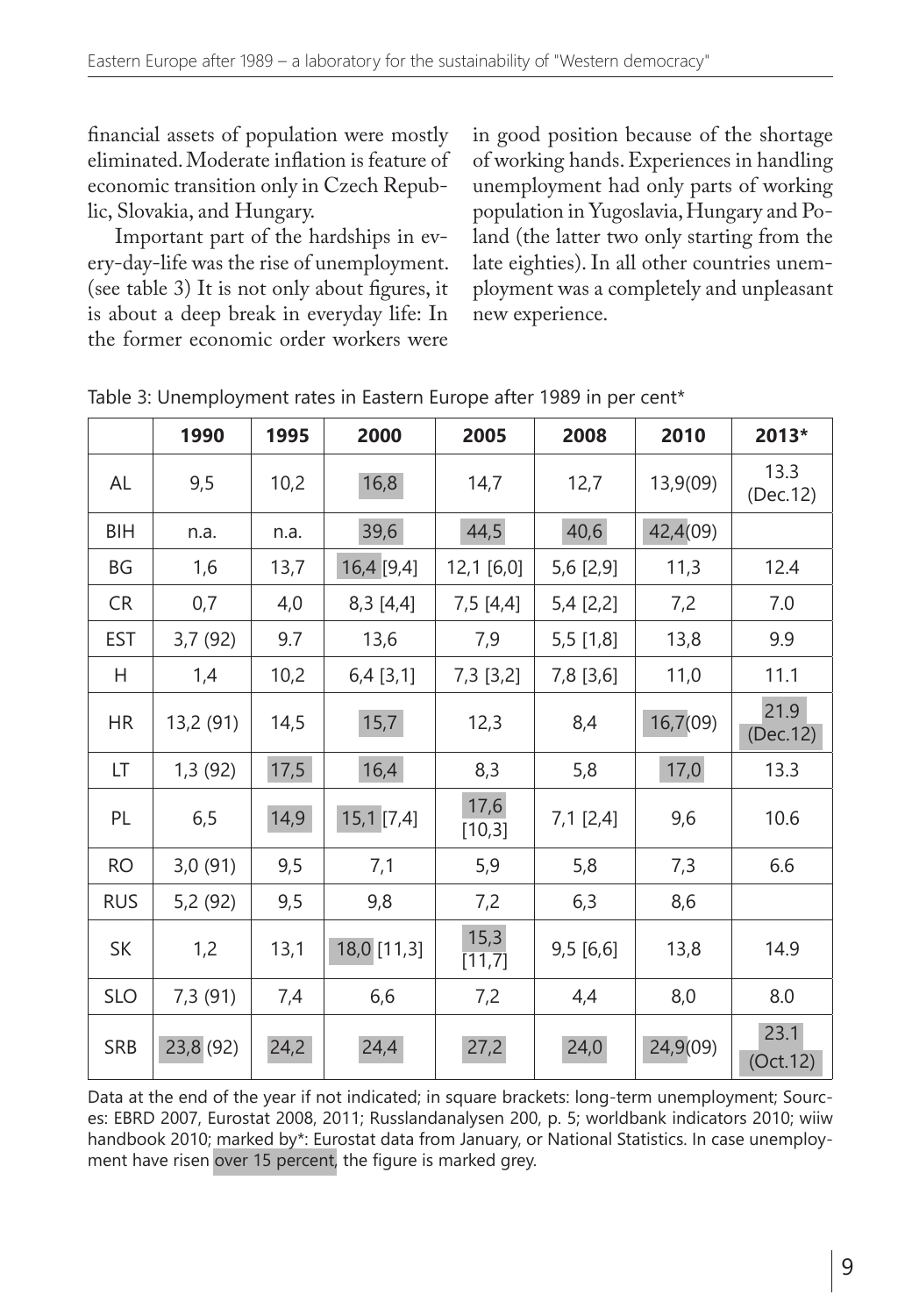The data are really impressive but they allow only an estimation of the level of social problems. It should be considered too that there was a strong reduction of the amount of working population. The labour force participation rate was reduced at 17 per cent in the average of the new EU-member states between 1989 and 2003. In Estonia, Hungary and Latvia the reduction was up to one quarter of the former level. (Kornai 2006: 230) There

was a high level of exclusion of certain social groups: older generations of employees, women in general, industrial workers from big enterprises with out-dated machines, employees from the former agrarian cooperatives.

The situation in the transition countries of Eastern Europe is additionally marked by the common strength (or more accurately: common weakness) of the social state in the region. (See Table 4)

| <b>Country</b>        | 1995                    | 2000<br>2002 |          | 2007 |  |
|-----------------------|-------------------------|--------------|----------|------|--|
| <b>EU15</b>           | 28.2                    | 27.3<br>28.0 |          | 25.9 |  |
| <b>EU New8</b>        |                         | 18.9         | 18,4     | 16.8 |  |
| EUNew10               |                         |              | 17.7     | 16.2 |  |
| Germany               | 28.9                    | 29.6         | 30.5     | 27.7 |  |
| France                | 30.7                    | 29.8         | 30.6     | 30.5 |  |
| UK                    | 28.2                    | 27.1         | 27.6     | 25.3 |  |
| Ireland               | 18.9                    | 14.3         | 16.0     | 18.9 |  |
| Sweden                | 34.6                    |              | 32.5     | 29.7 |  |
| Estonia               |                         | 15.1         | 12.7     | 12.5 |  |
| Latvia                |                         | 15.3         | 13.9     | 11.0 |  |
| Lithuania             |                         | 16.2         | 14.0     | 14.3 |  |
| Poland                |                         | 20.7         | 21.1     | 18.1 |  |
| Slovakia              | 18.7                    | 19.5         | 19.2     | 16.0 |  |
| Slovenia              | $24.4*$<br>25.2<br>25.4 |              |          | 21.4 |  |
| <b>Czech Republic</b> | 17.0                    |              | 19.9     | 18.6 |  |
| Hungary               | 19.8                    |              | 20.9     | 22.3 |  |
| <b>Bulgaria</b>       |                         |              | $16.0**$ | 15.1 |  |
| Romania               |                         | 13.0         | 13.6     | 12.8 |  |

Table 4 Social Expenditure (as Percent of GDP) in selected countries

Data from Fuchs/Offe 2008 Table 5, and Eurostat Yearbook 2008: 336; \* data for 1996; \*\*estimated.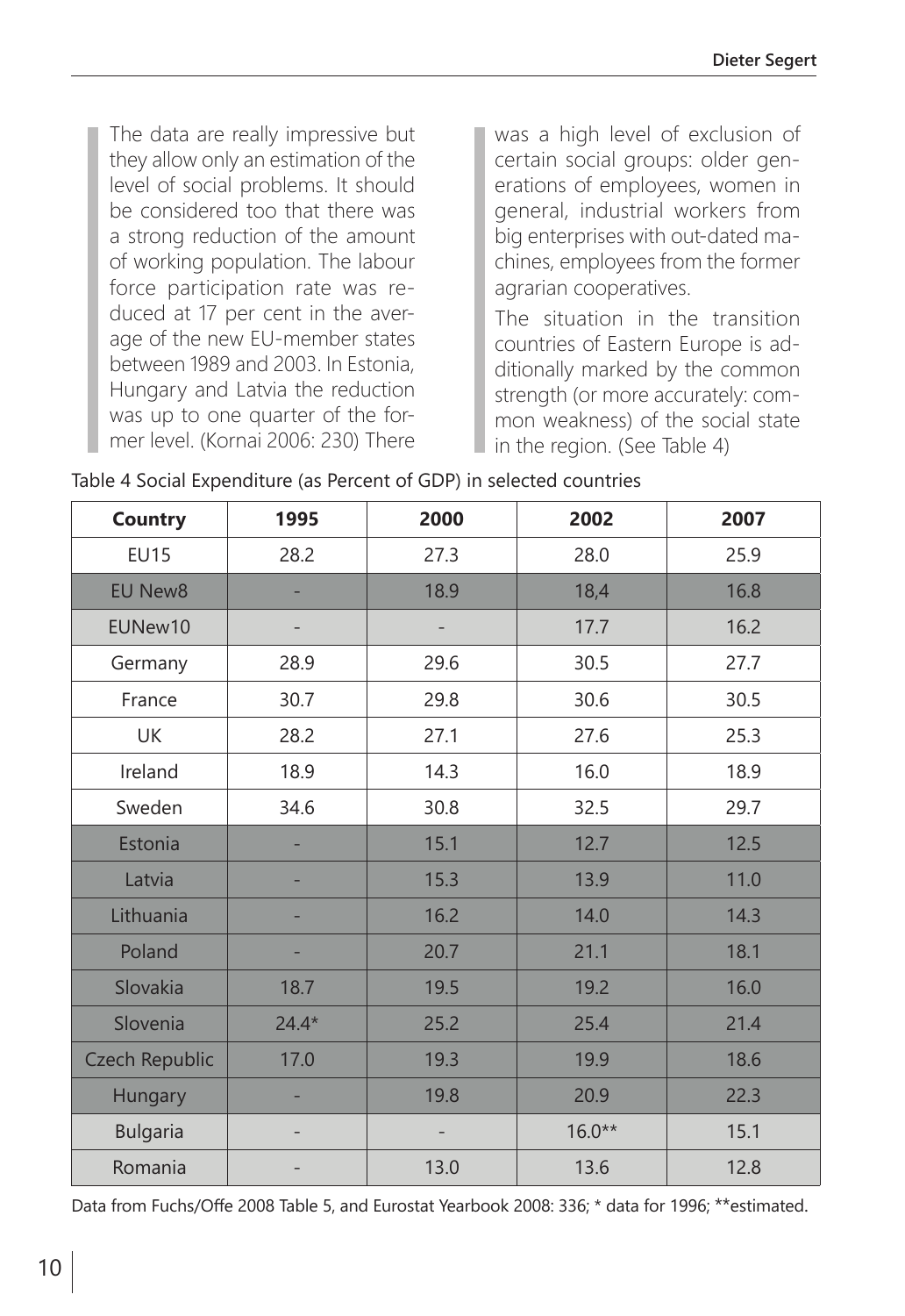The comparison with the 'old EUmember states' (EU 15) shows the region's lower state capacity to redistribute wealth. The only exception in Western Europe is Ireland. In Southeastern Europe, the trend is visible from the two new member states in the table, Romania and Bulgaria: These minimal social states have a low level of coverage of the population against social and health risks.

Data for most of Southeastern Europe are not included in the table, because they are not fully available. However, a paper published by the Ebert Foundation after a conference in Skopje (Stambolieva and Dehnert [eds.] 2011) gives the following results in a snap-shot: Bosnia-Herzegovina has social expenditures amounting to 13.5 percent of GDP in 2006 (Maglajlić and Rašidagić 2011: 19). In Croatia, during the last decade, the social expenditure dwindled from 22.8 percent of the GDP (in 2000) to 17.5 percent (in 2007) (Bejaković 2011: 88). Montenegro had a still lower level of expenditure that reached 15.8 percent of the GDP in 2007 (Vuković and Perišić 2011a*:* 198). The Serbia government, in the same year, spent 19.7 percent and, in 2009, 18.7 percent (Vuković and Perišić 2011b: 257).

The deterioration of the private social conditions, the missing or only slow economic upswing and the lack of the state capacity to redistribute through social policy can explain at least partly the ambivalence about democratic rule in the population of the region. The difficult economic situation and – most of all – the bleak prospect for a better future is a strong argument for the widespread willingness to emigrate, to leave.

Another kind of side effect of the systemic change was the rising social inequal-

#### ity. We can measure it partly by the Gini index concerning the incomes<sup>1</sup>.

 I will finish this part again with Kornai. His term "disappointments" point to the perception of these hardships in everyday life by the population. In the region in 1989 the hope was widespread that Eastern Europe could gain not only political and economic freedom but as well could enhance the average living standard to the level of Western Europe. These later on deeply frustrated expectations became an important part of the East European political reality. Kornai wrote: "As the disillusionment over socialism began to take hold, expectations became more pronounced. The hope emerged that a change of the system would resolve all problems, quickly, for everyone. Rightful hopes were intermingled with misconceptions and false illusions." (2006: 235)

In my opinion, these frustration about the transformation decade (the 1990s) were the main reason for the political instability, the alienation between political classes and voters, and the emerging crisis of representative democracy in the region. The rise of populist politics was one of the main results of this contradictions.

<sup>1</sup> See the data in CIA-Worldfactbook: https://www. cia.gov/library/publications/the-world-factbook/ fields/2172.html#bu (read at October 24, 2017)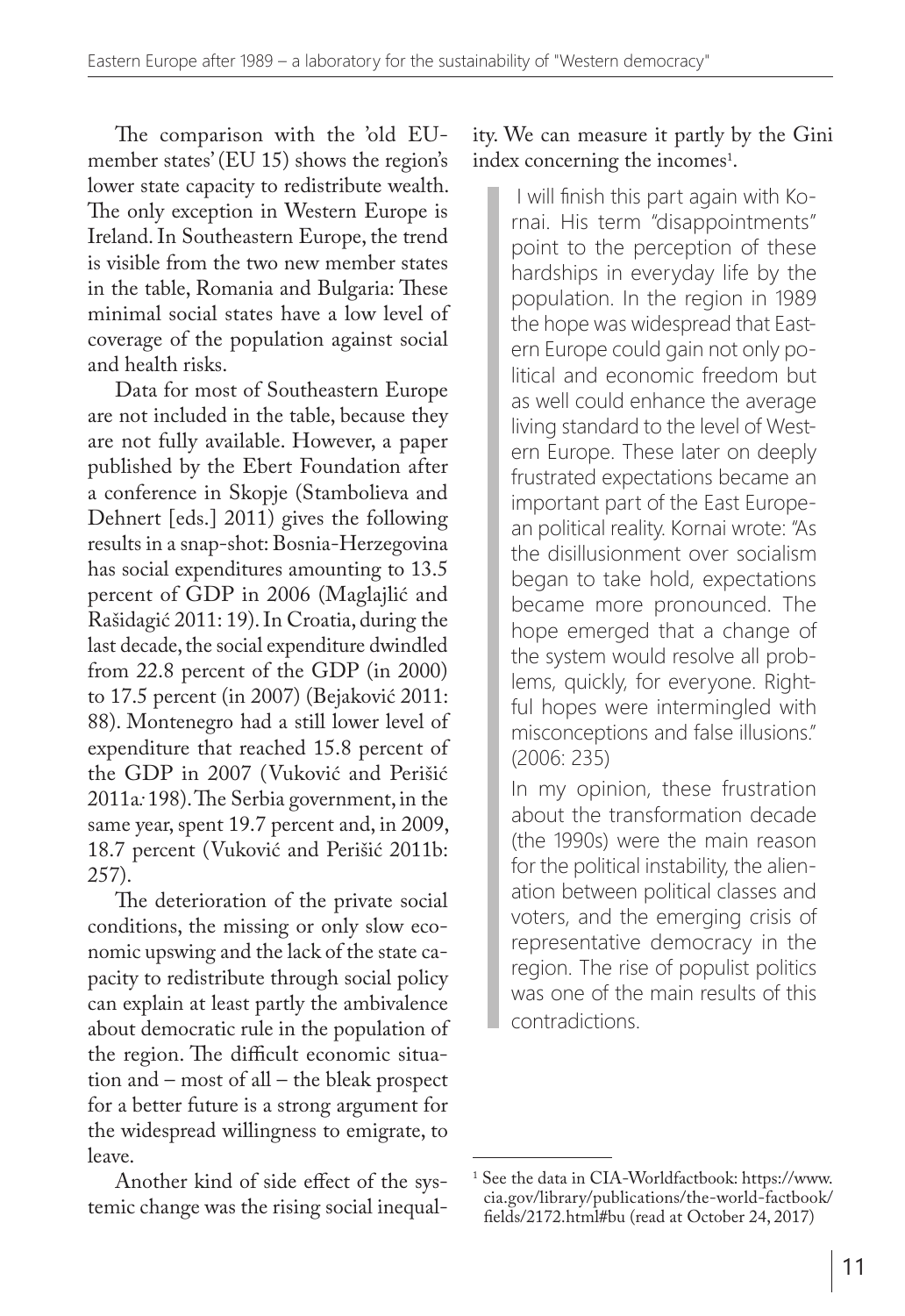#### **2. The unexpected instability of democratic order in East Central and Southeastern Europe after 2005**

What do these observations mean for the political situation? At first it could be stressed that there is no unified region Eastern Europe anymore but several subregions with different political trends. Freedom house differentiate between countries in East Central Europe that are stable democracies, the countries in the Balkans, mainly assessed as semi-consolidated democracies or hybrid regimes, and the post-Soviet, where are different types of authoritarian regimes.

|            | 2005 | 2006 | 2008 | 2010 | 2012 | 2014 | 2015 | 2016 | 2017 |
|------------|------|------|------|------|------|------|------|------|------|
| <b>RU</b>  | 5.61 | 5.75 | 5.96 | 6.14 | 6.18 | 6.29 | 6.46 | 6.5  | 6.57 |
| PL         | 2.00 | 2.14 | 2.39 | 2.32 | 2.14 | 2.18 | 2.21 | 2.32 | 2.57 |
| CZ         |      |      |      |      |      |      |      |      | 2.25 |
| <b>SK</b>  |      |      |      |      |      |      |      |      | 2.61 |
| Н          | 1.96 | 2.00 | 2.14 | 2.39 | 2.86 | 2.96 | 3.18 | 3.29 | 3.54 |
| <b>RO</b>  | 3.39 | 3.39 | 3.36 | 3.46 | 3.43 | 3.46 | 3.46 | 3.46 | 3.39 |
| BG         | 3.18 | 2.93 | 2.86 | 3.04 | 3.14 | 3.25 | 3.29 | 3.25 | 3.29 |
| <b>SRB</b> | 3.75 | 3.71 | 3.79 | 3.71 | 3.64 | 3.64 | 3.68 | 3.75 | 3.82 |
| AL         | 4.04 | 3.79 | 3.82 | 3.93 | 4.14 | 4.18 | 4.14 | 4.14 | 4.14 |

Table 5: Democracy scores by "Nations in transit" (2005-2017)

Consolidated democracy: 1.00-2.99 Semi-consolidated d.: 3.00-3.99 Hybrid regimes: 4.00-4.99 Semi-consolidated authoritarian regime: 5.00-5.99 Consolidated authoritarian regime: 6.00-7.00

Another transformation index, Bertelsmann Transformation Index (BTI), combines economic and political performance and differentiates between highly advanced (all new member states of EU beside of Bulgaria and Romania), advanced or limited (the Balkans and, partly, the post-Soviet area). Both indices are on the opinion that ECE is making important progress on the way to stable democracies.

But the question rises whether the enormous social tensions in East Central Europe during the transformation decade do not really influence the political stability? In my opinion, a crisis of representative democracy is on the way in the region. This assumption is backed by an analysis of party politics in East Central Europe.

Soon after their accession to the EU in 2004, four East-Central European countries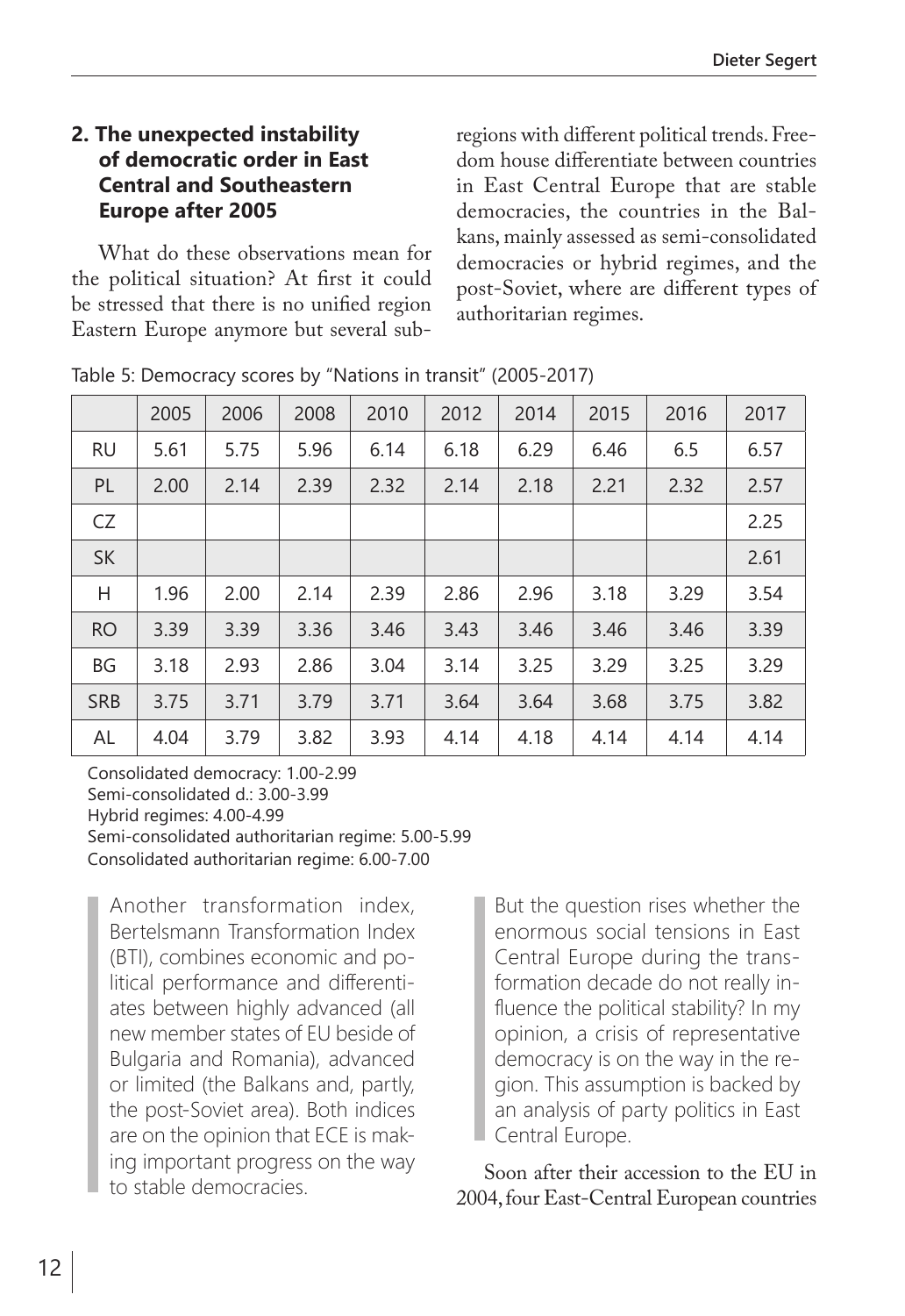began experiencing unexpectedly serious problems. Attila Ágh spoke about a post- -accession crisis (Ágh 2005). I am thinking on the well-known political crises in 2005 and 2006 in Poland, Hungary, Slovakia and the Czech Republic. There was a rise of populist politics in Poland and Slovakia and political instability in Czech Republic. Since 2010, populist parties were emerging in Czech Republic too. The first was the party "Věci veřejné" (Public Affairs), then came "Úsvit" (in 2017 as SPD, Party of direct Democracy) and ANO 2011. In 2017, this latter populist-liberal party won victory. A strong sign of the crisis consists in street demonstrations and violence in Hungary in 2006. The next Hungarian elections brought about the absolute majority of seats by the national-populist party Fidesz and with JOBBIK an extreme right party into the parliament. In Poland, the second time PiS get into power in 2015.

Are these crises temporary or do they have a more serious quality? In my view, they have not come about by chance. Based on my analysis of the development of political parties in Eastern Europe, I have generate the thesis that this political instability is based on a *process of alienation* between the political classes and the citizenries of these countries, which in turn undermines the functioning of representative democracy. That produces the question about our understanding of "consolidation of democracy": all four countries are widely regarded as consolidated democracies<sup>2</sup>. Is it feasible that a consolidated democracy will glide eventually into a serious instability?

How to solve this discrepancy? I would argue that we should more critical discuss the prevailing understanding of "democratic consolidation".

A second question could be<sup>3</sup>, why the political troubles started only in 2005/6 if the economic hardships of the transition decade were responsible for that? Why the voters did not react during the first, very difficult years to that? My answer consists in the following: responsible for their reaction was not the direct influence of the social decline that the losers of transformation have experienced. I was the combination of social facts and a social- -psychological factor that matters. In 1989, there was an overwhelming hope of populations' majorities that the systemic change from state-socialism to capitalism would bring all of them a much better life. The hope lasts several years. Only when after more than ten years and additionally the joining of EU in 2004 there was no amendment for a bigger part of population the hopes were deeply frustrated. The losers realized at the end that the transformation has brought about steady results already. Additionally, they saw a small group of super riches acting who functioned as standard of their comparison. The last corner stone of the democracy crisis was the emergence of political entrepreneurs who exploited the situation for its own favour.

<sup>2</sup> See Freedom House, Nations in transit 2017 (https://freedomhouse.org/report/nit-2017-tablecountry-scores) or Bertelsmann Transformation Index (https://www.bti-project.org/de/index/) and Merkel (2007: 423).

<sup>3</sup> I owed this important question to Jerzy Wiatr who have posed it to me at the CEPSA conference in Wrocław in September 2017.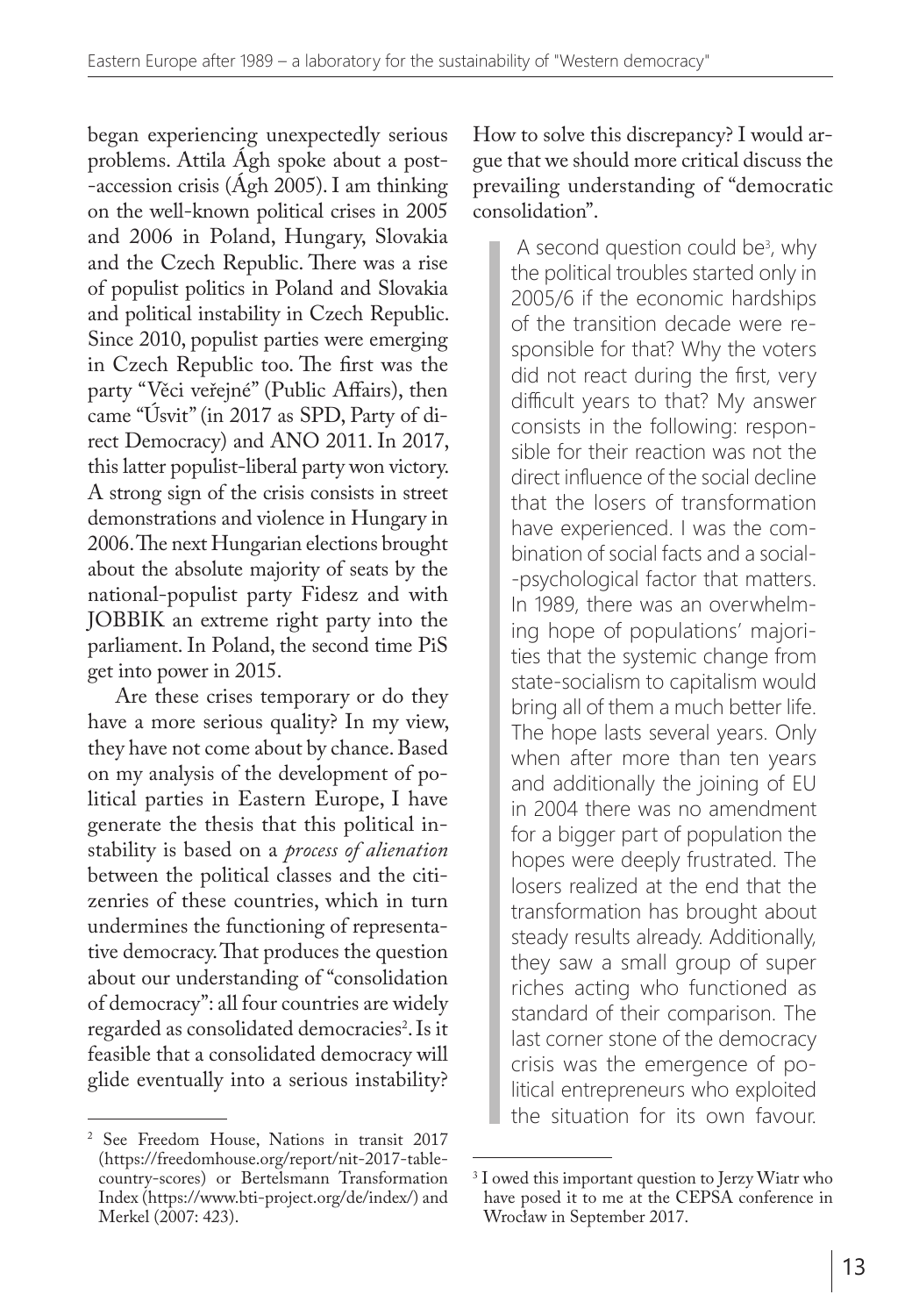The populists used the feeling of betrayal and pointed to corrupted politicians.

Let me now present three arguments for my thesis on institutional instability and political alienation in Eastern Europe<sup>4</sup>:

♦ *in these countries, parties inspire an extremely low level of confidence.*

 There is in general relatively little confidence in institutions. Confidence in political parties hovers around the extreme regional average of seven per cent (i.e., eighty-two per cent do not trust the parties)<sup>5</sup>. It is useful to compare this to the situation in the EU-15. In those countries these figures were at fifteen per cent in 2003, i.e. double those in Eastern Europe.

♦ *the population's willingness to participate is very low*.

This can be measured by the parties' membership figures and rates of participation in elections. As far as the turnout is concerned, the trend points to relatively low rates. Poland also stands out here. Its fifty-four per cent voter participation in the parliamentary elections in 2007 was only given so much attention because the previous election had attracted a mere fortyone per cent to the polls. 2011 the turnout was again slightly below 50 per cent, 2015 above this figure. But in Slovakia too, less than sixty per cent of the electorate voted in last two elections. The same situation was in Czech Republic. In Bulgaria, Croatia and Serbia, the turn out was about 55 per cent. Romania has a turnout of about 40 per cent in last two elections. Only in Hungary, the rate was still above sixty per cent.

#### ♦ *all countries have shown increasing trends towards populist politics.*

Populist politics is understood basically as a parasitic behaviour on the part of politicians in the face of this kind of alienation since it appears to be a proven means of bridging the gap between the political class and the population. The issue that must be examined is whether this is a transitional phenomenon or rather a symptom of a more profound crisis of representative democracy.

How to interpret the situation that in a democracy in which all democratic institutions are installed emerged the situation of instability? The prevailing theories of democracy make no provision for a democracy being subsequently deconsolidated. But our assumptions are based on experiences from the Western European past where such retrograde developments did not occur in the time after WWII. The interwar period is in my opinion not comparable: The Weimar Republic was not a consolidated democracy when it fell. Other counter argument could come from Italy were a new party system developed after 1992. But even in this case the constitutional order of society remained stable.

So, are the obvious signs of crisis in East-Central Europe since 2005 a temporary or permanent phenomenon? In my view, the alienation I have described between politics and society in the democracies of East-Central Europe and the populism smouldering there provide a direct route to the answer. How and why did this alienation come about?

The starting point of the political instability lays already in high expectations towards the process of systemic changeover which

<sup>4</sup> Compare Segert 2008 and 2009.

<sup>5</sup> Candidate Countries Eurobarometer Spring 2004. First Results, p. 5. [http://ec.europa.eu/public\_ opinion/archives/cceb/2004/cceb\_2004.1\_first\_ anx.pdf ]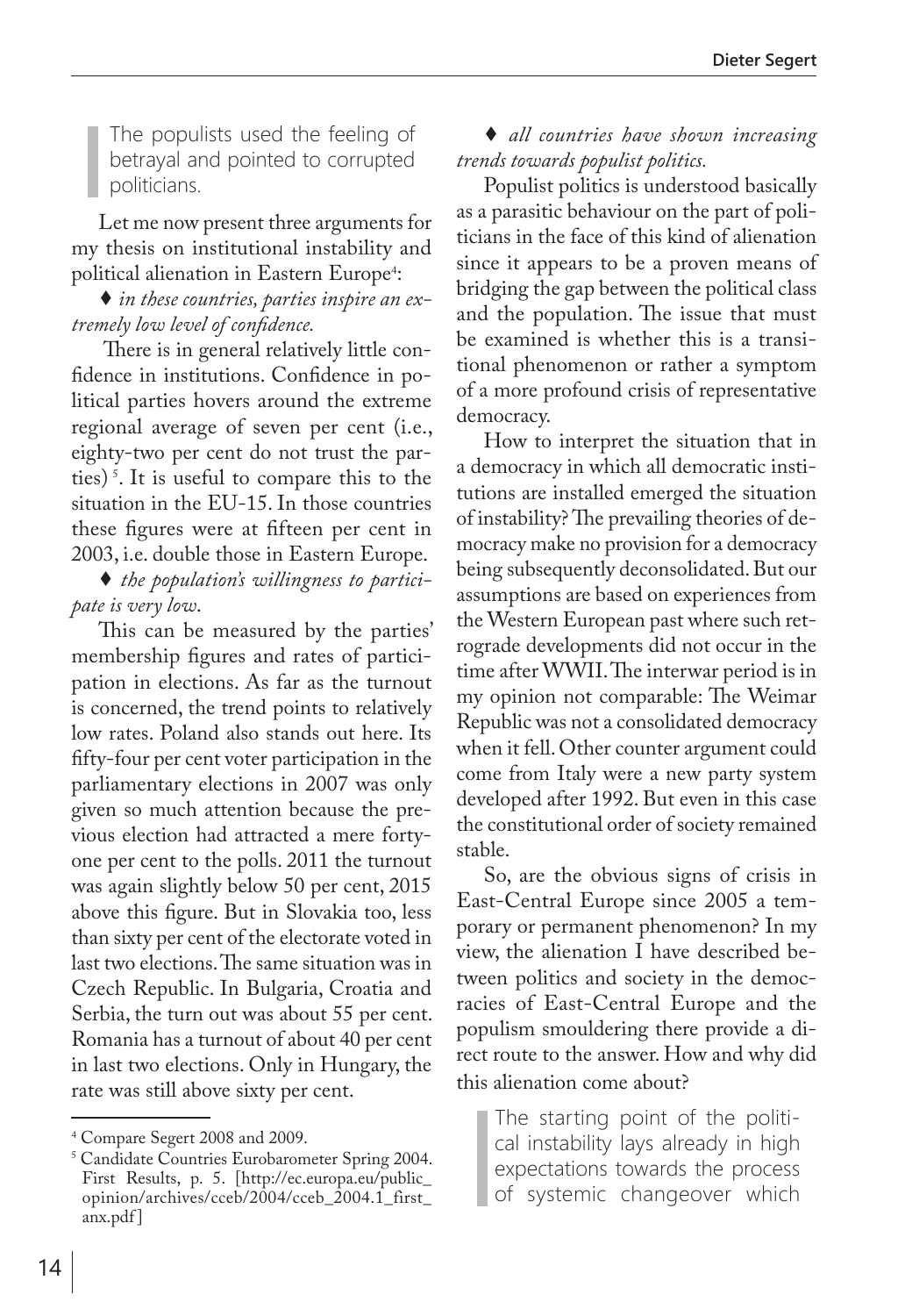emerged in the crisis of the socialist welfare model. As it failed the hopes aimed on a better life of all citizens shifted towards the counterpart of the competition of systems, to the capitalist West. The shift to the successful Western model in 1989/90 was then linked to the hope of achieving the same goal by new means. But the reality was different and the social bottom line of the system changeover remains mixed. But the main point of my argument is not the blame of the population for eventually unrealistic high expectations in the capitalist market economy.

The frustrations are not only caused by eventually too high popular expectations but as well by the effect of an attempt to catch up with a "moving target". In the moment of the decay of the "consumption socialism" *the prevailing capitalist model itself started to change*. In the 1980s and parallel to the crisis of state socialism in Eastern Europe it has begun a new phase of global capitalism. The old welfare capitalism had likewise entered a crisis. Thus the Eastern European population was striving for a model for success that was already on the way out in its place of origin.

More than this: Eastern Europe was transformed into a laboratory for an especially rapid and vigorous implementation of the basic tendency started in the 1980s in the West. The original hopes of the Eastern European population that they would be able to take over

a model promising to link economic efficiency with freedom and social equality were thus fundamentally frustrated.

#### **3. "Lessons to learn"? About the interactions between democratic sustainability and the welfare state**

What is to learn from that experience for the understanding of our "Western democracy"? In my opinion, the transformation of the East has produced a kind of grand experiment concerning social influences on political stability. We could learn when, by which circumstances, democracies could become vulnerable.

The social tensions in East Europe influence the Western part of the continent not only via extensive migration and by organised crime. We can learn something important from the threats to democracy generated by the decline of social security and the weakness of the social state in the whole of post-socialist Eastern Europe.

In West and East of Europe parallel developments are on the way. For Western Europe Collin Crouch named these tendencies "Post-Democracy": Mighty interests groups use their economic and media power for influencing state decisions in its interests. The democratic institutions erode more and more. Within the bulk of population political alienation and apathy is spreading. In Eastern Europe the weakness of the national social state and the influences of international economic actors combined produce the same political tendency.

 A last assumption: Not the post-socialist Eastern Europe is catching up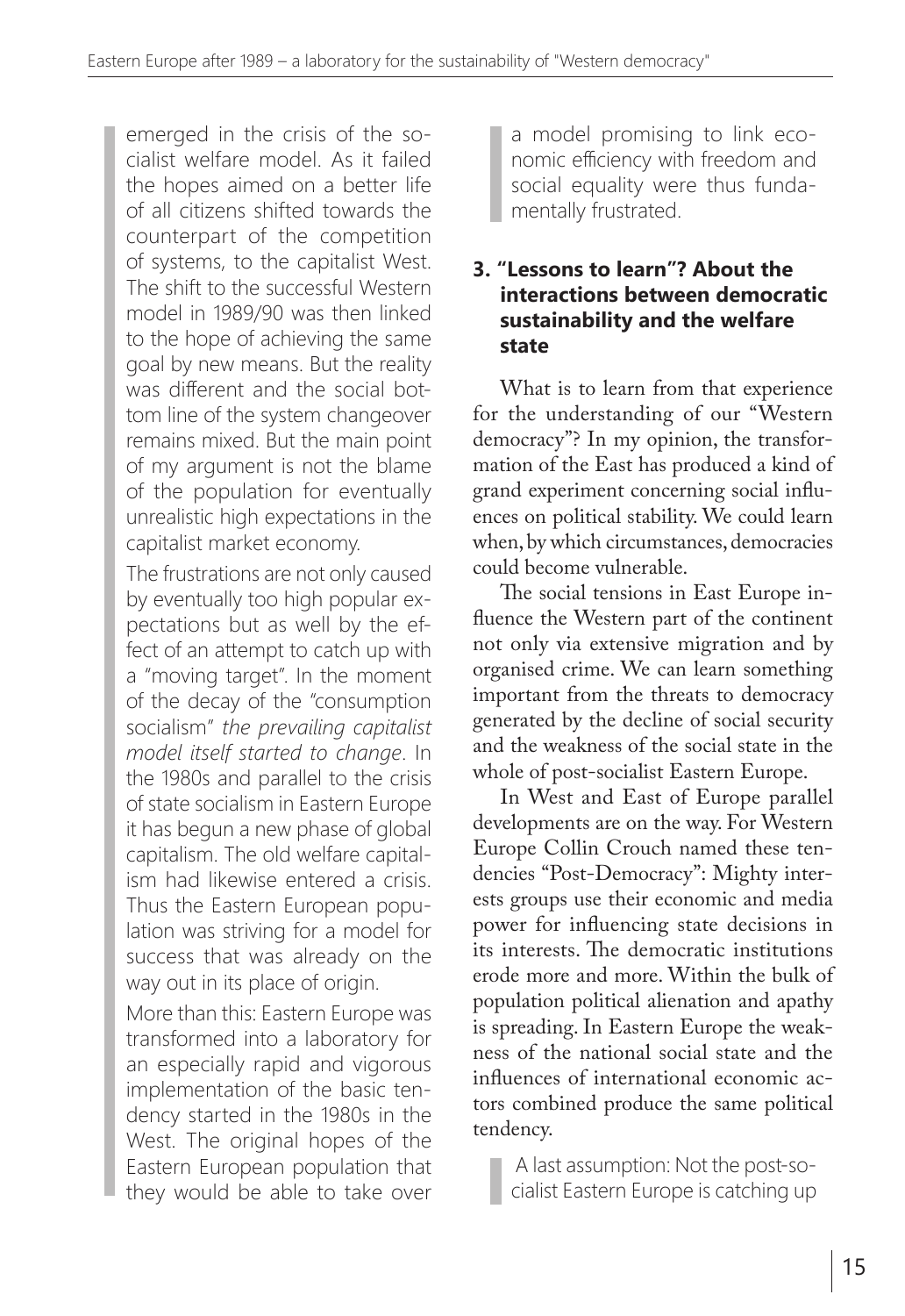with the Western higher standards. Other way round: it is a forerunner on the way that undermines the social basis of a stable democracy. Within the populist uprising and the majorities' alienation from the political class in East Central and Southeastern Europe the attentive Western observant may view the future threats of its on democratic order.

#### Quoted literature:

- Ágh, Attila (2005): Institutional Design and Regional Capacity Building in the Post-Accession Period, Budapest: Hungarian Centre for Democracy Studies.
- Bejaković, Predrag: The National Model of the Welfare State Tradition and Changes: 1991- 2010. The Case of the Republic of Croatia, in: Stambolieva and Dehnert (2011), p. 58–91.
- Clement, Hermann et al (2002): Wachstum in schwierigem Umfeld Wirtschaftslage und Reformprozesse in Ostmittel- und Südosteuropa sowie der Ukraine 2001/2002, Working Papers des Osteuropa-Instituts 242, München.
- EBRD 2009: EBDR Homepage, Countries and Topics, in: http://www.ebrd.com/country/index.htm [read at 2009.07.29]
- Ehrke, Michael (2006: 1): Ungarische Unruhen ein Symptom der zentraleuropäischen Beitrittskrise? Internationale Politikanalyse: Politik Info (10/2006), Bonn: FES.
- Fuchs, Susanne and Claus Offe (2008): Welfare State Formation in the Enlarged EU. Patterns of Reform in the Post-Communist New Member States, Working Papers, No. 14, April 2008, Hertie School of Governance, Berlin.
- Kornai, János (2006): The great transformation of Central Eastern Europe. Success and disappointment. "Economics of transition" vol. 14 (2), p. 207–244.
- Maglajlić, Reima Ana and Rašidagić, Ešref Kenan: Socio-Economic Transformation in Bosnia and Herzegovina, in: Stambolieva and Dehnert (2011), p. 16–40.
- Melzer, Alex (2003): 12 Jahre Ostzusammenarbeit, Evaluation 2003/4, Band 1: Die Transition und ihr Schatten, hrsg. durch die Direktion für Entwicklung und Zusammenarbeit der Schweiz und das Staatssekretariat der Wirtschaft, Bern 2003.
- Merkel, Wolfgang (2007): Gegen alle Theorie? In: PVS 2007/3.
- Segert, Dieter (2008): Трансформация и развитие партий в Восточной Европе после завершения переходного десятилетия [engl.: Transformation and development of parties in Eastern Europe after the end of transition decade], in: E.J. Meleschkina/G.M. Michaleva (eds.): Политическая конкуренция и партии в государствах постсоветского пространства [Political competition and parties in the states of post-soviet space], Moskva: INION RAW 2009, s. 20–43.
- Segert, Dieter (2009): Why no 'Dilemma of Simultaneousness'? The 'Great Transformation' in Eastern Central Europe Considered from the Point of View of Post-Socialist Research, in R. Frank/S. Burghart (eds.): Driving Forces of Socialist Transformation, Wien: Praesens, p. 89-112.
- Segert, Dieter and Heinz Faßmann (2012): Introduction to the Issue: 'Stable democratic institutions in spite of weak popular support – A Comparison of the Southeast European Democracies', Southeastern Europe (36) 2012/3, p. 291–303.
- Stambolieva, Marija and Dehnert, Stefan (2011): Welfare states in transition. 20 years after the Yugoslav welfare model, FES, Buero Sofia. Online http://library.fes.de/pdf-files/bueros/sofia/08711.pdf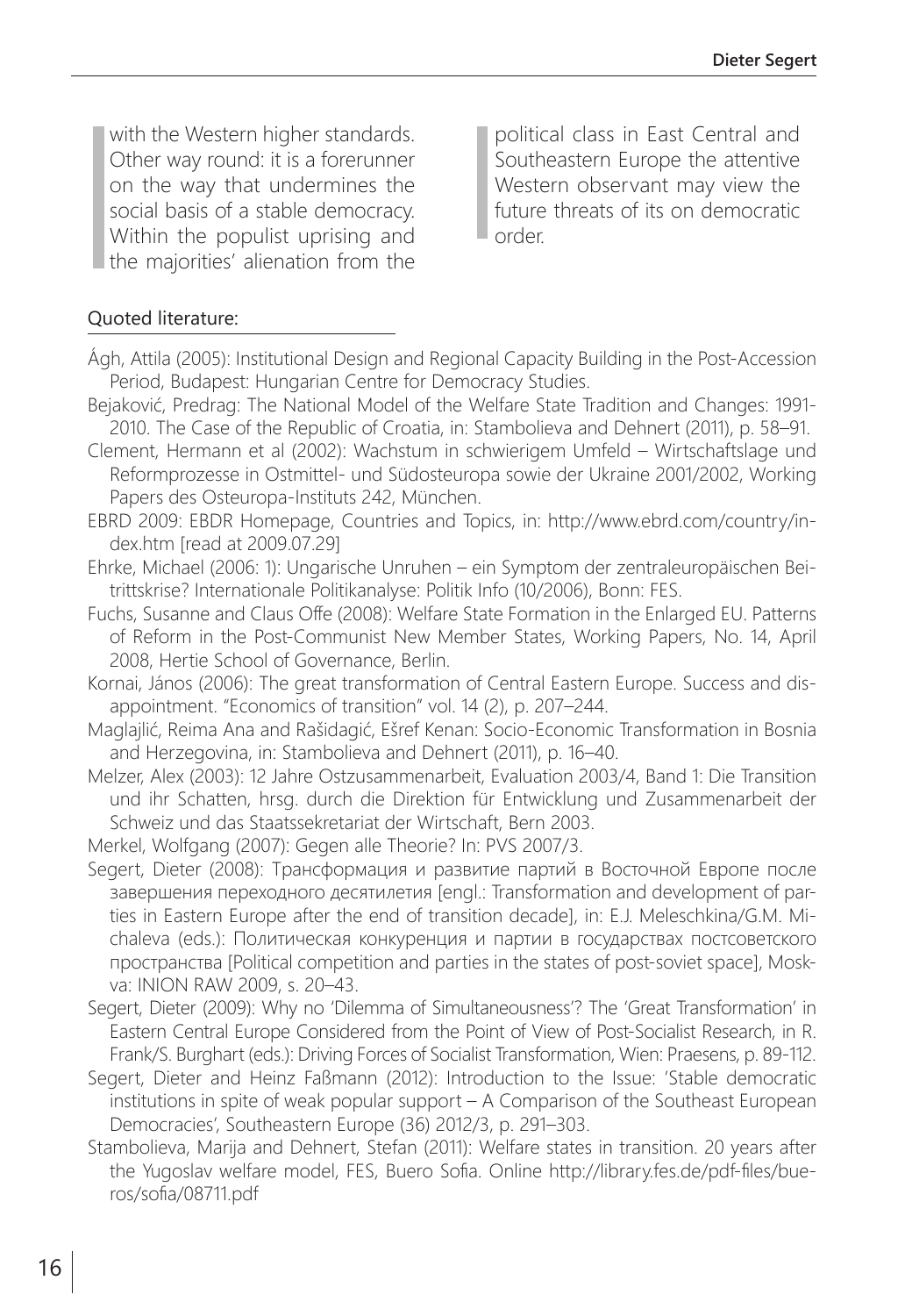- Vuković, Drenka and Perišić, Natalija (2011a): Opportunities and Challenges of Social Security Transition in Montenegro, in: Stambolieva and Dehnert (2011), p. 165–201.
- Vuković, Drenka and Perišić, Natalija (2011b): Social Security in Serbia Twenty Years Later, in: Stambolieva and Dehnert (2011), p. 228–261.
- WIIW Handbooks (2010): WIIW Handbook of Statistics 2010. Central, East and Southeast Europe, ed. by The Vienna Institute for International Economic Studies, Wien.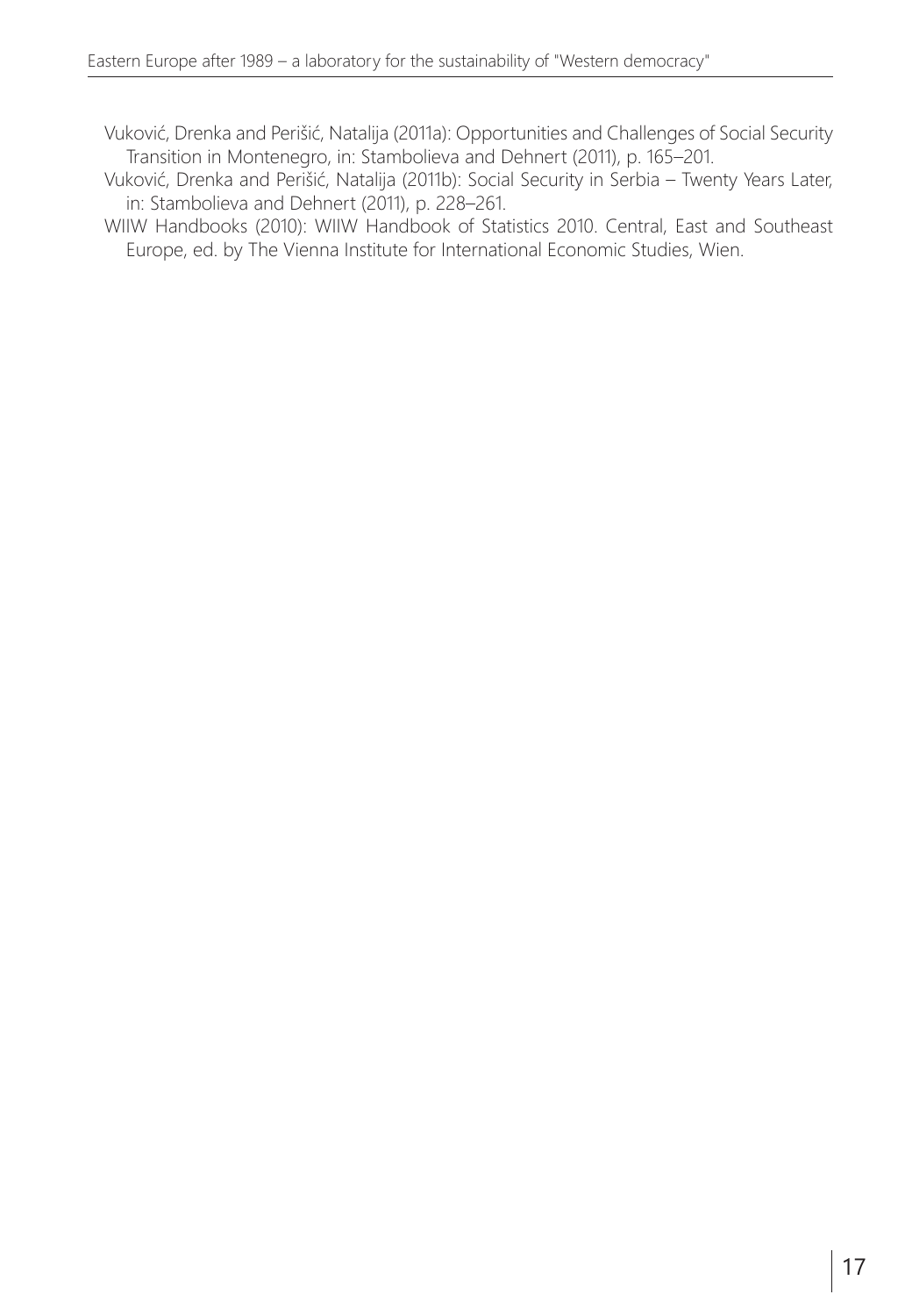#### Dariusz Czajka

## **Podmiotowa i przedmiotowa zdolność upadłościowa w upadłości konsumenckiej\***

#### **1.1. Uwagi ogólne**

Zdolność upadłościowa określa, jakie podmioty oraz w jakich okolicznościach ekonomiczno-prawnych podporządkowane są normatywnej logice postępowania upadłościowego. Wyróżniamy podmiotową i przedmiotową zdolność upadłościową.

> Zdolność podmiotowa określa, do jakich osób fizycznych mają zastosowanie przepisy tytułu V części trzeciej prawa upadłościowego regulujących postępowanie upadłościowe wobec osób fizycznych nieprowadzących działalności gospodarczej. Zgodnie z art. 491 pun przepisy tego tytułu stosuje się do osób fizycznych, do których nie mają zastosowania przepisy działu II tytułu I części pierwszej regulujące kwestie podmiotowej zdolności upa-

dłościowej przedsiębiorców. Istnieją zatem w polskim prawie insolwencyjnym tratowane rozłącznie (dysjunktywnie) dwa zbiory podmiotowe, tj. *przedsiębiorców* oraz *osób nieprowadzących działalności gospodarczej*, dla których ustawodawca przewidział odrębne podsystemy procedowania oraz ustalił zarówno szczególne, jak i uniwersalne paradygmaty prawne – określające materialnoprawne przesłanki zastosowania określonych instytucji prawa insolwencyjnego wobec tych różnych, niewypłacalnych grup podmiotów.

Z regulacji określonej w normie art. 491 pun można wywieść wniosek, że osoby fizyczne, które nie mają zdolności upadłościowej dotyczącej przedsiębiorców, mają taką podmiotową zdolność jako osoby nieprowadzące działalności gospodarczej.

<sup>\*</sup> Jest to fragment przygotowywanej monografii poświęconej upadłości konsumenckiej.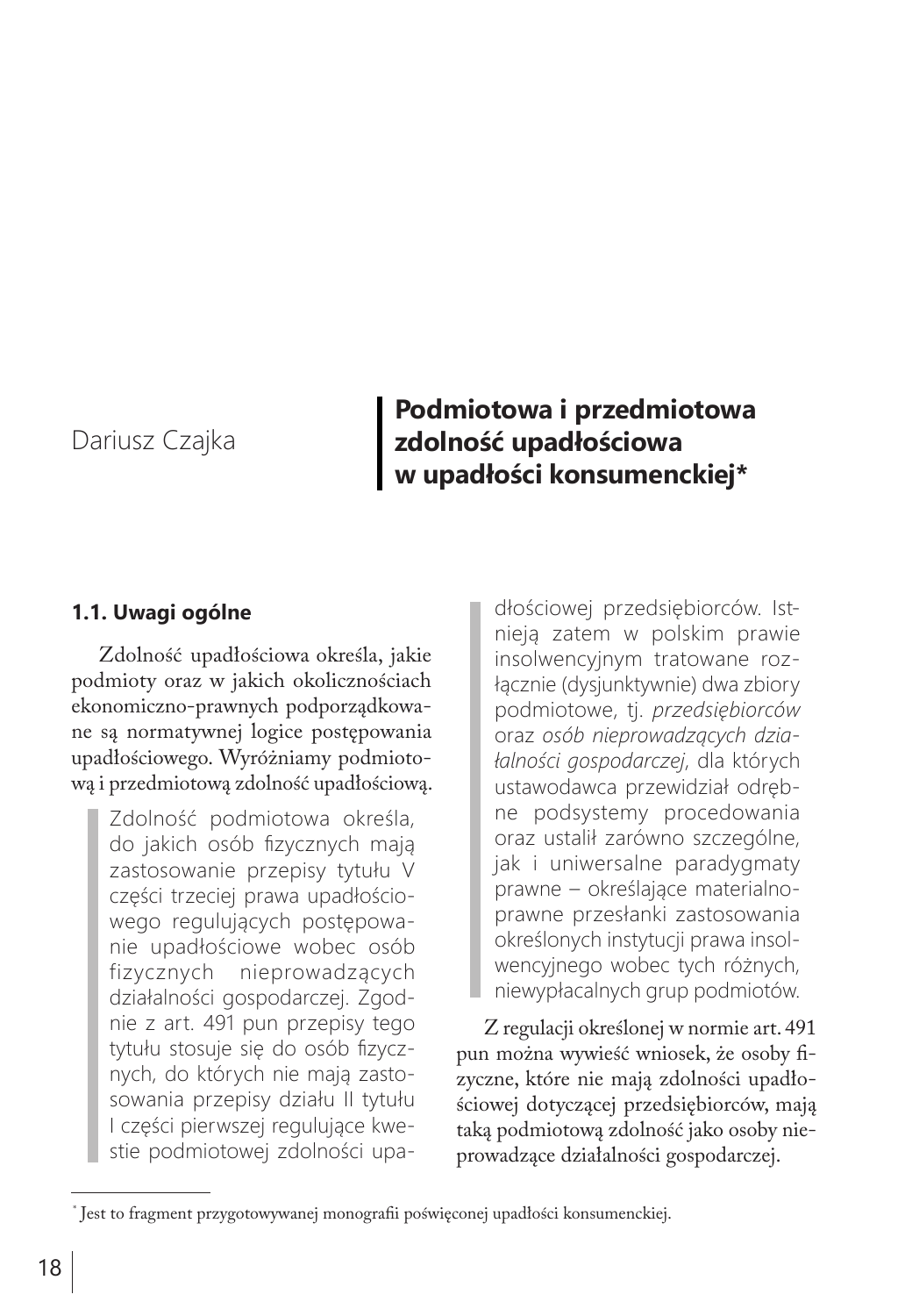Jak wiemy – po dokonaniu wykładni art. 5 pun – zdolność upadłościowa obejmująca przedsiębiorców (w szerokim sensie) dotyczy:

- 1. Przedsiębiorców w rozumieniu ustawy z dnia 23 kwietnia 1964 r. – Kodeks cywilny (Dz.U. 2014, poz. 121 i 827 oraz Dz.U. 2015, poz. 4), jeżeli ustawa nie stanowi inaczej.
- 2. Spółek z ograniczoną odpowiedzialnością i spółek akcyjnych nieprowadzących działalności gospodarczej;
- 3. Wspólników osobowych spółek handlowych, ponoszących odpowiedzialność za zobowiązania spółki bez ograniczenia całym swoim majątkiem;
- 4. Wspólników spółki partnerskiej.

W razie śmierci przedsiębiorcy można ogłosić jego upadłość, jeżeli wniosek o ogłoszenie upadłości został złożony w terminie roku od dnia jego śmierci. Wniosek o ogłoszenie upadłości może złożyć wierzyciel, a także spadkobierca oraz małżonek i każde z dzieci lub rodziców zmarłego, chociażby nie dziedziczyli po nim spadku (art. 7 pun). Zatem pozostałe osoby fizyczne aktywne w zakresie nawiązywania wszelakiego rodzaju stosunków prawnych w sytuacji trwalej niewypłacalności będą mogły skorzystać z reżimu postępowania upadłościowego dotyczącego konsumentów.

W konsekwencji przyjąć należy, że postępowanie uregulowane niniejszym tytułem może być prowadzone wobec:

1) osób fizycznych, które nie są przedsiębiorcami w rozumieniu art. 5 ust. 1, a ponadto

- 2) wspólnika osobowych spółek handlowych ponoszących ograniczoną odpowiedzialność za zobowiązania spółki taką jak komandytariusze w spółkach komandytowych i akcjonariusze w spółkach komandytowo-akcyjnych (art. 5 ust. 2 pkt 2).
- 3) akcjonariuszy w spółkach akcyjnych, bez względu na liczbę i rodzaj posiadanych akcji, jak również udziałowców spółek z ograniczoną odpowiedzialnością – i to także wtedy, gdy są jedynymi akcjonariuszami lub udziałowcami, jeśli nie są przedsiębiorcami, bowiem wspomniani wyżej wspólnicy i komandytariusze ani akcjonariusze czy udziałowcy nie są objęci postanowieniem tytułu I działu II.
- 4) osób fizycznych prowadzących gospodarstwo rolne, które są wyłączone z zakresu stosowania przepisów tytułu I działu II mocą art. 6 pkt 5, stanowiącego, że wobec tej kategorii osób nie można prowadzić upadłości takiej jak wobec przedsiębiorcy, ale można ogłosić upadłość konsumencką. Wniosek taki można wywieść z prostej logicznej zależności wynikającej z hipotezy i dyspozycji normy art. 4911 , który – powtórzmy – stanowi, że przepisy o upadłości konsumenckiej stosuje się wobec osób fizycznych, których upadłości nie można ogłosić zgodnie z przepisami działu II tytułu I części pierwszej. Ponieważ nie można prowadzić wobec rolników indywidualnych upadłości gospodarczej, jeśli nie prowadzą innej działalności gospodarczej lub zawodowej, można zatem ogłaszać wobec nich upadłość konsumencką z wszelkimi tego konsekwencjami (logika zbioru normatywnego).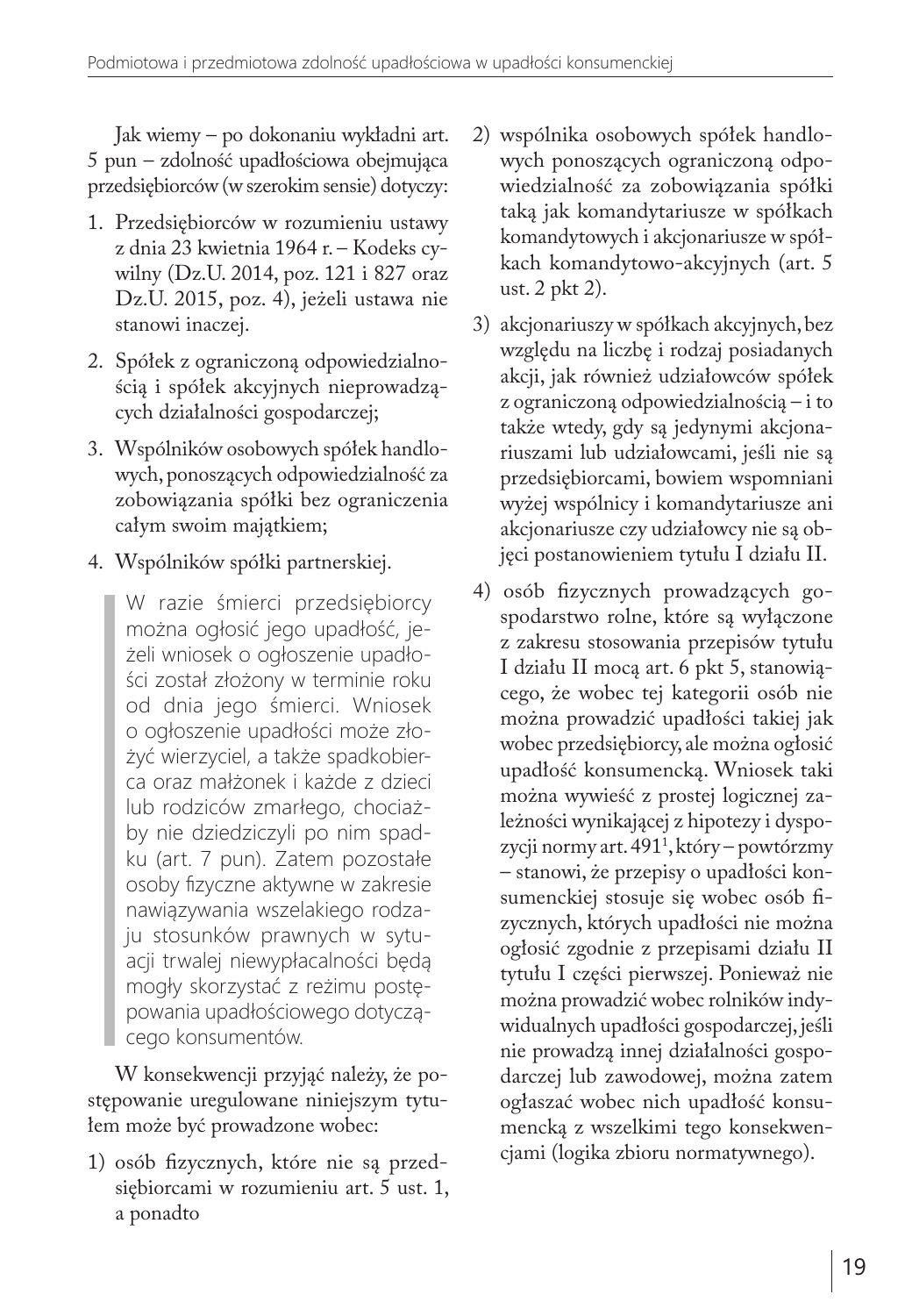5) osób fizycznych, które prowadziły (choć w chwili składania wniosku już nie prowadzą) działalność gospodarczą lub zawodową. Samo zawieszenie takiej działalności nie wystarcza – należy ją formalnie wyrejestrować. Regułę tę stosuje się odpowiednio do osób, które przestały być wspólnikami osobowych spółek handlowych.

Dochodzimy tutaj do strategicznego problemu, jaki mają osoby fizyczne, które dotychczas prowadziły działalność gospodarczą i osiągnęły stan niewypłacalności: czy dalej rozwiązywać problem zadłużenia w procedurach restrukturyzacyjnych lub upadłościowych jako jednoosobowy przedsiębiorca, czy też po wyrejestrowaniu z ewidencji działać w tej mierze jako konsument?

Wydaje się, że odpowiedź na to główne pytanie jest funkcją odpowiedzi na następujące pytania pomocnicze dotyczące dłużnika:

- 1. Czy ma więcej niż jednego wierzyciela?
- 2. Czy ma potencjał finansowy gwarantujący płynność procesu upadłościowego?
- 3. Czy przejdzie pozytywnie test określony w art. 13 pun?
- 4. Czy rzetelnie i w miarę racjonalnie zarządzał swymi aktywami?
- 5. Czy dłużnik w sposób rażąco niedbały lub umyślny zadłużał się, doprowadzając tym samym do niewypłacalności?

Ponieważ jednak większość osób fizycznych, które prowadzą lub prowadziły działalność gospodarczą, nie spełnia (pozytywnie) wyżej wymienionych warunków, ultymatywnym rozwiązaniem dla nich jest próba wszczęcia postępowania upadłościowego obejmującego osoby fizyczne nieprowadzące działalności gospodarczej.

Chociaż wydaje się, że od 2016 roku *prima facie* większą szansę ma zadłużony przedsiębiorca tracący zdolność płatniczą, a nie konsument – a to z uwagi na szerokie możliwości ratowania swojej sytuacji ekonomiczno-prawnej nie tyle przez upadłość, co przez otwarcie którejś z procedur (trybów) postępowania restrukturyzacyjnego – musimy pamiętać, że warunkiem jest spełnienie przesłanek podmiotowo- -przedmiotowych określonych w art. 8 prawa restrukturyzacyjnego. Należy ponadto pamiętać, że i w prawie restrukturyzacyjnym są normatywne progi wejściowe – sąd odmawia bowiem otwarcia postępowania restrukturyzacyjnego, jeżeli jego skutkiem byłoby pokrzywdzenie wierzycieli albo gdy nie została uprawdopodobniona zdolność dłużnika do bieżącego zaspokajania kosztów postępowania i zobowiązań powstałych po jego otwarciu.

Trzeba jednak pamiętać, że osoby fizyczne będące przedsiębiorcami mają bardzo słabą zdolność restrukturyzacyjną, a to z uwagi na swoistość i strukturę działalności gospodarczej.

- Th.P. van Hoorn zauważył, że małe organizmy gospodarcze różnią się od dużych pod następującymi względami (van Hoorn 1979):
- ♦ generują stosunkowo małą liczbę wyrobów czy usług, w niewielkim stopniu zdywersyfikowaną i oferowaną na małym obszarze danego sektora rynku;
- ♦ ich zasoby i możliwości są relatywnie ograniczone;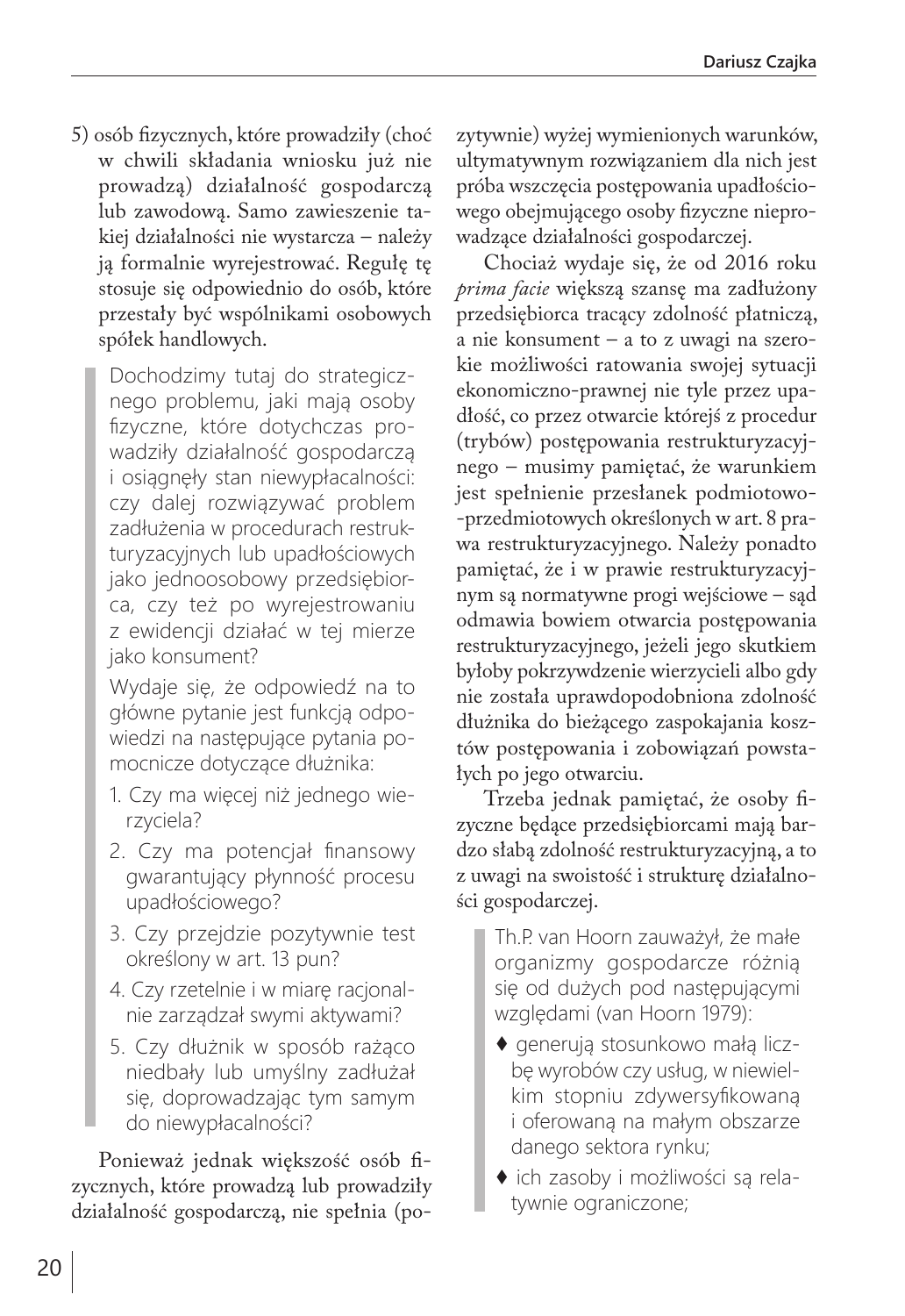- ♦ na ogół nie dysponują sformalizowanymi metodami śledzenia otoczenia, opracowywania prognoz, oceny i kontroli postępu w realizacji wybranej strategii; informacje są niekompleksowe, decyzje zaś są w znacznym stopniu intuicyjne;
- ♦ większość personelu kierowniczego uzyskała kwalifikacje w trakcie pracy; w efekcie personel ten woli opierać się na doświadczeniach w myśleniu indukcyjnym opartym na założeniu, że to, co było dobre skuteczne w przeszłości, zagwarantuje sukces w przyszłości;
- ♦ stanowiska kierownicze i udziały (majątek) są często rozdzielane między ojców-założycieli lub członków ich rodzin;
- ♦ zdolność kredytowa i zdolność pozyskiwania kapitału z innych źródeł jest na ogół niska;
- ♦ firmy takie nie mogą liczyć na pomoc państwa.

 Z drugiej jednak strony mali i średni przedsiębiorcy są bardziej mobilni, elastyczni, mają ułatwioną możliwość podejmowania szybkich decyzji – pod warunkiem jednak, że będą to decyzje racjonalne i zgodne z prawem. Należy bowiem pamiętać, że mała firma jest jak saper – myli się tylko raz. Gdy zatem przyjmie nietrafną strategię lub popełni błędy w fazach jej implementacji, z reguły skazana jest na bankructwo lub wyjście honorowe: upadłość – także (a może przede wszystkim) konsumencką – jeżeli w stosownym czasie wyrejestruje się z ewidencji przedsiębiorców i nie naruszy wcześniej art. 21 prawa upadłościowego.

W kontekście tych argumentów wydaje się, że osoba fizyczna prowadząca jednoosobowo działalność gospodarczą powinna wyrejestrować się formalnie z rejestru przedsiębiorców i złożyć wniosek o ogłoszenie upadłości konsumenckiej – a to z następujących powodów:

- 1. Nie musi zapewniać środków na prowadzenie postępowania upadłościowego (środki te tymczasowo gwarantuje Skarb Państwa);
- 2. Nie ma barier związanych z normą art. 13 pun;
- 3. Może mieć tylko jednego wierzyciela;
- 4. Może nie mieć majątku;
- 5. Z przyczyn humanitarnych lub słusznościowych może zostać oddłużona bez określenia planu podziału i spłaty.

Jedyny warunek to wykazanie, że nie doprowadziła do niewypłacalności przez rażące niedbalstwo – ani tym bardziej w sposób umyślnie zawiniony.

#### **1.2. Uwagi syntetyzujące**

Na podstawie powyższych rozważań możemy raz jeszcze stwierdzić, że w systemie prawa insolwencyjnego wyróżniamy dwa rodzaje podmiotowej zdolności upadłościowej: gospodarczą oraz konsumencką. Ich zakres jest rozłączny.

 Gospodarcza zdolność upadłościowa przysługuje na mocy art. 5 ust. 1 pun w zw. z art. 431 kc wszystkim przedsiębiorcom (zarówno osobom fizycznym, jak i osobom prawnym oraz jednostkom organizacyjnym wymienionym w art. 331 kc prowadzącym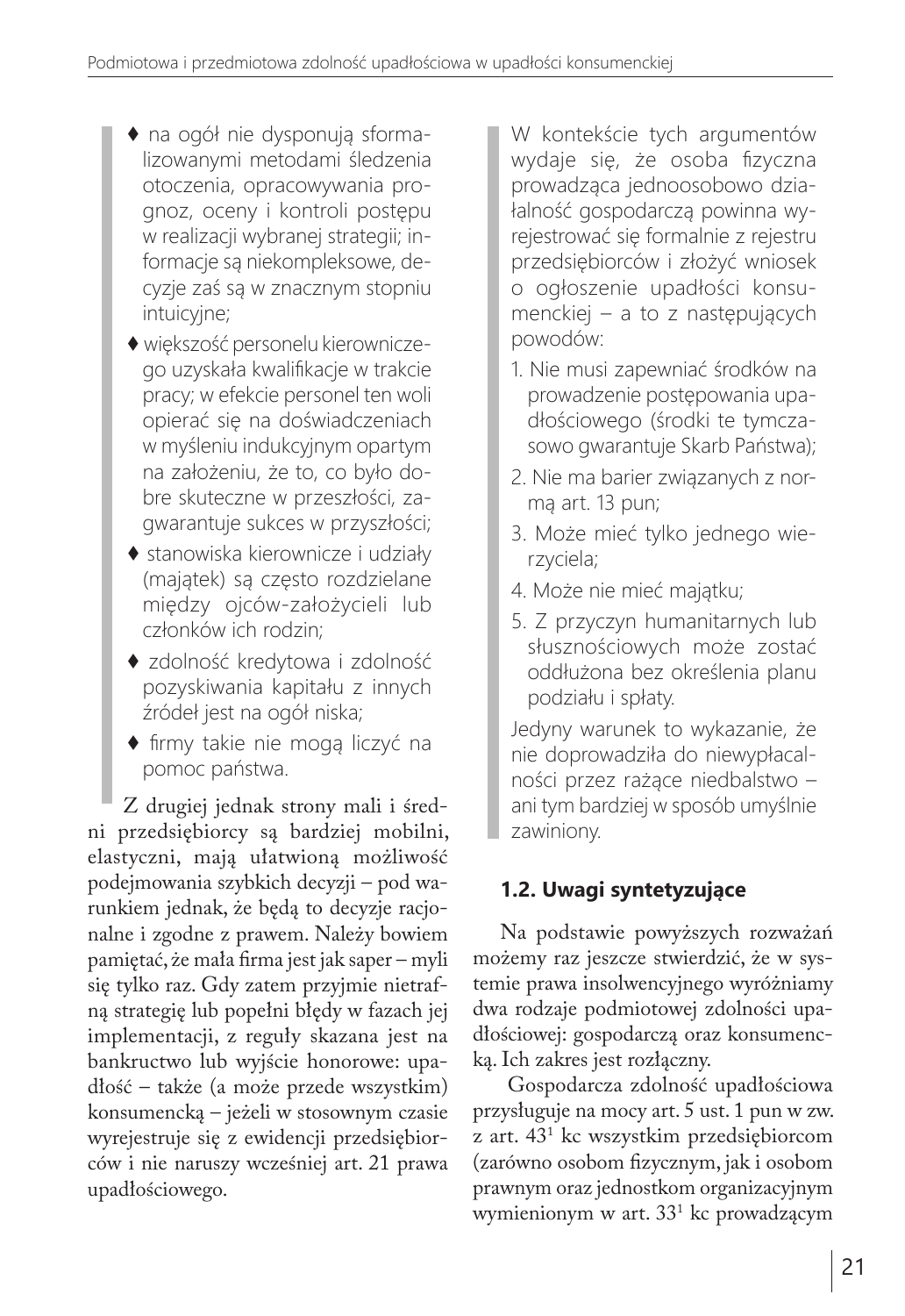we własnym imieniu działalność gospodarczą lub zawodową); w rozszerzonym zakresie na mocy art. 5 ust. 2 pun zdolność taka przysługuje także spółkom z ograniczoną odpowiedzialnością i spółkom akcyjnym nieprowadzącym działalności gospodarczej, wspólnikom osobowych spółek handlowych ponoszącym odpowiedzialność za zobowiązania spółki bez ograniczenia (całym majątkiem) i wspólnikom spółki partnerskiej, a ponadto podmiotom wymienionym w art. 7–9 pun. Według kodeksu spółek handlowych wspólnicy ponoszący odpowiedzialność za zobowiązania spółki bez ograniczenia – czyli całym swoim majątkiem – to: wspólnicy spółki jawnej (art. 22 § 2 ksh) komplementariusze w spółkach komandytowych (art. 102 ksh) oraz komplementariusze w spółkach komandytowo- -akcyjnych (art. 125 ksh).

Konsumencka zdolność upadłościowa przysługuje natomiast komandytariuszom, którzy ponoszą odpowiedzialność do wysokości sumy komandytowej pomniejszonej o wniesiony wkład lub są zwolnieni z odpowiedzialności (art. 111 ksh w zw. z art. 112 § 1 ksh), akcjonariuszom w spółce komandytowo-akcyjnej (art. 135 ksh) oraz wspólnikom czy akcjonariuszom spółki kapitałowej. Ponadto, jeżeli minął rok od zaprzestania prowadzenia przez osobę fizyczną działalności gospodarczej – nawet gdy nie dopełniła obowiązku zgłoszenia tego obowiązku we właściwym rejestrze (art. 8 ust. 1 i 2 pun *a contrario*) – osoby te będą mogły wszcząć konsumenckie postępowanie upadłościowe.

Pewna wątpliwość pojawiła się w doktrynie co do komandytariusza, który odpowiada bez ograniczenia jedynie za niektóre zobowiązania. Takie przypadki zachodzą w przypadku komandytariusza w odniesieniu do określonej grupy zobowiązań (art. 118 § 2 ksh). W odniesieniu do konkretnego zobowiązania mamy tu bądź art. 104 § 4 ksh (co do wszystkich zobowiązań spółki), bądź wyłączenie odpowiedzialności komplementariusza w spółkach komandytowo-akcyjnych (art. 137 § 5 ksh, od chwili wpisu w KRS). Brakuje rozstrzygnięcia *expressis verbis*, czy o konsumenckiej zdolności upadłościowej ma decydować abstrakcyjnie ujęta kategoryzacja typów wspólników, czy też okoliczności konkretnego wypadku. Aleksander Jerzy Witosz i Rafał Adamus słusznie stwierdzili, iż w przypadku komandytariusza wyjątkowość sytuacji, gdy odpowiada bez ograniczenia za niektóre tylko zobowiązania, nie powinna mieć dominującego (przesądzającego) znaczenia dla zasad wspólnego dochodzenia roszczeń przez wierzycieli, a zatem można w stosunku do niego wszcząć konsumenckie postępowanie upadłościowe (Witosz, Adamus, s. 30–32). Z poglądem tym, jako funkcjonalnie uzasadnionym, należy się zgodzić. Natomiast w przypadku komplementariusza w spółkach komandytowo-akcyjnych, który ponosi odpowiedzialność bez ograniczenia całym swoim majątkiem za zobowiązania powstałe do dnia wpisu w rejestrze, a nie odpowiada za zobowiązanie powstałe po tej dacie (art. 137 § 5 ksh) – decydujący będzie fakt istnienia lub nieistnienia odpowiedzialności w dacie ogłoszenia upadłości.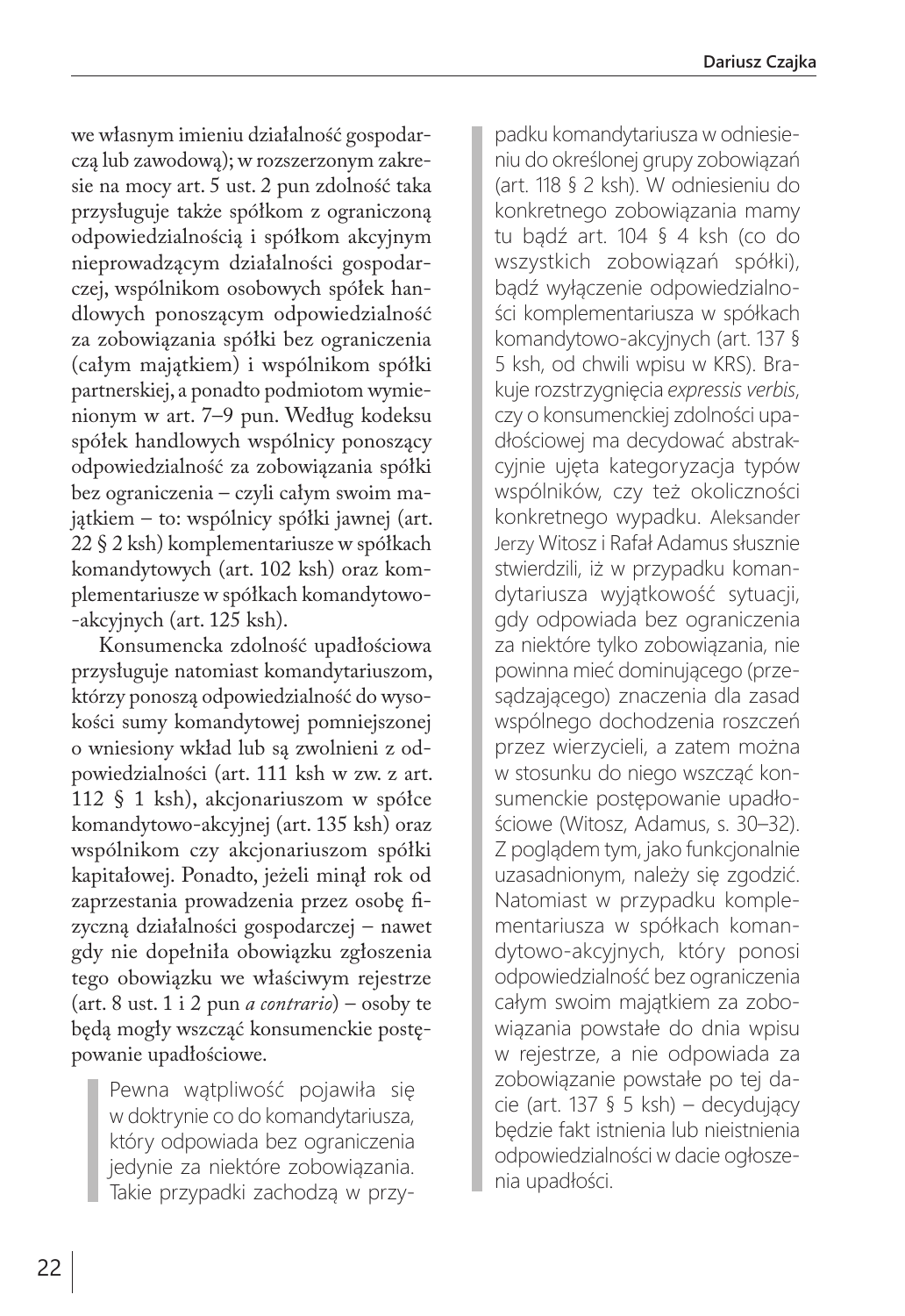Podkreślmy, że w obecnym stanie prawnym nie ma już wątpliwości w kwestii zdolności upadłościowej rolników indywidualnych, którzy mają teraz *pełną zdolność upadłościową* w zakresie upadłości konsumenckiej. W ten sposób wypełniła się zasada kompleksowości podmiotowej prawa upadłościowego. Doprecyzowania wymaga jednak kwestia zdolności upadłościowej osób fizycznych prowadzących gospodarstwo rolne równocześnie z inną działalnością gospodarczą lub zawodową. Z racji prowadzenia tej działalności można ogłosić upadłość takich osób na zasadach ogólnych właściwych dla przedsiębiorców. Wykładnia ta wiąże się z dominacją w takim zakresie zobowiązań gospodarczych lub zawodowych. W takich sytuacjach długi konsumenckie będą ujęte na jednej liście wierzytelności – wraz z długami gospodarczymi czy powstałymi w związku z wykonywanym zawodem.

Za takim poglądem przemawiają racje funkcjonalno-logiczne, chociaż wydaje się, że lepiej jednak wyrejestrować tę inną działalność gospodarczą lub zawodową – i wybrać wtedy odpowiedniejszą dla osób fizycznych drogę upadłości konsumenckiej.

Istotną kwestią jest także problem małżonków pozostających we wspólności ustawowej. Warto pamiętać, że małżonkowie nie mogą złożyć wspólnego wniosku o ogłoszenie upadłości konsumenckiej – pomimo istnienia wspólnoty ustawowej. W konsekwencji małżonkowie mogą indywidualnie zło-

żyć samoistne wnioski w tej kwestii, jeżeli tylko w obu przypadkach zachodzą pozytywne przesłanki do ogłoszenia upadłości konsumenckiej. Można sobie bowiem wyobrazić sytuację, że istnieje między małżonkami od dłuższego czasu rozdzielność majątkowa – powodująca, że dysponują oni odrębnym potencjałem majątkowym. A każdy z nich jest zadłużony, naznaczony trwałą niewypłacalnością. W sytuacji jednak, gdy wiąże ich wspólność ustawowa co do zgromadzonego majątku oraz odpowiedzialności za długi, wówczas tylko jeden z małżonków może zgłosić wniosek o upadłość, drugi natomiast ma prawo zgłosić swoją wierzytelność na listę wierzytelności. Z dniem ogłoszenia upadłości jednego z małżonków powstaje między małżonkami rozdzielność majątkowa, o której mowa w art. 53 § 1 ustawy z dnia 25 lutego 1964 r. Kodeks rodzinny i opiekuńczy ( j.t. Dz.U. 2017, poz. 682). Jeżeli małżonkowie pozostawali w ustroju wspólności majątkowej, majątek wspólny małżonków wchodzi do masy upadłości, a jego podział jest niedopuszczalny.

 Małżonek upadłego może dochodzić w postępowaniu upadłościowym należności z tytułu udziału w majątku wspólnym, zgłaszając tę wierzytelność sędziemu komisarzowi. Domniemywa się, że majątek wspólny powstały w okresie trwania wspólności został nabyty ze środków pochodzących z dochodów (aktywów) objętych tą wspólnością.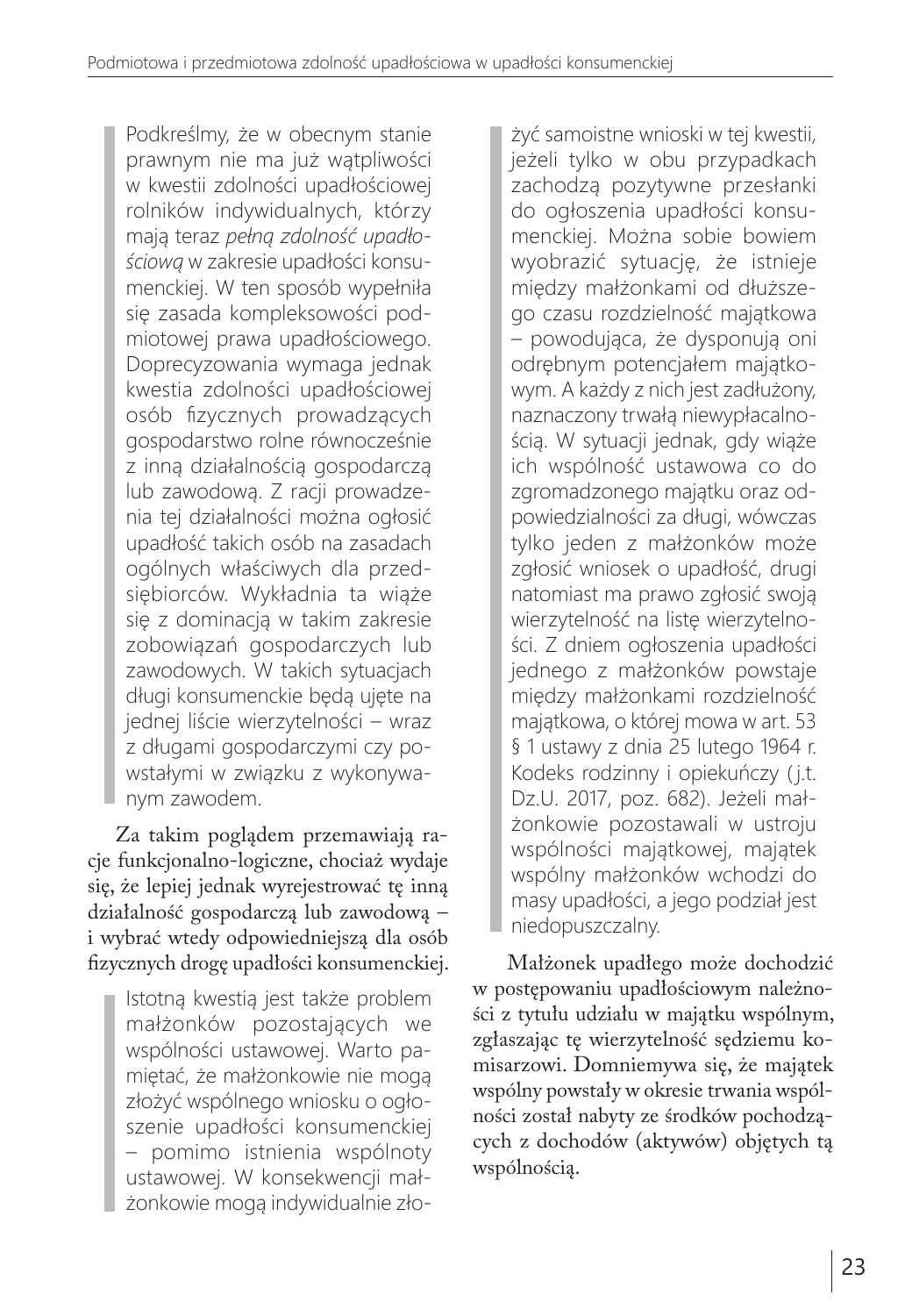Uwagi konkretyzujące skutki relacji majątkowych między małżonkami w postępowaniu upadłościowym konsumenckim poczynię w dalszej części.

Rozważając kwestie zdolności podmiotowej warto odnieść się do poglądu wyrażonego w postanowieniu Sądu Okręgowego w Białymstoku z dnia 21 września 2011 r., z którego wynika, że podmiotowy zakres upadłości konsumenckiej – fakt, że dłużnik w chwili wydania orzeczenia prowadzi działalność gospodarczą – nie przesądza jeszcze o niemożności orzeczenia w stosunku do niego tzw. upadłości konsumenckiej.

Argumenty sądu sprowadzają się do dwóch faktów, a mianowicie:

1) że w dacie wniesienia wniosku dłużnik nie miał statusu przedsiębiorcy;

2) że jego zobowiązania powstały w czasie, gdy nie prowadził działalności gospodarczej – i choć twierdził, że zaciągnięte kredyty służyły podjęciu w przyszłości działalności gospodarczej, niemniej zaciągnął je jako konsument w rozumieniu art. 221 kc.

Przepis ten za konsumenta uważa zaś osobę fizyczną dokonującą czynności prawnej niezwiązanej bezpośrednio z działalnością gospodarczą lub zawodową. Skoro więc działalność gospodarcza z formalnego (rejestrowego) punktu widzenia w dacie składania wniosku jeszcze nie istniała, to mimo że wnioskodawca zaciągnął zobowiązania, które miały służyć podjęciu takiej działalności, miały one z jego strony naturę transakcji *de facto* konsumenckiej.

 Z punktu widzenia formalnej semantycznej wykładni przepisów regulujących kwestie podmiotowej zdolności upadłościowej konsumenckiej – jest to teza odważna i mocno dyskusyjna. Liczy się bowiem moment ogłaszania upadłości i odpowiedź na pytanie, czy osoba fizyczna

jest przedsiębiorcą, czy też w tym właśnie momencie nie prowadzi działalności gospodarczej. W szerszym tle tych rozważań pojawia się pytanie, jak rozstrzygać kwestie podmiotowej zdolności upadłościowej, gdy osoba fizyczna ma niepłacone zobowiązania ściśle i bezpośrednio związane z działalnością gospodarczą, ale posiada również tzw. kredyty konsumenckie? Na przykład gdy taka osoba wzięła kredyt mieszkaniowy oraz pożyczkę na zakup samochodu na cele prywatne, a jednocześnie ma niespłacone długi wobec dostawców – o charakterze *stricte* gospodarczym.

Powiedzmy, że wartość wszystkich zobowiązań konsumenckich wynosi 560 tysięcy złotych, wartość zaś zobowiązań gospodarczych to jedynie 50 tysięcy zł. Nie można przecież ogłosić podwójnej upadłości – jednej gospodarczej, a drugiej konsumenckiej. Myślę, że w takim przypadku – zgodnie z ogólną zasadą racjonalności ustawodawcy i wynikającą z niej regułą integralności (komplementarności) systemu prawnego wykluczającą sprzeczność – należy dać prymat upadłości konsumenckiej, gdy w chwili ogłoszenia upadłości dłużnik ma już wyrejestrowaną działalność gospodarczą. Powtórzmy: na potrzeby prawa upadłościowego to kwestie formalnoprawne decydują, czy ktoś jest konsumentem, czy przedsiębiorcą – nie zaś funkcjonalne przeznaczenie zobowiązań. W tym rozumieniu art. 22<sup>1</sup> kc nie ma więc decydującego znaczenia.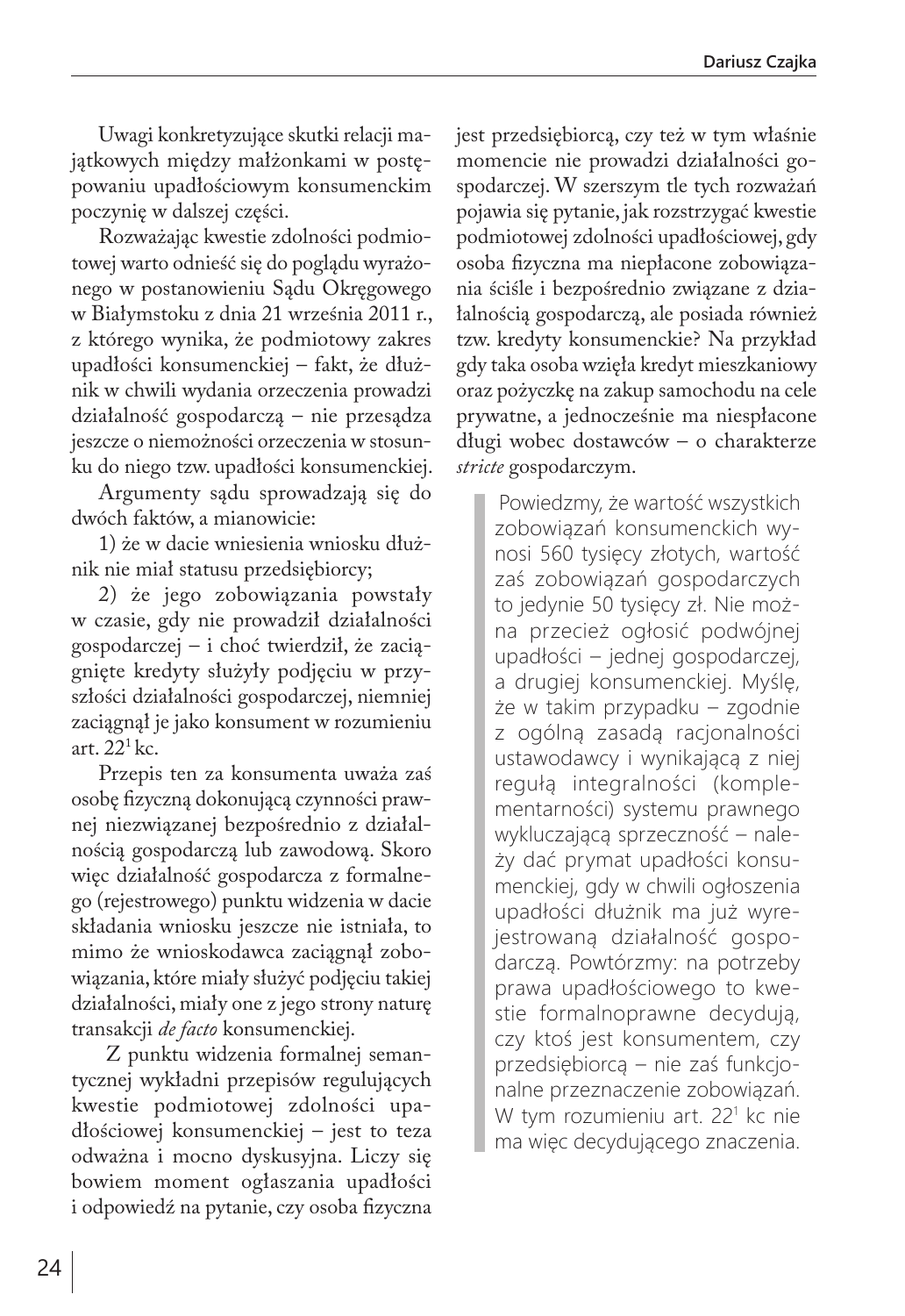#### **2. PRZEDMIOTOWA ZDOLNOŚĆ UPADŁOŚCIOWA**

#### **2.1. Uwagi ogólne**

Przedmiotowa zdolność upadłościowa rozumiana być powinna jako zespół cech, jako pewne związki własności (okoliczności, zjawiska), których zaistnienie warunkuje decyzję w przedmiocie ogłoszenia upadłości konsumenta. Możemy wyróżnić zarówno pozytywne, jak i negatywne w tym zakresie przesłanki. Pozytywne okoliczności warunkują uwzględnienie wniosku dłużnika i ogłoszenie upadłości, negatywne zaś – oddalenie wniosku.

Podstawę normatywną oceny wniosków dłużników o ogłoszenie upadłości konsumenckiej stanowi kompleks przepisów zawartych w art. 491<sup>1</sup>–491<sup>4</sup> ustawy prawo upadłościowe i naprawcze. Przesłanki te mają charakter podmiotowy i przedmiotowy, wymagają stwierdzenia okoliczności pozytywnych oraz udowodnienia, że nie zachodzą fakty negatywne, które uzasadniałyby oddalenie wniosku.

Jak podkreślają autorzy projektu nowelizacyjnego, zasadnicze znaczenie dla redukcji barier w dostępie do upadłości konsumenckiej miało ograniczenie negatywnych przesłanek ogłoszenia upadłości do okoliczności wskazujących na nierzetelność dłużnika. Podstawową zatem przesłanką negatywną w uchwalonych przepisach jest doprowadzenie przez dłużnika do swojej niewypłacalności – lub istotne zwiększenie stopnia już zaistniałej niewypłacalności – *umyślnie lub wskutek rażącego niedbalstwa*. Autorzy projektu podkreślali przy tym, że umyślność oznacza ich

zdaniem objęcie zamiarem dłużnika doprowadzenia do niewypłacalności albo jej pogłębienia, a nie sam fakt umyślnego dokonania czynności, które do niewypłacalności doprowadziły. Chodzi tutaj zatem o tzw. taktyczną, przemyślaną upadłość; przykładowo – umyślne zaciągnięcie kredytu w sytuacji, gdy zamiarem dłużnika nie było doprowadzenie do niewypłacalności, nie będzie oznaczało umyślnego doprowadzenia do niewypłacalności. Jako umyślne doprowadzenie do niewypłacalności albo zwiększenie jej stopnia należy – według uzasadnienia projektu – traktować przypadki intencjonalnego wyzbycia się przez dłużnika składników swego majątku w celu utrudnienia dochodzenia należności przez wierzycieli. Myślę, że nie w każdych warunkach zaciąganie zobowiązań będzie miało charakter obojętny dla stwierdzania rażącego niedbalstwa. Gdy powiedzmy dłużnik zaciąga zobowiązania, mając świadomość, że w związku ze swą sytuacją zawodową (np. utratą pracy połączoną z niechęcią do znalezienia nowej) nie będzie mógł ich spłacić – to w takim kontekście faktycznym mamy do czynienia z rażącym niedbalstwem, skoro dłużnik nie podejmuje nawet próby znalezienia nowej pracy.

Z reguły doprowadzenie do stanu niewypłacalności poprzedza kompleks czynności o charakterze ekonomiczno- -prawnym, a wyjątkowo także zaniechanie podjęcia działań sanacyjnych zmierzających do poprawy kryzysowego stanu rzeczy.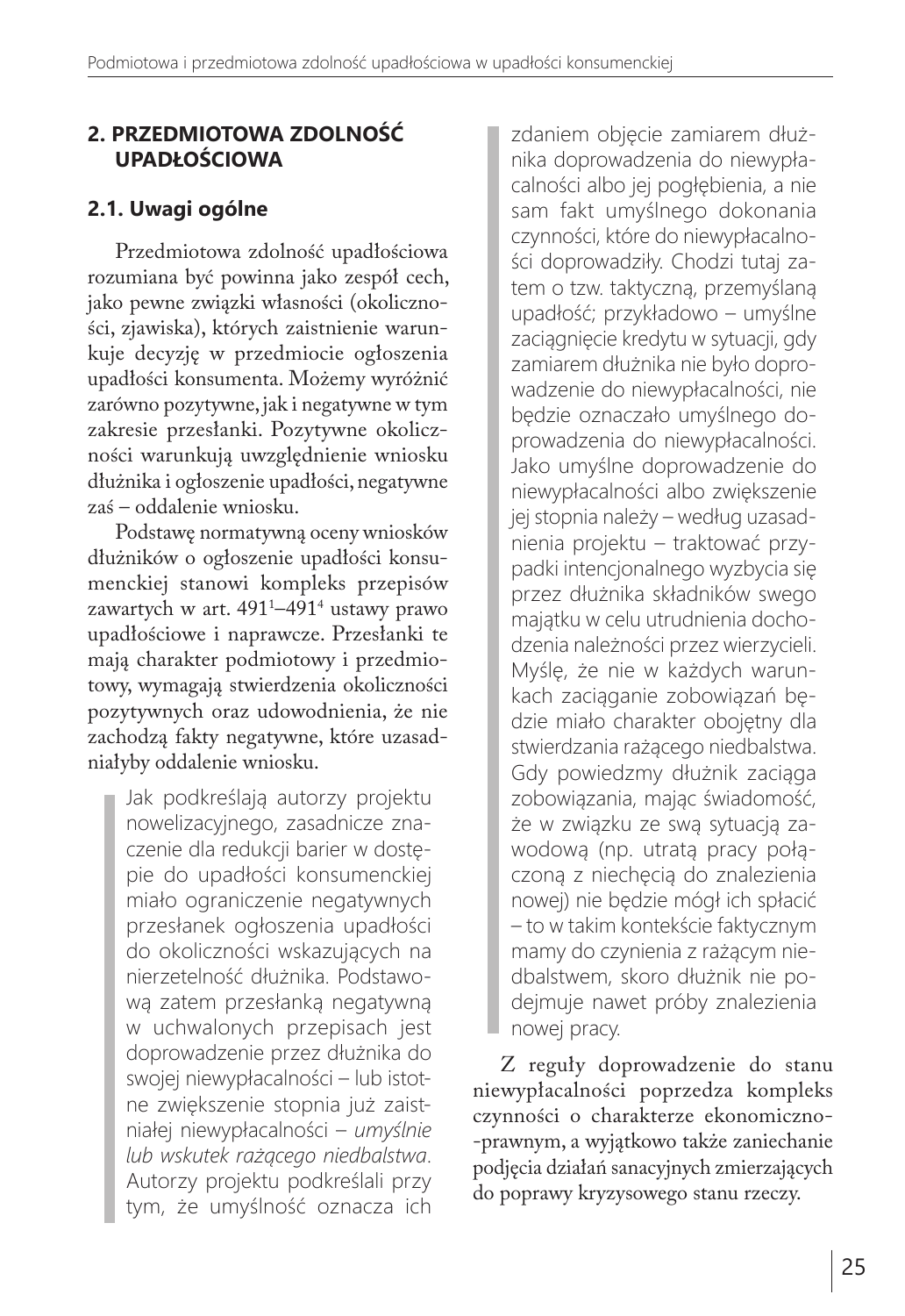Każdorazowo zatem sąd, badając i oceniając wniosek z punktu widzenia ewentualnej umyślności w doprowadzeniu do stanu niewypłacalności, winien prześledzić zarówno etap zaciągania zobowiązań, ich spłaty, jak i fakt zaprzestania – analizując kontekst czynności dłużnika, które były racjonalne lub nieracjonalne, obarczone mniejszym lub większym ryzykiem, obniżającym wartość majątku oraz pogarszającym relacje pomiędzy wartością aktywów i pasywów (zobowiązań). Czas stwierdzenia kryzysu finansowego oraz zachowanie po stwierdzeniu niewypłacalności także mogą decydować o uwzględnieniu lub oddaleniu wniosku. Po takich symptomach możemy bowiem dojść do konkluzji dotyczącej rzeczywistych zamiarów lub rażącego niedbalstwa.

 A zatem w kontekście przedmiotowym sąd musi stwierdzić wystąpienie stanu niewypłacalności w rozumieniu przepisów z art. 10 i 11 ust. 1 oraz odpowiednio art. 12 ust. 1 i 3 w zw. z upoważnieniem wynikającym z art. 491<sup>2</sup> ust. 1 ustawy prawo upadłościowe; na podstawie natomiast art. 4914 pun winien on udowodnić, że nie zachodzi żadna z przesłanek negatywnych – jak ta, że dłużnik doprowadził do swojej upadłości lub istotnie zwiększył jej stopień umyślnie lub wskutek rażącego niedbalstwa – ani nie zachodzą negatywne przesłanki określone w art. 4914 ust. 2–4, w postaci np. zjawiska powrotności do stanu niewypłacalności w określonym kontekście sytuacyjnym (ontologiczny element *ceteris paribus*), a także w związku z wcześniejszym uchyleniem planu spłaty czy też naruszeniem obowiązku złożenia (zgodnie z art. 21 ustawy) wniosku o upadłość, gdy był przedsiębiorcą, miał już kiedyś umorzenie zobowiązań itd.

Sąd oddala wniosek o ogłoszenie upadłości także wtedy, gdy dane podane przez dłużnika we wniosku są niezgodne z prawdą lub niezupełne – chyba że niezgodność lub niezupełność nie są istotne lub przeprowadzenie postępowania jest uzasadnione względami słuszności lub względami humanitarnymi.

#### **2.2. Niewypłacalność. Założenia ogólne**

Warunkiem *sine qua non* ogłoszenia upadłości konsumenckiej jest stwierdzenie wystąpienia stanu trwałej niewypłacalności.

Istotą kryzysu finansowego jest utrata płynności finansowej lub bezpośrednie zagrożenie zaistnienia tego faktu. To zjawisko jest kluczem dla zrozumienia bezpośredniej przesłanek upadłości. Literatura przedmiotu w zakresie zarządzania finansami wyróżnia trzy rodzaje niewypłacalności, ekonomiczną, techniczną oraz prawną.

> Niewypłacalność *ekonomiczna* oznacza, że wpływy bieżące nie pokrywają całości kosztów (wydatków) własnych, łącznie z kosztem kapitału. Osoby, które doświadczyły tego rodzaju niewypłacalności *(economic failure)*, mogą kontynuować działalność życiową, dopóki wierzyciele są w stanie tolerować ten stan rzeczy i gwarantować kapitał na pokrycie strat. W końcu jednak brak świeżego pieniądza na pokrycie wszystkich kosztów utrzymania i obsługę zadłużenia doprowadza do postępowań egzekucyjnych, chyba że potencjał sanacyjny związany z aktywami (tj. ruchomościami, nieruchomościami, prawami) jest na takim poziomie, że możliwa jest sanacja w formie bilateralnej ugody lub grupowego układu. W konsekwen-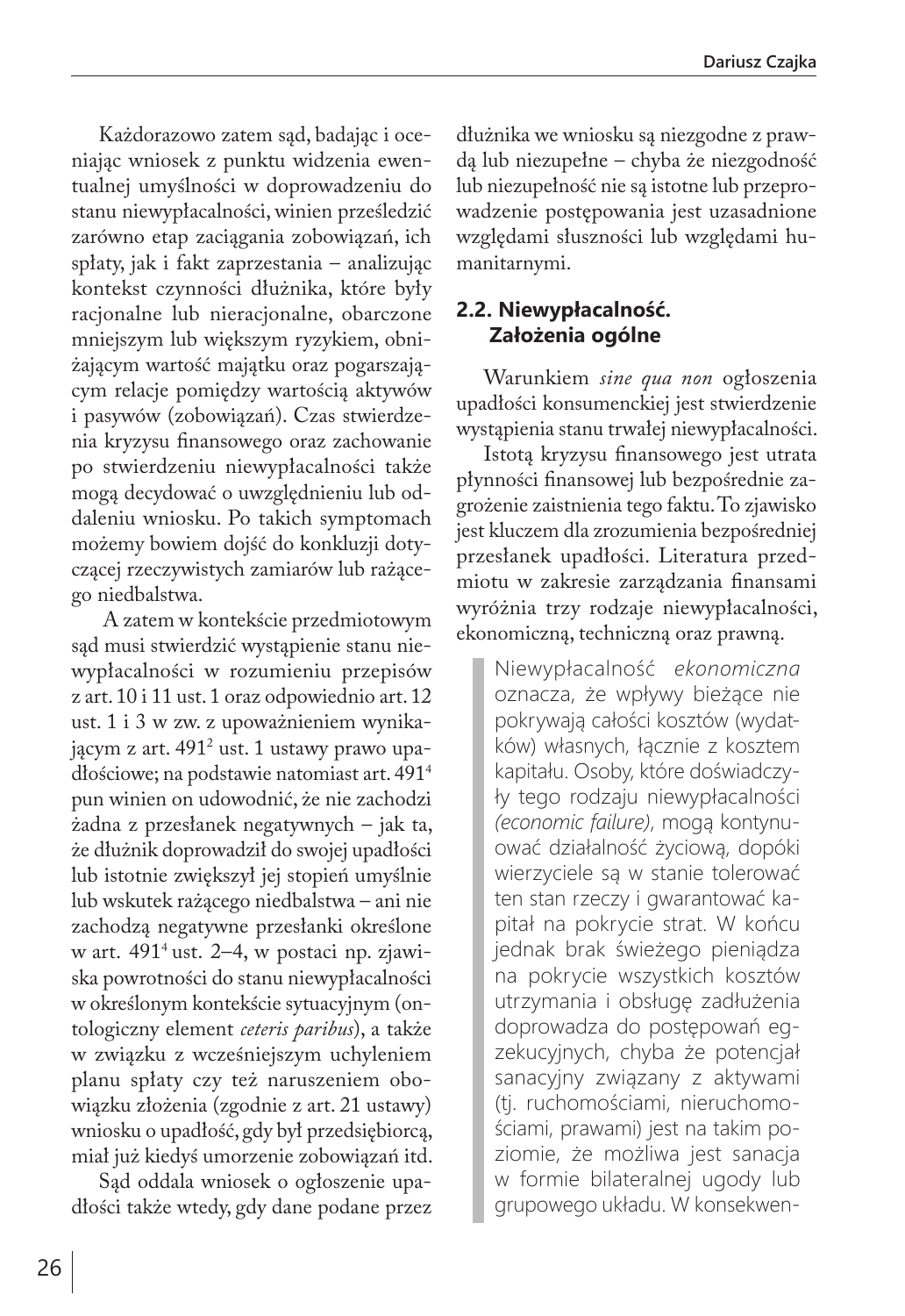cji już na etapie niewypłacalności ekonomicznej, kiedy dłużnik rejestruje stratę (czyli przewyżkę wydatków nad wpływami), mimo że spłaca na bieżąco swoje zobowiązania – winien się już zastanowić nad wszczęciem procedur sanacyjnych, w szczególności postępowania koncyliacyjnego (ugodowego) w procedurze cywilnej. Gdy zaś fakt utraty zdolności płatniczej już nastąpił, konsumentowi pozostaje jedynie upadłość z opcją planu spłaty lub układu z wierzycielami.

Niewypłacalność *techniczna* oznacza z kolei faktyczną niemożność spłacania zobowiązań bieżących w terminie ich wymagalności. Może to być spowodowane czasową utratą płynności (brakiem dostępnej gotówki), lecz także może oznaczać trwały problem – związany z istniejącą już zdolnością upadłościową. Gdy niewypłacalności ekonomicznej towarzyszy fakt niewypłacalności technicznej, brak radykalnych działań naprawczych oznaczać może błyskawiczne bankructwo (czyli upadłość likwidacyjną). Ani niewypłacalność ekonomiczna, ani techniczna nie warunkują wszakże bankructwa; do tego potrzebujemy faktu nazwanego *niewypłacalnością prawną* – przybierającego formę stosownej decyzji sądu.

Niewypłacalność w sensie prawnym zawarta jest w normach imperatywnych i jeżeli ma charakter trwały lub też jest związana z niedoborem majątkowym jako dodatkowym wskaźnikiem kryzysu strukturalnego firmy – kończy się ogłoszeniem upadłości. W sytuacji gdy niewypłacalność nie ma jednak charakteru trwałego, nie sta-

nowi bezpośredniego zagrożenia dla interesów wierzycieli w określonej perspektywie czasu i przy istniejącym potencjale sanacyjnym, wówczas jest szansa na sanację poprzez układ dłużnika z wierzycielami. Stan niedoboru (tj. niedostateczności majątkowej) możemy analizować zarówno statycznie, jak i dynamicznie. W pierwszym, tradycyjnym rozumieniu pojęcie to oznacza przewyżkę stanu biernego nad stanem czynnym w relacji aktywów do wszystkich zobowiązań; w drugim znaczeniu oznacza natomiast zwiększenie realnych wydatków względem wpływów do majątku, co pokazuje np. zjawisko tzw. pętli kredytowej. Jeżeli zatem w wyniku powiedzmy aprecjacji waluty, w której został wzięty kredyt bankowy, jego wartość wzrosła mimo spłaty przez dłużnika na bieżąco rat kapitałowych oraz odsetek – obniża się jego potencjał majątkowy związany z aktywami płynnymi zdolnymi do zaspokajania zobowiązań. A zatem przy badaniu zdolności płatniczej w ujęciu majątkowym analizujemy dynamikę zmian w potencjałach zdolności obsługi zadłużenia w określonych sekwencjach czasu.

Kryterium majątkowe związane z badaniem istnienia niedoboru majątkowego nie dotyczy w sensie prawnym osób fizycznych nieprowadzących działalności gospodarczej, jednakże fakt istnienia niedoboru w majątku prywatnym konsumenta potwierdza okoliczność trwałej niewypłacalności.

Bankructwo jest więc funkcją trzech powyższych rodzajów niewypłacalności,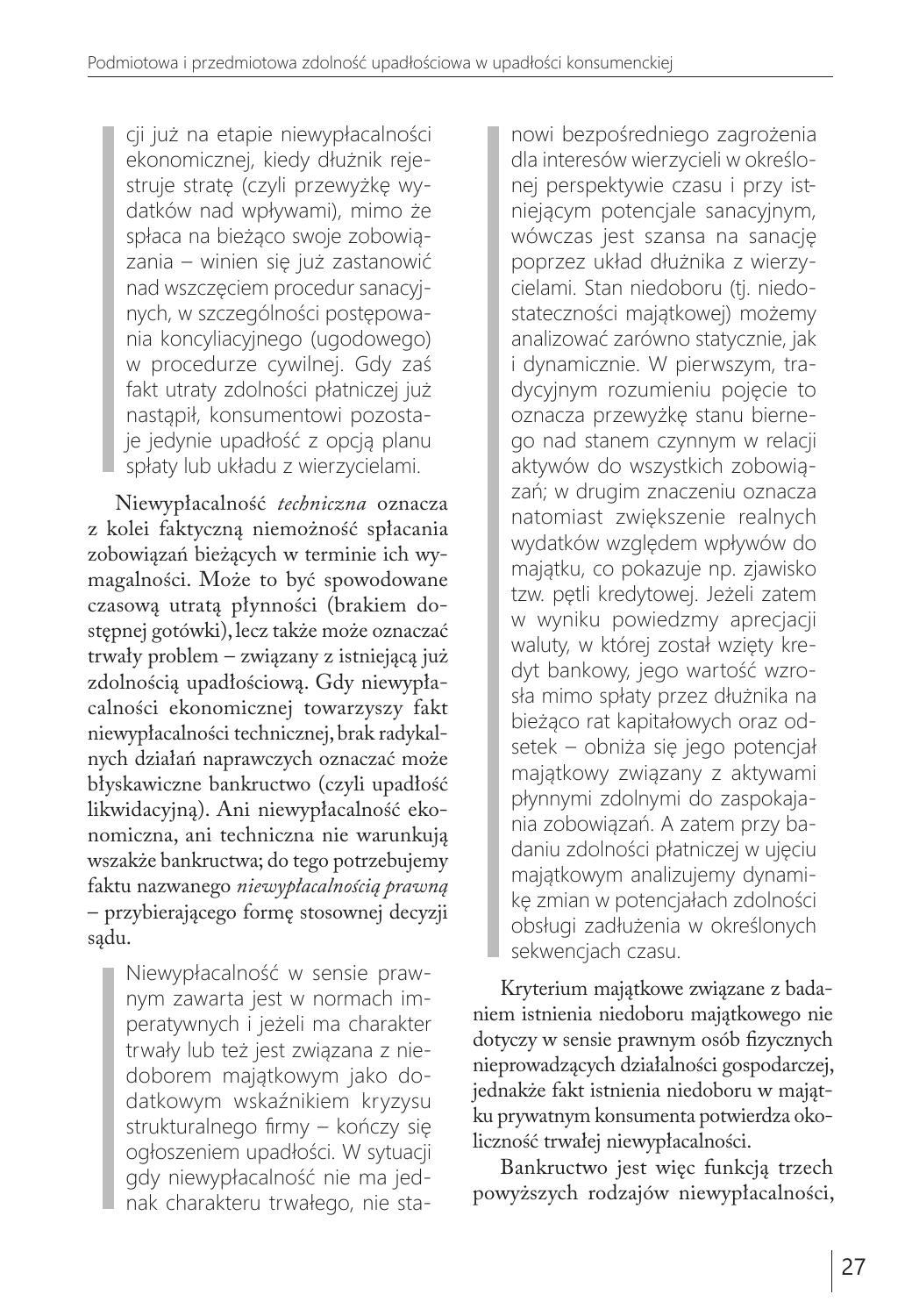sumujących się logicznie. Aby uniknąć bankructwa, trzeba poszukiwać takich rozwiązań, które pozwolą konsumentowi odzyskać trwałą zdolność płatniczą; aby jednak tego dokonać, należy zacząć od rzetelnej diagnozy przyczyn kryzysu.

#### **2.3. Niewypłacalność jako podstawowa przesłanka ekonomiczno- -prawna zdolności upadłościowej konsumenta i przedsiębiorcy – podobieństwa i różnice**

Na podstawie art. 10 upadłość ogłasza się w stosunku do dłużnika, który stał się niewypłacalny. Dłużnik zaś jest niewypłacalny, jeżeli utracił zdolność do wykonywania swoich wymagalnych zobowiązań pieniężnych (art. 11). Domniemywa się, że dłużnik utracił zdolność do wykonywania wymagalnych zobowiązań pieniężnych, jeżeli opóźnienie w wykonaniu zobowiązań pieniężnych przekracza trzy miesiące.

> Z uwagi na fakt, że z natury rzeczy dłużnik-konsument nie jest osobą prawną albo jednostką organizacyjną nieposiadającą osobowości prawnej, której odrębna ustawa przyznaje zdolność prawną, normy art. 12 ust. 2, tj. dotyczącej faktu uzyskania niedoboru majątkowego, nie stosuje się samoistnie, czyli nie ma to bezpośredniego znaczenia normatywnego dla badania zdolności upadłościowej osoby fizycznej nieprowadzącej działalności gospodarczej. Jednakże, oceniając trwałość utraty zdolności płatniczej (rozumianej jako obiektywna niemożność spłaty zobowiązań pieniężnych przez dłużnika), bierzemy pod uwagę – jak już wspomniano – tzw. dynamiczny aspekt pogłę-

biającego się faktycznego niedoboru, wyrażany pogarszaniem się potencjału aktywnego majątku względem rosnących zobowiązań. Sąd może oddalić wniosek o ogłoszenie upadłości, jeżeli nie ma zagrożenia utraty przez dłużnika zdolności do wykonywania jego wymagalnych zobowiązań pieniężnych w niedługim czasie. Norma ta jest hamulcem dla wniosków taktycznych obliczonych na upadłość z dobrodziejstwem przywilejów takich jak plan spłaty a przede wszystkim na oddłużenie w postaci umorzenia zobowiązań.

Nadto – jak już wspomniano – przepis ten stanowi podstawę do sformułowania inferencyjnie wywiedzionej normy nakazującej badanie dynamiki zmian w potencjale majątkowym dłużnika-konsumenta, rozumianej jako zmieniająca się relacja pomiędzy wartością aktywów a sumą jego zobowiązań.

#### **2.4. Niewypłacalność – zagadnienia szczegółowe**

Przesłanka niewypłacalności musi być rozpatrywana obiektywnie – jako stan finansowy, który uniemożliwia spłatę wymagalnych zobowiązań (analiza płynnościowa). Niewypłacalność ta winna mieć charakter trwały, co oznacza, że brak takiego potencjału sanacyjnego, który w krótkim czasie pozwoliłby odzyskać płynność finansową i umożliwił spłatę bieżących zobowiązań. Jest to zrozumiałe, w sytuacji bowiem, gdy istnieje szansa, by we własnym zakresie – z bieżących wpływów – dłużnik samoistnie odzyskał zdolność płatniczą i zaspokoił w całości wierzycieli, ogłaszanie upadłości staje się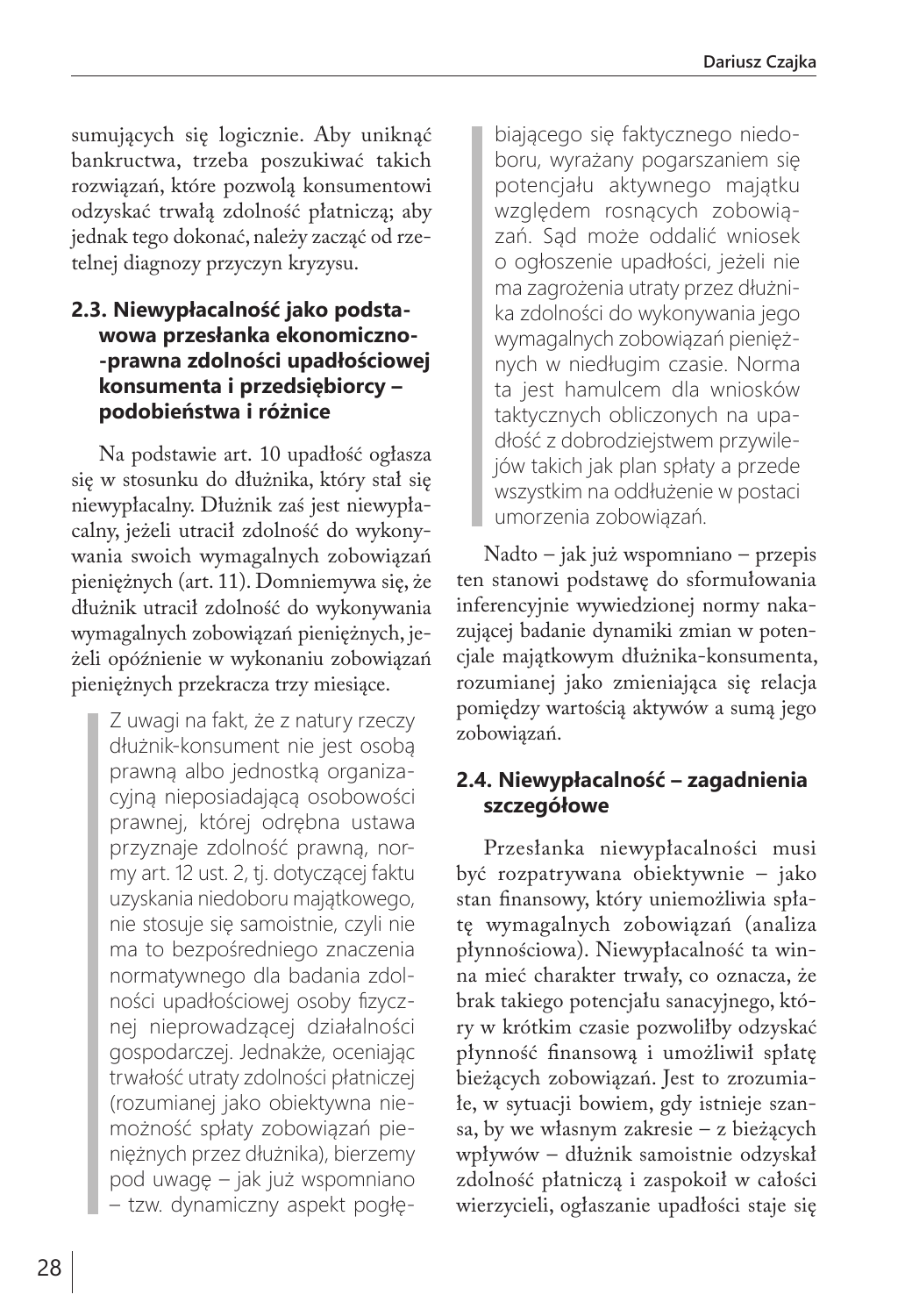(z punktu widzenia *ratio legis* ustawy) bezprzedmiotowe.

Sąd każdorazowo winien zatem badać, czy dłużnik nie dąży do wszczęcia tzw. *taktycznej upadłości* celem oddłużenia kosztem wierzycieli. Jak już bowiem wiemy, dłużnik zyskuje umorzenie części długów po realizacji planu spłaty. Plan spłaty to także przywilej dłużnika, gdyż sąd rozkłada na 36 miesięcy – a w szczególnych wypadkach na 54 miesiące – spłatę długów, a część niespłaconą umarza.

Niewypłacalność z natury rzeczy musi być rozpatrywana w kategoriach art. 10 i 11 prawa upadłościowego, jednakże wykładnia tego pojęcia musi uwzględniać odniesienia przedmiotowe (desygnaty) należące do wiedzy ekonomicznej.

Należy przede wszystkim zrozumieć, czym jest niewypłacalność. Jest to termin ze świata finansów i ekonomii, a oznacza utratę zdolności płatniczej, płynności (fakt ekonomiczny), zatem niemożność regulowania swych wymagalnych zobowiązań (fakt prawny).

Z normy tej wynika, że każdorazowo, gdy nastąpi ta koincydencja ekonomiczno-prawna zaprzestania spłaty zobowiązań, sąd na wniosek dłużnika-konsumenta winien ogłosić upadłość. Ale byłoby to jednak zbyt dogmatyczne i restrykcyjne rozumienie tej przesłanki, prowadzące w wielu wypadkach do bolesnych i nieracjonalnych konsekwencji – w postaci niszczenia egzystencjalnych podstaw bytu (pomimo istnienia szansy ratowania tych wartości). W konsekwencji ustawodawca, racjonalizując ten kontekst prawny, wprowadza regułę relatywizującą, z której wy-

nika, że sąd może oddalić wniosek o ogłoszenie upadłości, jeżeli *opóźnienie w wykonaniu zobowiązań nie przekracza trzech miesięcy*. Domniemanie to jest wzruszalne, chociaż z racji niewystępowania (z reguły) strony przeciwnej – czyli wierzyciela – w tej fazie badania wniosku, sąd z urzędu przejmuje obowiązek udowodnienia, że zachodzą przesłanki określone w ust 6 art. 11 ustawy (który odpowiednio możemy zastosować do upadłości konsumenckiej). Zasada dyspozytywności formalnej, której istotą jest reguła ciężaru dowodowego istniejącego po stronie dłużnika, jest więc tu dowartościowana zasadą działania sądu z urzędu. Przypomnijmy: sąd może oddalić wniosek o ogłoszenie upadłości, jeżeli nie ma zagrożenia utraty przez dłużnika zdolności do wykonywania jego wymagalnych zobowiązań pieniężnych w niedługim czasie.

Sąd na podstawie tych przepisów bada subiektywną skłonność dłużnika do zaprzestania spłaty swych zobowiązań, konfrontując ją z faktami – takimi jak np. obiektywna możliwość ich spłaty na dotychczasowych warunkach. Gdy więc sąd stwierdzi, że utrata zdolności płatniczej albo nie przekracza trzech miesięcy, albo jest wyrazem intencjonalnej woli zaprzestania płacenia zobowiązań w celu uzyskania oddłużenia – winien oddalić wniosek konsumenta. Z reguły będzie to miało miejsce w przypadku, gdy do tej pory dłużnik spłacał na bieżąco swoje zobowiązania, a nie zaszły żadne okoliczności uzasadniające zaprzestanie tej spłaty (utrata pracy, choroba, wstrzymanie pomocy finansowej przez naj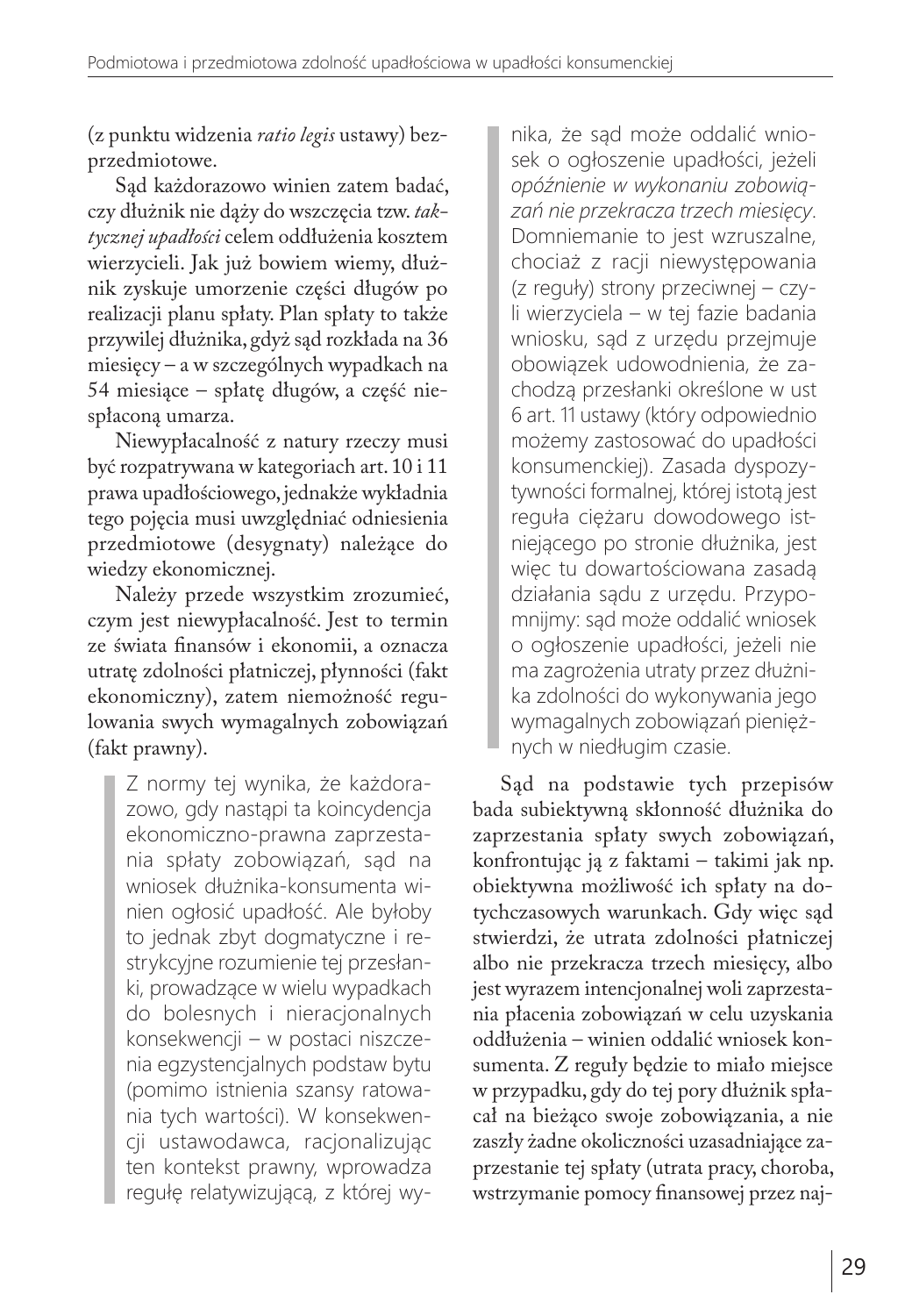bliższych) oraz gdy dynamika potencjału majątkowego wyrażanego relacją pomiędzy wartością aktywów a zobowiązaniami nie ulega istotnej (negatywnej) zmianie.

#### **2.5. Cechy strukturalne trwałości utraty zdolności płatniczej**

Analizując pojęcie trwałości, sąd winien przeprowadzić dwa testy o charakterze ekonomiczno-finansowym: retrospektywny oraz prospektywny.

Pierwszy wiąże się z analizą danych ekonomicznych wynikających ze sporządzonych na użytek badanego wniosku: sprawozdania z przepływów gotówkowych, raportu o stanie należności, wykazu i oszacowania wartości aktywów, a także informacji o zabezpieczeniach rzeczowych.

Drugi rodzaj testu odwołuje się do teorii prawdopodobieństwa – przez projekcję przyszłych faktów ekonomiczno-prawnych, wpływów oraz ich znaczenia dla zdolności płatniczej zadłużonego konsumenta, dokonywaną na podstawie analizowanych wyjaśnień i dokumentów przedstawionych przez konsumenta.

> Należy w tym kontekście zbadać możliwość finansowania kosztów związanych z obsługą zadłużenia z następujących źródeł:

- ♦ bieżących wpływów z wynagrodzenia,
- ♦ zysków kapitałowych,
- $\blacklozenge$  nowego kredytu lub pożyczki,
- ♦ sprzedaży pakietu składników majątkowych,
- ♦ ewentualnego spadku, dopłat innych członków rodziny lub też – jeżeli konsument stanie się po ogłoszeniu upadłości przedsię-

biorcą – zysków z działalności gospodarczej.

Każdorazowo należy także ocenić prawdopodobieństwo dopływu kapitału i wpływ tego zjawiska na odzyskanie w sposób trwały zdolności płatniczej dłużnika. Należy przy tym pamiętać, że potrzeby kapitałowe zadłużonego konsumenta są dwojakiego rodzaju: jedne są związane z uruchomieniem spłaty bieżących zobowiązań, drugie przeznaczone na utrzymanie procesów życiowych (uzasadnione wydatki tego typu).

Do takiej analizy wskazana jest (choć nie normatywnie) sporządzona na użytek badania zdolności upadłościowej projekcja wpływów i wydatków w dającym się przewidzieć czasie. Projekcja ta odzwierciedla całokształt zachowań dotyczących budżetu domowego konsumenta, w tym sposób pozyskiwania i wykorzystania środków finansowych, włącznie ze wskazaniem strumienia finansowego wygenerowanego z prawdopodobnych źródeł (aktywów), które będą przeznaczone na spłatę wierzycieli; wskazuje wartość i strukturę analityczną kosztów – jeśli natomiast owa projekcja wykaże, że nie ma szans na zaspokojenie wierzycieli, brak możliwości uzyskania kapitału ze źródeł zewnętrznych, a majątek ulega systematycznej deprecjacji mierzonej wartością rosnących odsetek – należy wówczas ogłosić konsumentowi upadłość.

#### **2.6. Sens wszczynania upadłości konsumenckiej w aspekcie płynności finansowej**

 W upadłości gospodarczej dotyczącej przedsiębiorców sens wszczynania postępowania upadłościowego wiąże się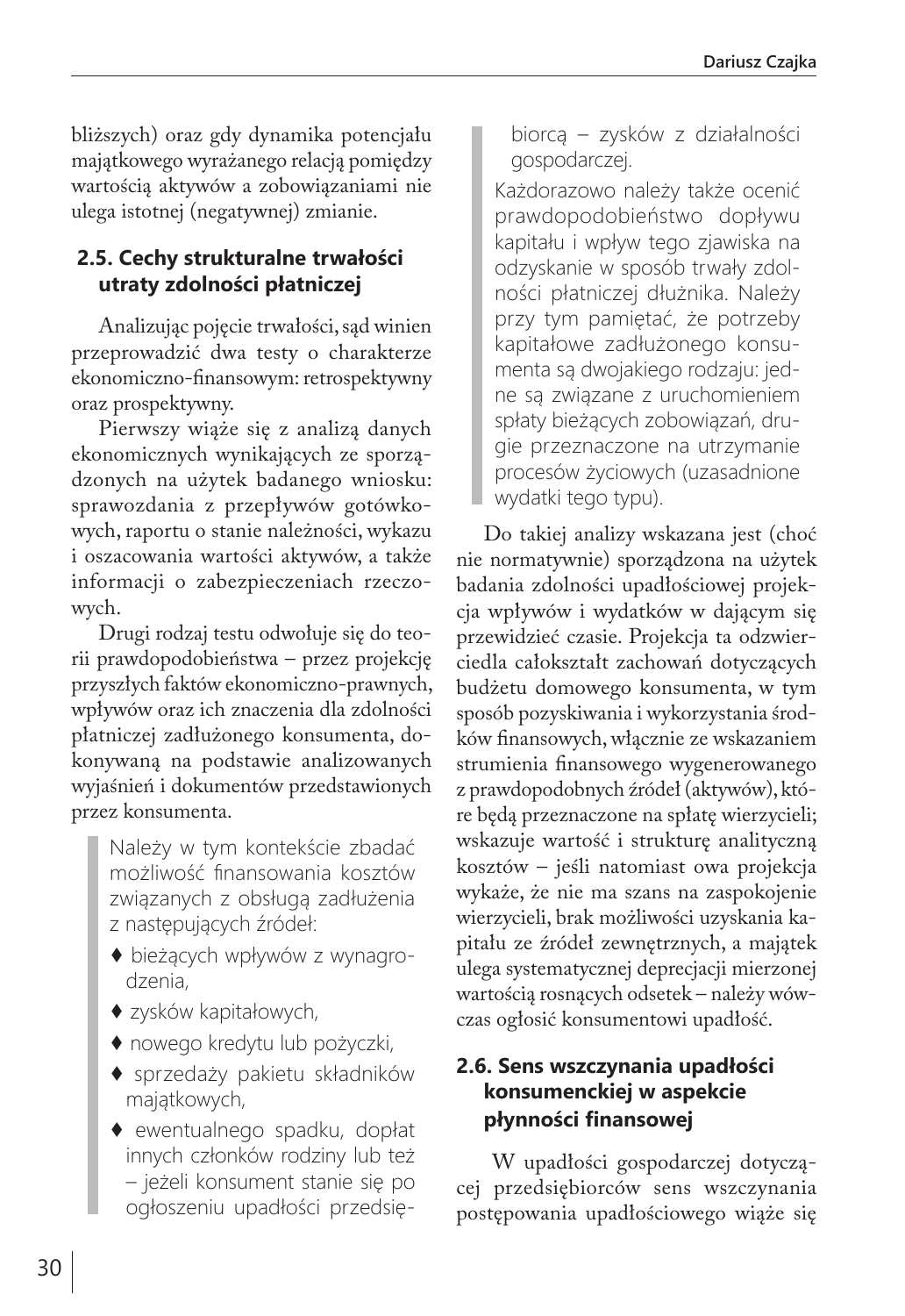ogólnie z dwoma elementami, które mają walor prakseologiczny: istnieniem majątku gwarantującego pokrycie kosztów postępowania (płynność masy upadłości) oraz wartością istniejących zabezpieczeń rzeczowych na majątku dłużnika.

 W pierwszym wypadku nie jest celowe, aby sąd ogłosił upadłość, jeżeli majątek niewypłacalnego dłużnika nie wystarcza na zaspokojenie kosztów postępowania. W drugim wypadku sąd może oddalić wniosek o ogłoszenie upadłości w razie stwierdzenia, że majątek dłużnika jest obciążony hipoteką, zastawem (w tym rejestrowym, skarbowym, hipoteką morską) w takim stopniu, że pozostałe jego aktywa nie wystarczą na zaspokojenie kosztów postępowania. Jednakże przepisu art. 13 ust. 1 i 2 nie stosuje się, gdy zostanie uprawdopodobnione, że obciążenia majątku są bezskuteczne według przepisów ustawy albo że zostały dokonane w celu pokrzywdzenia wierzycieli – jak również wtedy, gdy zostanie uwiarygodnione, że dłużnik dokonał innych czynności prawnych bezskutecznych według przepisów ustawy, wyzbywając się majątku wystarczającego na koszty postępowania.

Postępowania upadłościowego nie można wykorzystywać jako drogi usprawiedliwienia (w majestacie prawa) dłużnika i jego porażki, prowadząc w jego interesie procedurę zwieńczoną wykreśleniem firmy z rejestru przy niespłaconych (w zdecydowanej części) zobowiązaniach. Ustawodawca przewidział, zatem, że jeśli brakuje środków na koszty postępowania, to tym bardziej na zaspokojenie roszczeń wierzycieli, co niweczyłoby *ratio legis* art. 2 prawa upadłościowego. Racjonalność postępowania na-

kazuje także podejmowanie działań ekonomicznych bez mnożenia organów egzekucyjnych ponad potrzebę. Ustawodawca uznał bowiem, że jeśli w zdecydowanej mierze majątek zadłużonego i niewypłacalnego dłużnika będącego przedsiębiorcą jest zabezpieczony rzeczowo, a wolna od zabezpieczenia cześć nie gwarantuje zaspokojenia kosztów postępowania – należy wniosek o ogłoszenie upadłości oddalić, dając pierwszeństwo realizacji praw wierzycieli przez wierzycieli zabezpieczonych rzeczowo w ramach egzekucji syngularnej.

Takie są regulacje normatywne co do podmiotów określonych w art. 5 ustawy, a zatem co do upadłości gospodarczej. Po nowelizacji, która weszła w życie w 2016 roku, sens w przypadku konsumentów ma zmodyfikowany (odmienny) zakres. W przypadku bowiem osób fizycznych nieprowadzących działalności gospodarczej – jeśli nawet sąd stwierdzi, że w chwili badania wniosku brakuje środków finansowych na pokrycie (we wstępnej fazie) kosztów postępowania, nie oddala wniosku na podstawie art. 13 pun, lecz ogłasza upadłość, wykładając w formie zaliczki ze Skarbu Państwa środki na pokrycie tych kosztów.

Zmianę tę należy ocenić pozytywnie – jako próbę urealnienia celów upadłości konsumenckiej.

Doświadczenia wynikające z funkcjonowania tego rodzaju upadłości (obowiązującej od 2008 roku) wskazują, że zdecydowana większość wniosków konsumentów była oddalana właśnie na podstawie art. 13 ustawy, czyniąc *de facto* fikcją tę instytucję prawa. Zmianę należy więc uznać za słuszną. Oczywiście każdorazowo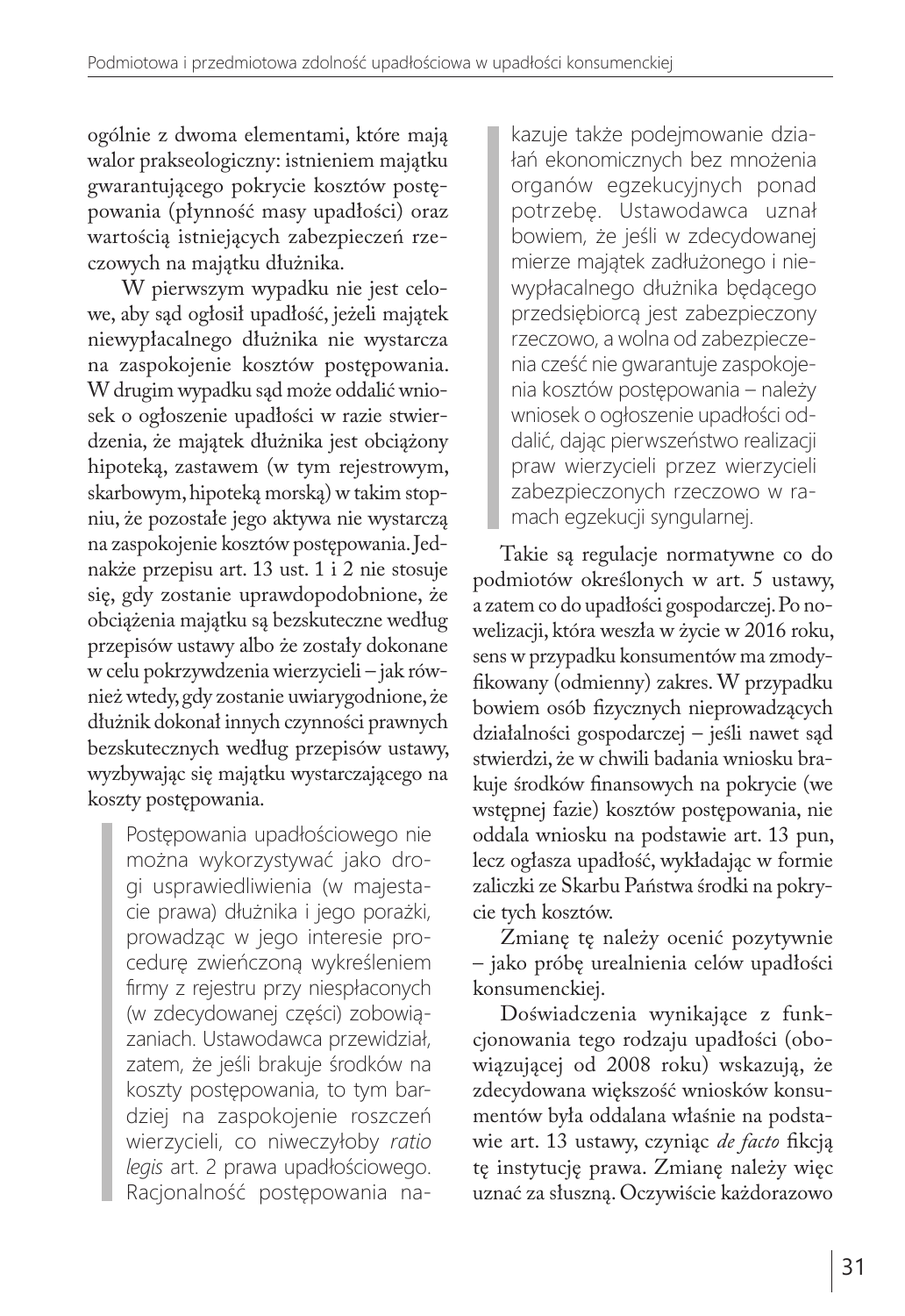należy zdawać sobie sprawę, że dotyczy to tylko konsumentów rzetelnych, uczciwych oraz zachowujących minimalny poziom racjonalności – tzn. poziom dopuszczający co najwyżej zwykłe (nierażące) niedbalstwo.

Norma art. 13 pun została wyłączona w całości z postępowania dotyczącego konsumentów, a zatem także inne negatywne przesłanki tam ujęte nie będą brane pod uwagę przy badaniu zdolności upadłościowej osób fizycznych nieprowadzących działalności gospodarczej. Dotyczy to stwierdzenia, że majątek dłużnika jest obciążony hipoteką, zastawem, zastawem rejestrowym, zastawem skarbowym lub hipoteką morską w takim stopniu, że majątek pozostały nie wystarczy na zaspokojenie kosztów postępowania. Nie będzie również stosowany ust. 3 art. 13, przewidujący, że jeżeli zostanie uprawdopodobnione, że obciążenia majątku dłużnika są bezskuteczne według przepisów ustawy albo gdy dokonane zostały w celu pokrzywdzenia wierzycieli, jak również jeżeli zostanie uprawdopodobnione, że dłużnik dokonał innych czynności prawnych bezskutecznych według przepisów ustawy, przez co wyzbył się majątku wystarczającego na zaspokojenie kosztów postępowania, a okoliczności sprawy wskazują, że zastosowanie przepisów o bezskuteczności i zaskarżaniu czynności upadłego doprowadzi do uzyskania majątku o wartości przekraczającej przewidywaną wysokość kosztów, przepisów ust. 1 i 2 nie stosuje się. W przypadku konsumentów należy jednak pamiętać o art. 4914 ust. 2 pkt 4, z którego wynika, że sąd oddala wniosek o ogłoszenie upadłości, jeżeli, w okresie dziesięciu lat przed dniem zgłoszenia wniosku, czynność prawna dłużnika została prawomocnie uznana za dokonaną z pokrzywdzeniem wierzycieli – chyba że przeprowadzenie postępowania jest uzasadnione względami słuszności lub względami humanitarnymi.

#### **2.7. Fakty prawne**

Do stwierdzenia niewypłacalności wymagane jest wystąpienie przesłanek związanych z istnieniem uprawdopodobnionych zobowiązań, których terminy płatności już minęły. Dowód na istnienie tego rodzaju faktów winien przedstawić wierzyciel (art. 24), ale w przypadku upadłości konsumenckiej z reguły to dłużnik wnosi wniosek o upadłość – i to on winien więc wykazać w sposób wiarygodny fakt istnienia zobowiązań, wskazując wierzycieli, wartość oraz podstawę odpowiedzialności w tym zakresie. Sąd każdorazowo winien jednak weryfikować te twierdzenia, przeprowadzając test prawny odpowiadający na następujące pytania:

- ♦ Czy konsument jest dłużnikiem i wobec ilu wierzycieli?
- ♦ Czy wnioskodawca uprawdopodobnił swoje wierzytelności i czy świadectwa je legitymizujące są wiarygodne co do zasady i wysokości?
- ♦ Czy istnieje spór co do istnienia wierzytelności, a jeżeli tak, to jaka jest istota i etap tego sporu?
- ♦ Czy nie zostało już wcześniej wszczęte postępowanie upadłościowe, czy zostało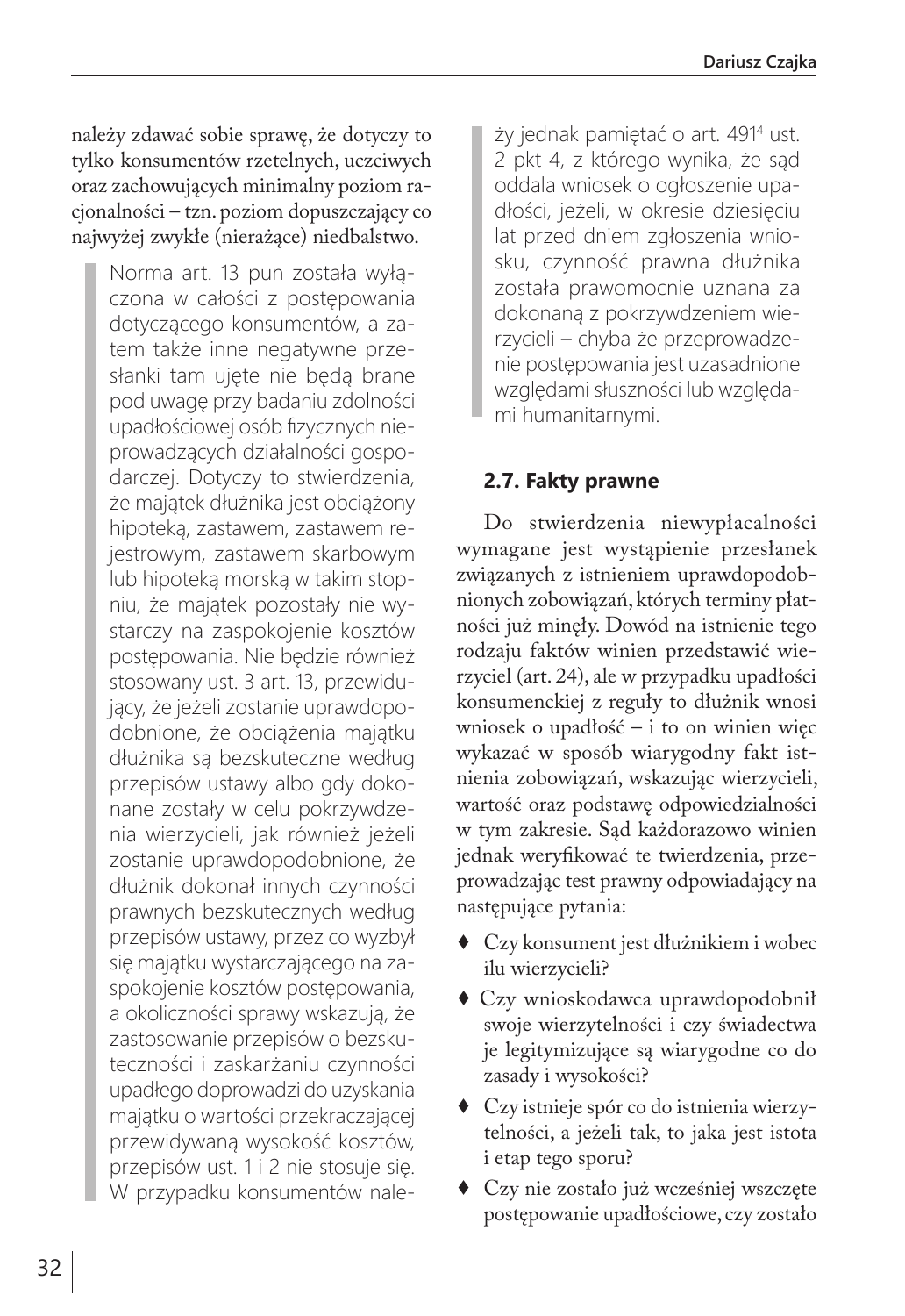zakończone lub czy się toczy? (Zachodzi wtedy sytuacja zawisłości sprawy – *lis pendens*).

#### **2.8. Uprawdopodobnienie wierzytelności**

Prawdopodobieństwo jest funkcją istniejących dowodów rzeczowych oraz (subsydiarnie) osobowych. Zgodnie z formułą art. 24 pun, który stosujemy odpowiednio do upadłości konsumenta, jeżeli wniosek o ogłoszenie upadłości zgłasza wierzyciel, winien uprawdopodobnić swoją wierzytelność co do zasady, wysokości oraz terminu wymagalności. W postępowaniu szczególnym, jakim jest upadłość konsumencka, legitymację czynną w zakresie składania wniosku ma z reguły dłużnik (chociaż od 1 stycznia 2016 roku ma ją także wierzyciel – stosownie do okoliczności określonych w hipotezach norm art. 8 i 9). Wtedy będziemy stosować normę art. 12a, na której podstawie sąd oddali wniosek o ogłoszenie upadłości złożony przez wierzyciela, jeżeli dłużnik wykaże, że wierzytelność ma w całości charakter sporny, a spór zaistniał między stronami przed złożeniem wniosku o ogłoszenie upadłości.

Odnośnie do konsumenta składającego wniosek, winien on uprawdopodobnić istnienie wierzytelności co do zasady i wysokości – na podstawie art. 491<sup>2</sup> ust. 4 ustawy, dołączając (w formie załączników) dokumenty świadczące o tym fakcie. Uprawdopodobnienie nie oznacza pewności (oczywistości), lecz tylko wysoki stopień wiarygodności hipotezy, którą w postępowaniu sądowym należy zweryfikować lub sfalsyfikować. Stopień tego prawdopodobieństwa

może być stwierdzony nieprawomocnym wyrokiem lub wystawieniem i przyjęciem faktury, umową cywilnoprawną, wreszcie okolicznościami świadczącymi o istnieniu wymagalnego świadczenia, do którego spełnienia zobowiązał się dłużnik mocą określonej czynności prawnej lub zdarzenia mającego znaczenie normatywne; realny spór co do zasady prawnej lub istotnej wysokości (albo ewentualnie daty wymagalności) wyklucza cechę uprawdopodobnienia, uzasadniając konstatację o bezprzedmiotowości lub przedwczesności wniosku.

Należy pamiętać, że w przypadkach upadłości konsumenckiej często dochodzi wcześniej do zmiany podmiotowej wierzycieli przez cesje wierzytelności, zatem przed złożeniem wniosku należy uaktualnić posiadane informacje, weryfikując, kto aktualnie jest dysponentem wierzytelności.

Sporność wierzytelności może dotyczyć zasady, wysokości i wymagalności. Wnioskodawca winien w wykazie wierzytelności dołączonym do wniosku zaznaczyć, które wierzytelności są bezsporne, a które sporne – i jaki jest formalny etap rozstrzygnięcia tego sporu. W razie częściowej spłaty należy i ten fakt wykazać stosownymi świadectwami. Przed złożeniem wniosku upadłościowego dłużnik powinien zwrócić się do swoich wierzycieli o korektę i aktualizację zobowiązań.

#### **2.9. Przesłanki negatywne**

#### **2.9.1. Uwagi ogólne**

Jak już wspomniano, ustawodawca określił kilka przesłanek negatywnych, których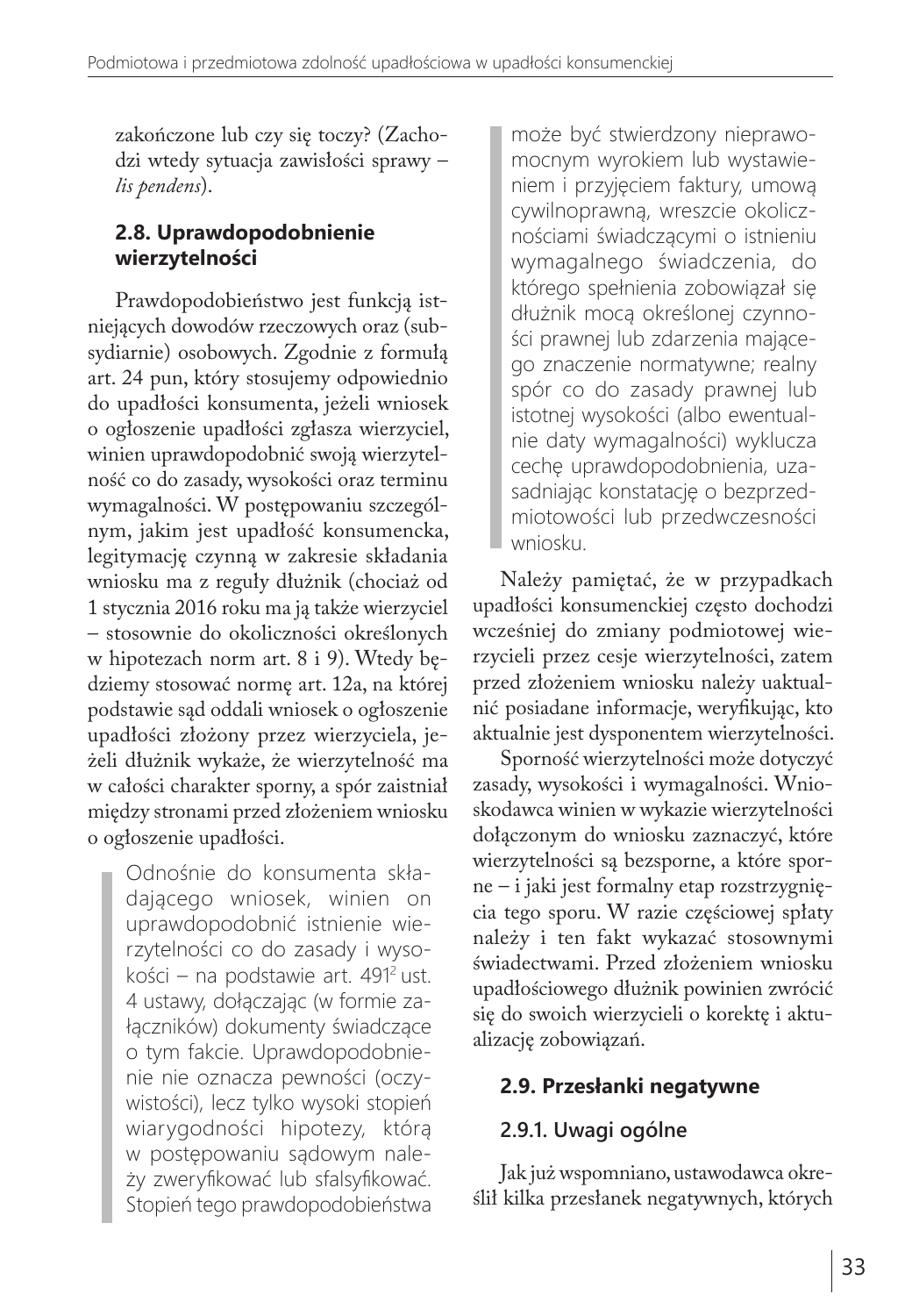zaistnienie uzasadnia oddalenie wniosku o upadłość. Dotyczy to w szczególności zjawiska powrotności do stanu niewypłacalności i skorzystania w okresie 10 lat z dobrodziejstwa postępowań upadłościowych przez konsumenta, a także doprowadzenia do stanu trwalej niewypłacalności z winy umyślnej lub w warunkach rażącego niedbalstwa.

> Dłużnik winien zatem wykazać we wniosku – za pośrednictwem oświadczenia wiedzy – że nie zachodzi sytuacja tzw. powrotności (recydywy) do stanu niewypłacalności w terminie 10-letnim liczonym od daty złożenia wniosku, co obejmuje działania w tym czasie na niekorzyść wierzycieli stwierdzone prawomocnym wyrokiem z tzw. skargi pauliańskiej, a ponadto, że nie popełnił błędu zaniechania i zlekceważenia art. 21 prawa upadłościowego, nie zgłosiwszy wcześniej do sądu wniosku upadłościowego (mimo takiego obowiązku), pozostając przedsiębiorcą w terminie miesiąca od daty zaistnienia przesłanek przedmiotowych ogłoszenia upadłości; ani nie miał przez te dziesięć lat prowadzonego postępowania upadłościowego, w którym umorzono całość lub część jego zobowiązań – chyba że do upadłości doszło pomimo dołożenia przez dłużnika należytej staranności.

 Sąd oddala wniosek także wobec nierzetelności informacyjnej dłużnika; wszystkie te negatywne przesłanki określone są w przepisach art. 4914 ust. 2, 3 i 4 ustawy. Nierzetelność informacyjna ma przy tym dwa wymiary faktologiczne: może oznaczać to świadome wprowadzenie w błąd bądź przez sfałszowanie dokumentów lub zeznania, bądź też przez zawinioną (w sensie winy nieumyślnej) niewiedzę. Obie wymienione formy tej nierzetelności dyskwalifikują dłużnika w świetle powołanych przepisów (argument *lege non distinguente*). Nadto winien on udowodnić, że stan niewypłacalności nie jest konsekwencją jego rażącego niedbalstwa lub intencjonalnego działania określanego w systemie prawa jako wina umyślna.

#### **2.9.2. Przesłanki zawinionego doprowadzenia do stanu niewypłacalności lub podwyższenia jego stopnia. Zagadnienia szczegółowe**

Pojęcia użyte w normach określających przesłanki – takie jak umyślność w doprowadzeniu do swej niewypłacalności lub istotnego świadomego zwiększenia jej stopnia, a nadto doprowadzenie do upadłości wskutek rażącego niedbalstwa – wymagają zastosowania tzw. wykładni logiczno-funkcjonalnej, czyli referencyjnej oraz inferencyjnej. Zachodzi tu zatem konieczność ustalenia, co ustawodawca rozumie nie tylko w sensie semantycznych desygnatów (ekstensjonalny sens znaczeniowy) określanych na zasadzie substytucyjnego podstawiania, ale przede wszystkim:

- ♦ jakie reguły powinny być stosowane w gospodarowaniu tzw. portfelem osobistym i rodzinnym (konsumenckim), aby wykluczyć zarzut umyślnego lub wynikającego z rażącego niedbalstwa doprowadzenia do swojej niewypłacalności przez dłużnika-konsumenta oraz
- ♦ jakie symptomy mogą o tym świadczyć?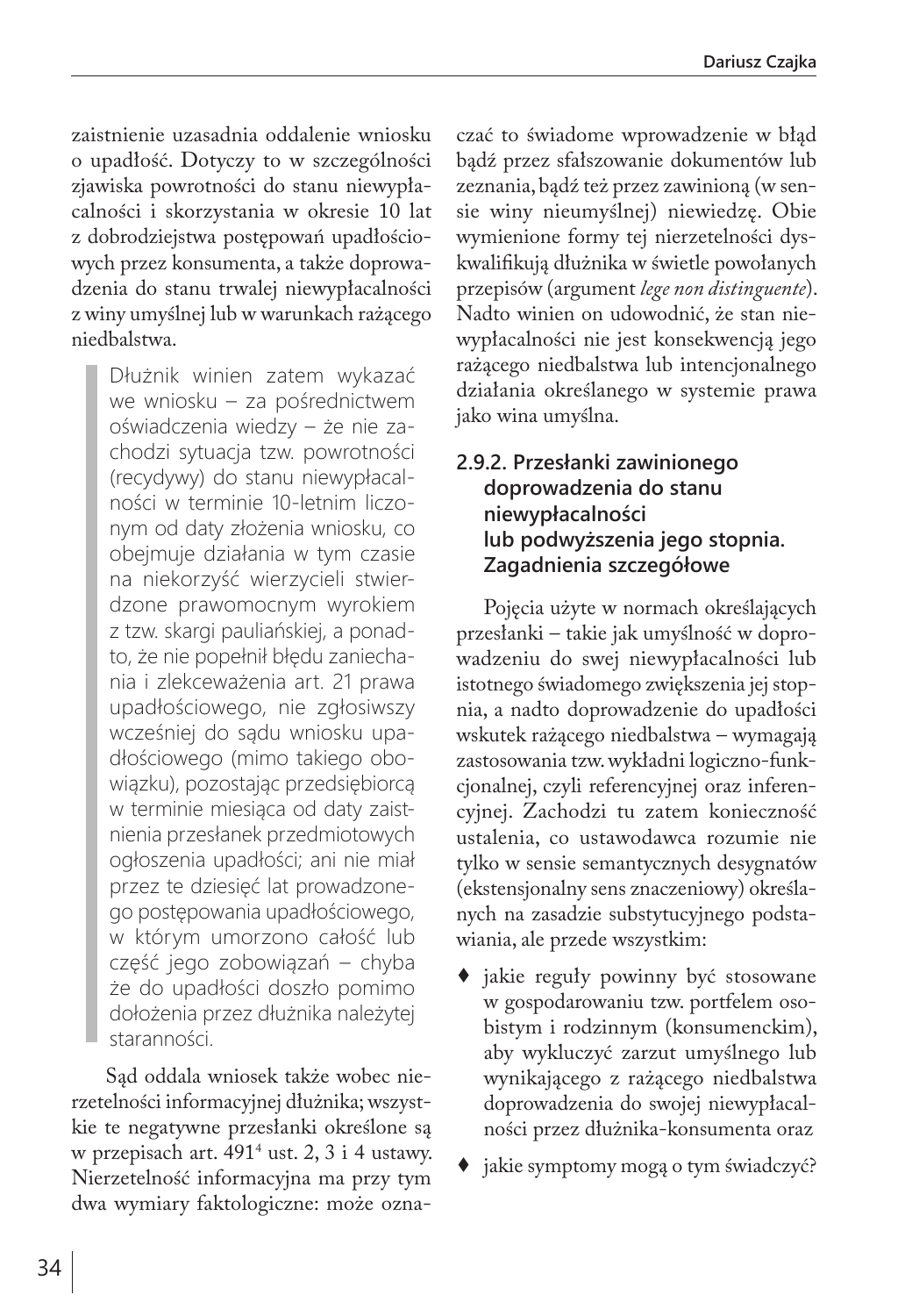#### **2.9.3. Wina umyślna**

Wobec zauważalnej konwergencji refleksji dotyczących winy umyślnej w orzecznictwie Sądu Najwyższego na płaszczyźnie prawa karnego i prawa prywatnego – na okoliczność stwierdzenia umyślnego doprowadzenia do swej niewypłacalności można powiedzieć, że jest to taki stan (czy też proces psychiczny) dłużnika, w którym z zamiarem bezpośrednim lub pośrednim dążył on do utraty zdolności płatniczej, tj. chciał lub godził się na doprowadzenie poprzez określone czynności faktyczne do zaprzestania w sposób trwały spłaty swoich zobowiązań pieniężnych. To samo dotyczy sytuacji pogłębienia poziomu niewypłacalności świadomymi i intencjonalnie ukierunkowanymi czynnościami faktycznymi lub prawnymi.

Zamiar doprowadzenia do stanu swojej niewypłacalności – tzw. *dolus malus* – z jakim mamy tutaj do czynienia, określamy na podstawie zjawisk przedmiotowych. Zaczynając tę analizę, formułujemy ocenę konkretnych decyzji dłużnika i podjętych przezeń czynności o ekonomiczno-prawnym charakterze, które mogły przyczynić się (w naturalnym związku przyczynowo-skutkowym) do stanu niewypłacalności na wszystkich jej poziomach, a także oceniamy jego działania zmierzające do sanacji tej trudnej sytuacji finansowej. W uzasadnieniu projektu nowelizacyjnego czytamy, że (przykładowo) za taki stan winy umyślnej uznamy:

♦ zaciągnięcie bankowego kredytu w sytuacji, gdy zamiarem dłużnika było od początku doprowadzenie do stanu niewypłacalności,

- ♦ przeznaczenie tak pozyskanych środków na inne cele,
- ♦ wyzbywanie się przez niego majątku w sposób nagły, po cenach rynkowo nieadekwatnych,
- ♦ ustanowienie rozdzielności majątkowej w chwili, gdy istniały już wymagalne długi,
- ♦ ukrywanie majątku.

Najbardziej symptomatycznym przejawem jest tutaj zastosowanie tzw. strategii żniw, polegającej na wyprowadzaniu majątku przez dłużnika z przestrzeni egzekucyjnej. Podejmowanie natomiast przez konsumenta, w miarę możliwości, prób niedopuszczenia do swej niewypłacalności lub usiłowanie neutralizacji pogłębiania się jej stopnia częściowymi spłatami – należy zakwalifikować jako racjonalne działania wykluczające możliwość postawienia zarzutu umyślności w omawianym zakresie.

Powtórzmy: do przekonania stwierdzającego fakt intencjonalnego, umyślnego doprowadzenia do stanu niewypłacalności dochodzimy za pośrednictwem symptomów przedmiotowych (zewnętrznych).

Ogólnie rzecz ujmując, przy badaniu intencjonalności działań dłużnika powinniśmy przeanalizować naturę podejmowanych przezeń decyzji zarówno w fazie pozyskiwania kapitału z zewnętrznych źródeł (tworzenia długu), jak i fazie wykorzystywania tych środków, przed zaistnieniem kryzysu finansowego oraz po nim. Z metodologicznego punktu widzenia należy zaś sobie odpowiedzieć na następujące pytania: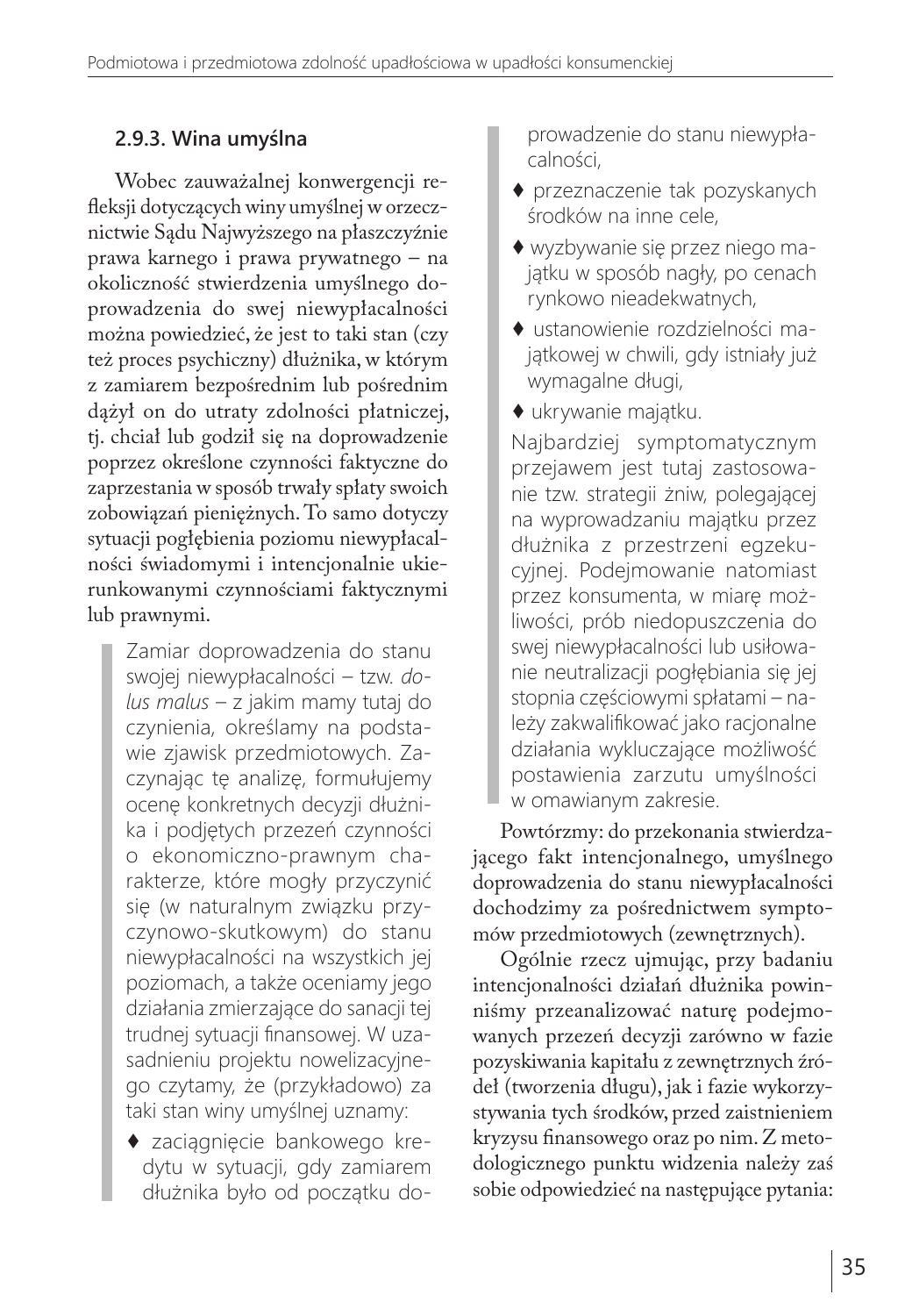- 1. Jaki był cel określonej decyzji, transakcji ekonomiczno-finansowej, jaki towarzyszył jej zamiar?
- 2. Czy dana decyzja lub kompleks działań dostatecznie zabezpieczały interes dłużnika, czy były ekwiwalentne?
- 3. Jaki towarzyszył im poziom ryzyka?
	- a) czy dana decyzja podwyższała czy obniżała wartość ekonomiczną jego majątku dłużnika, koncentrowała kapitał, czy też uległ on w konsekwencji rozproszeniu?
	- b) czy analizowana decyzja (działanie dłużnika) z punktu widzenia interesów jego wierzycieli obniżała, czy też podwyższała potencjał zdolności płatniczej dłużnika?

**Ad 1.** Każdy świadomy akt działania człowieka jest przejawem wcześniej uświadomionej wiedzy oraz woli określonego działania zmierzającego do wywołania określonych faktów. Człowiek działa, przewidując konsekwencje swoich czynów. Na tym założeniu opiera się koncepcja odpowiedzialności prawnej.

Należy zgodzić się z czołowym socjologiem XX wieku G.H. Meadem, który stwierdził, że człowiek posiada zdolność świadomego oddziaływania zarówno na samego siebie, jak i na innych. Tę zdolność oddziaływania na samego siebie G.H. Mead uznaje za główny mechanizm, który pozwala człowiekowi stawić czoła otaczającemu światu. Zdolność udzielania samemu sobie wskazań ma ogromne znaczenie dla określania odpowiedzialności prawnej związanej z pojęciem winy (Mead 1975, s. 532).

Po pierwsze, wskazać coś znaczy wydobyć to coś z kontekstu rzeczywistości, wyodrębnić, nadać mu znaczenie, uczynić z tego czegoś przedmiot. Człowiek ocenia jego przydatność dla realizacji własnych interesów i podejmuje decyzje na podstawie tej oceny. Określa w tym refleksyjnym procesie, co i jak chce zrobić. Zachowanie jednostki nie jest więc tylko rezultatem takich sił, jak naciski środowiskowe, bodźce, motywy, postawy czy idee, lecz jest też wynikiem konstruowanych przez siebie interpretacji działań – uwzględniających czynniki wewnętrzne i zewnętrzne. Przekładając te refleksje na kontekst decyzji dłużnika, należy określić, jaką konsument miał świadomość oraz wolę działania i realizacji celów – zarówno w fazie zadłużania budżetu domowego, jak i w fazie radzenia sobie z zaspokajaniem zobowiązań. Z tych faktów o empirycznym i epistemicznym charakterze wywodzimy wnioski o racjonalności (bądź jej braku) w działaniach dłużnika w zakresie zarządzania własnym portfelem konsumpcyjnym oraz rodzinnym potencjałem majątkowym.

#### **Racjonalność decyzji konsumenta według A. Schütza**

Racjonalność decyzyjna wyłącza wszelką odpowiedzialność, daje zatem podstawę do udzielenia prawnej pomocy. Inaczej mówiąc: człowiek zachowujący się roztropnie w sytuacji kryzysu zasługuje na wsparcie. Z racjonalnym wyborem mamy do czynienia, gdy człowiek przed podjęciem decyzji dysponuje wystarczającą wiedzą o celu, który ma być osiągnięty w ogólnej strukturze jego planów, ale także wiedzą o: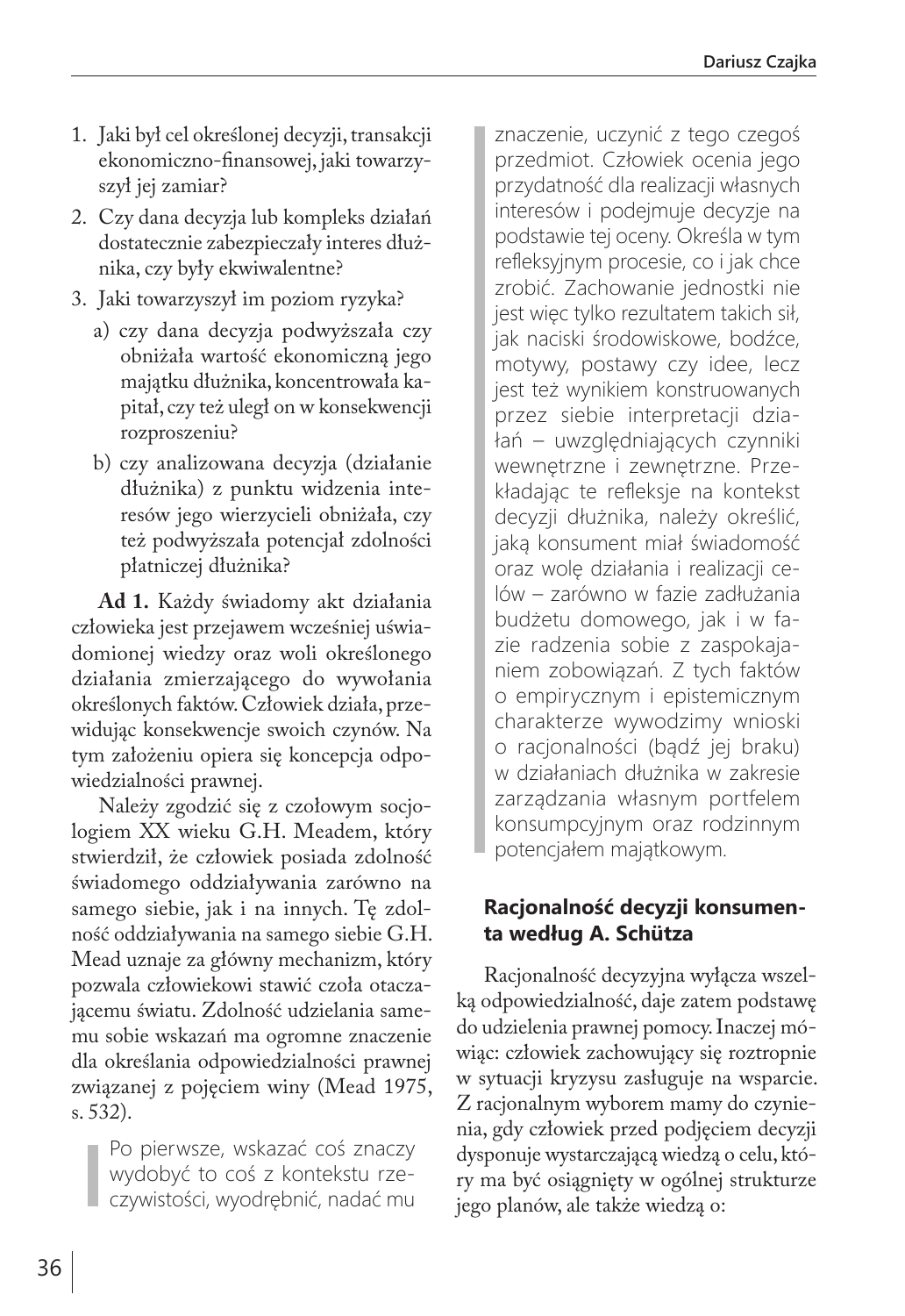- ♦ powiązaniach tego celu z innymi celami, zgodności lub niezgodności między nimi;
- ♦ pożądanych i niepożądanych konsekwencjach, które może powodować realizacja głównego celu;
- ♦ różnych zestawach środków, które ze względów technicznych czy ontologicznych są najwłaściwsze do osiągnięcia celu.

Przenosząc te rozważania na grunt decyzji podejmowanych przez dłużnika- -konsumenta, należy przeanalizować każdorazowo zobiektywizowany ich cel, aby ustalić, jakie fakty miały zaistnieć jako konsekwencja podejmowanych działań – czy np. pozyskanie kredytu (pożyczki) miało być przeznaczone na zakup mieszkania, wybudowanie domu, wycieczkę zagraniczną, zakupy świąteczne, doskonalenie zawodowe – a także (ewentualnie) to, czy podmiotowa zmiana świadczenia pracy (zmiana zatrudnienia) miała przynieść efekt korzystny dla interesów budżetu domowego itp.

Legalność celów decyzyjnych w przypadku konsumenta wiązać się powinna z uzasadnionymi życiowo (choć również duchowo czy kulturowo) potrzebami, akceptowalnymi społecznie. Ta społeczna akceptowalność realizacji celów jest zawarta w paradygmacie cywilizacyjnym danego narodu – zakorzenionego w wartościach takich, jak: rodzina i zaspokajanie jej potrzeb, rozwój intelektualny, zdrowie, zatrudnienie, wzajemna pomoc oraz kultywowanie tradycji.

Dlatego nie można *a priori* negować np. wzięcia przez konsumenta pożyczki na dokonanie zakupów świątecznych albo na zaspokojenie potrzeb związanych z wyjazdem

na urlop, jako że realizacja obu celów harmonizuje z określonymi wartościami: kultywowaniem tradycji świątecznego stołu czy potrzebą wypoczynku celem zregenerowania sił – niezbędnych, by potem lepiej i efektywniej wykonywać swoje obowiązki pracownika bądź przedsiębiorcy. Tym bardziej uzasadnione społecznie (przynajmniej *prima facie*) jest zadłużenie budżetu domowego kosztami spłaty kredytu pobranego na urzeczywistnienie takich potrzeb egzystencjalnych, jak: zakup domu, mieszkania, ubrania, samochodu, doskonalenie zawodowe (koszty wydatkowane na szkolenia, studia itd.). Oczywiście należy określać zamiary wedle istniejącego potencjału, w warunkach zrównoważonego ryzyka; innymi słowy, należy tutaj mierzyć zamiary na siły, a nie siły na zamiary. Najlepiej zadać w takich sytuacjach pytanie, czy zapożyczanie się wynikło z dążenia do zwiększania potencjału majątkowego, intelektualnego, zdrowotnego albo duchowego, czy też było obliczone jedynie na nadmierną, racjonalnie nieuzasadnioną konsumpcję – na którą wydatki przekraczały rzeczywiste możliwości danego podmiotu.

**Ad 2.** Równowaga transakcyjna to imperatyw racjonalnego zarządzania aktywami w obrocie cywilnoprawnym. Umowa jest efektywna i uzasadniona aksjologicznie, gdy strony uzyskują w jej następstwie wartość dodatnią z funkcjonalnego punktu widzenia, czyli gdy ta umowa służy ich interesom.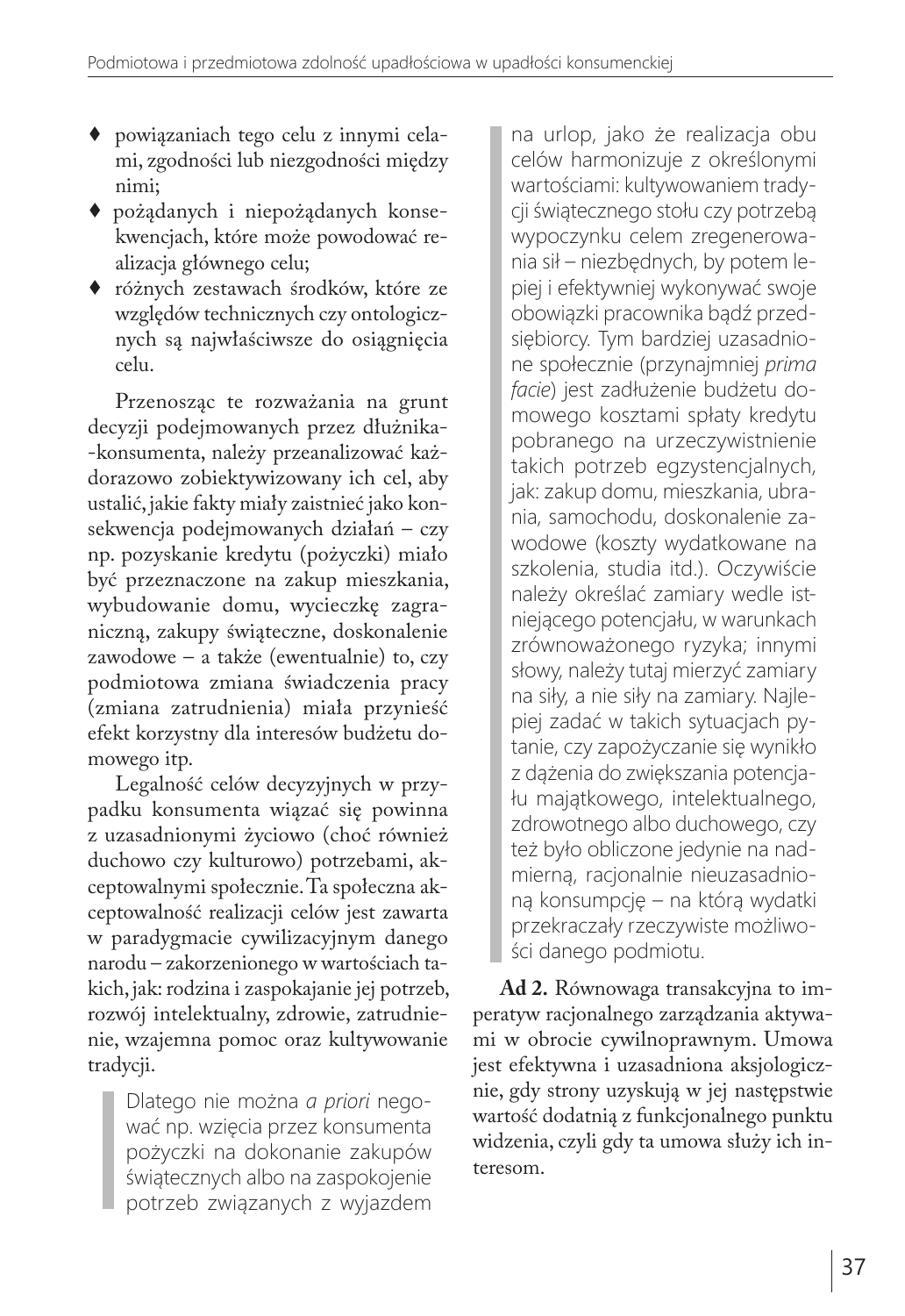Jeśli jedna strona traci w wyniku zawartej transakcji, stanowi to naturalną przesłankę refleksji, czy nie zachodzą przypadkiem zjawiska, które można by zaliczyć do kategorii zawinionego, intencjonalnego działania.

Gdy np. dłużnik zawiera umowę, na której podstawie zbywa prawa własności po cenie istotnie niższej od cen rynkowych, a tym bardziej, gdy dokonuje darowizny cennego przedmiotu, wówczas dochodzi do zachwiania równowagi transakcyjnej – które samo w sobie nie jest może niczym złym, ale jedynie pod warunkiem, że dłużnik ma potencjał majątkowy pozwalający na utrzymanie bieżącej płynności finansowej oraz strategicznej zdolności płatniczej wobec wierzycieli. Nikt oczywiście nikomu nie zabroni być dobrym samarytaninem, byle jednak nie odbywało się to kosztem wierzycieli. To samo dotyczy też np. sytuacyjnego zawarcia umowy obejmującej rozdzielność majątkową albo sprzedaży wierzytelności o wysokim stopniu egzekwowalności po zaniżonej cenie.

> Wszelkie czynności, które w konsekwencji obniżają potencjał zdolności płatniczej w aspekcie zaspokajania praw podmiotowych wierzycieli, uzasadniają hipotezę, że dłużnik działał ze świadomością pokrzywdzenia wierzycieli, a zatem umyślnie. Tę hipotezę (domniemanie) można jednak sfalsyfikować, przedstawiając stosowne dowody na to, że zakładanej intencjonalności zamiaru nie było. Można tu podać przykład działania w stanie ekonomicznej i życiowej wyższej konieczności. W wypadku konsumenta należy również brać pod uwagę zależności rodzinne, po

wodujące, że w pewnych przypadkach takie, powiedzmy, scedowanie praw własności do lokalu mieszkalnego – w zamian za tzw. dożywocie – nie będzie stwarzało podstawy do negatywnej oceny w opisanym zakresie.

**Ad 3.** Ryzyko decyzyjne oznacza prawdopodobieństwo wystąpienia negatywnych skutków, niezgodnych z zamierzeniami. W aspekcie zdolności płatniczej, która pozostaje w relacji nie tylko do potencjału majątkowego dłużnika, ale przede wszystkim do uzasadnionych interesów jego wierzycieli, ryzyko jest ważnym elementem, które powinno być brane pod uwagę przez konsumenta przed podjęciem i urzeczywistnieniem jego decyzji o ekonomiczno- -prawnym charakterze.

Ryzyko nie jest też niczym złym; w końcu prawie każda nasza decyzja obarczona jest niepewnością co do jej skuteczności. Można za Peterem F. Druckerem powiedzieć, że nie tylko z ekonomicznego, ale również z prawnego punktu widzenia istnieje takie ryzyko, na które człowiek nie może sobie pozwolić, ale i takie, na które nie może sobie *nie* pozwolić (Drucker 1954, s. 54). Dopuszczalne ryzyko ekskulpuje z zarzutu zawinienia. Życie nasze w swej codzienności naznaczone jest przecież ryzykiem niepowodzenia, utraty zdrowia, pracy, rodziny, ryzykiem nieuczciwości i nielojalności partnerów życiowych – lub choćby ryzykiem ich błędów. Wiąże się to z koniecznością zważenia i zamortyzowania rzeczonego ryzyka w trakcie podejmowania decyzji oraz wdrażania i monitorowania skutków, jednak w przypadku konsumentów często trudno przecież przewidzieć życiowe niepowodzenie. Orzecznictwo Sądu Najwyższego już wiele lat temu przyjęło spójny pogląd na temat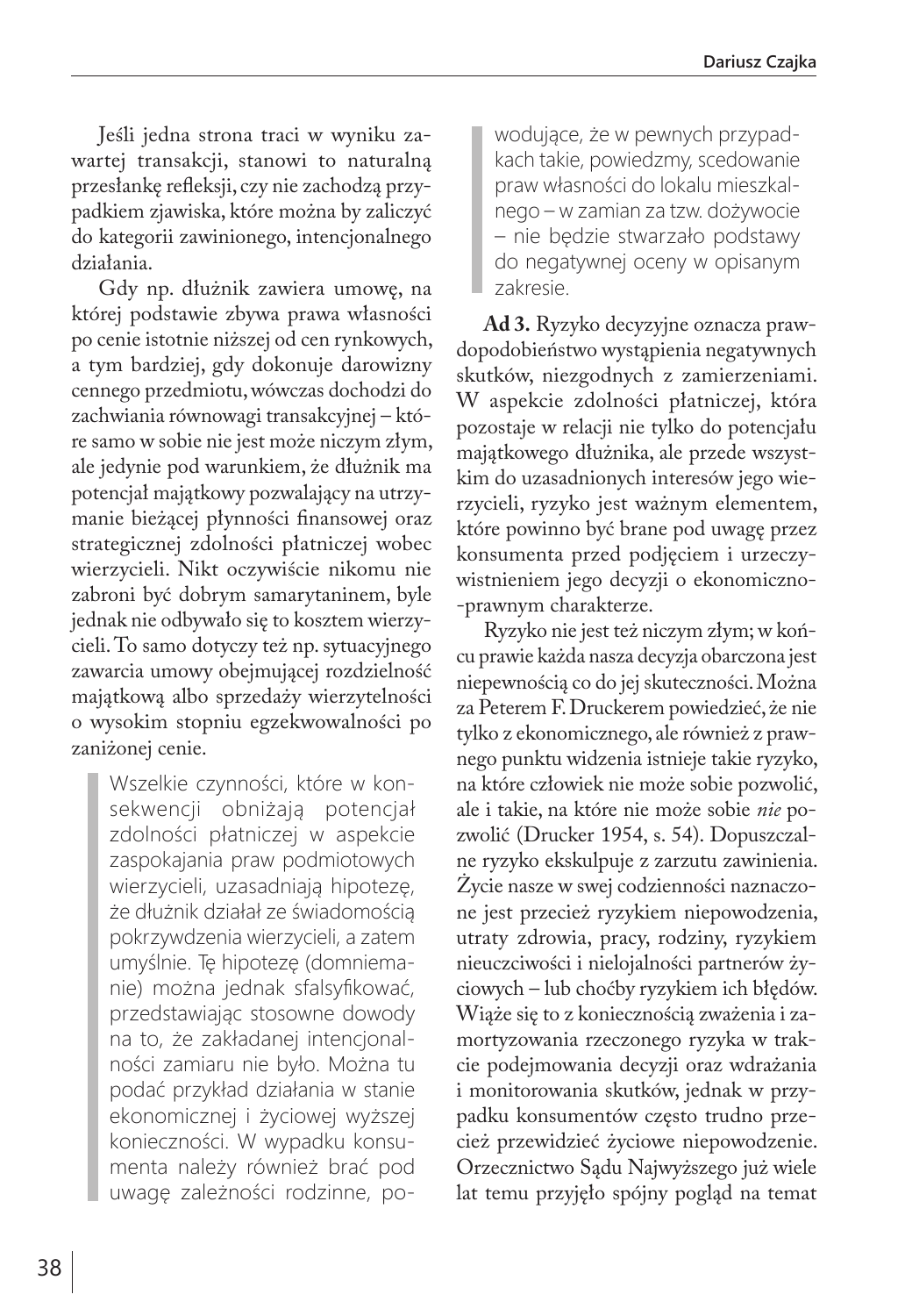ryzyka, uznając, iż podejmowanie go jest dopuszczalne bez narażenia się na zarzut postępowania niezgodnego z obowiązkami dobrego gospodarza, jeżeli ryzyko takie jest ograniczone oraz gdy przemawia za tym aksjologicznie i prakseologicznie uzasadnione dobro.

Przed podjęciem określonych decyzji konsument winien zatem określić poziom i charakter ryzyka, zdefiniować podstawowe jego czynniki, określić prawdopodobieństwo wystąpienia, a wreszcie podjąć działania amortyzujące jego pojawienie się, w szczególności na poziomie gwarantującym utrzymanie równowagi finansowej. Oceniając, czy w działaniu w granicach dozwolonego ryzyka zostały zachowane zasady ostrożnego postępowania, należy uwzględnić subiektywne oceny podejmującego decyzję – i konfrontować je z ocenami formułowanymi przy określonym poziomie dostępnych powszechnie informacji. Znaczna przewaga prawdopodobieństwa korzyści nad prawdopodobieństwem szkody stanowi tutaj minimum dopuszczalnego ryzyka. Warunek ten wynika z zasady, że ryzyko *summa summarum* musi być opłacalne. Należy ją odpowiednio stosować do uwarunkowań życiowych konsumenta, czyli osoby fizycznej działającej w rodzinie, w której wszak występują rozmaite niesnaski, prowadzące nawet niekiedy do jej ostatecznego rozpadu. Trudno obwiniać w końcu żonę o to, że zaufała niegodziwemu mężowi, który przetrawił lub

zadłużył cały majątek i budżet domowy, porzucając ją z niespłaconymi długami.

 Nie można jednak podejmować działań w warunkach tzw. ryzykanctwa, które jest kwalifikowaną formą ryzyka, polegającą na dużym prawdopodobieństwie niepowodzenia, opartym na powszechnie znanych regułach działania sił zewnętrznych (tzw. reguł gry, czyli czynników niezależnych od woli podmiotu działającego). Gdy np. dłużnik wpadł w tarapaty finansowe i stracił zdolność płatniczą w następstwie gry w kasynach – albo nawet spekulacyjnego inwestowania w giełdowe akcje – wówczas można mu zarzucić, jeśli nie intencjonalne działanie na szkodę wierzycieli (na zasadzie *dolus eventualis*), to przynajmniej działanie w warunkach rażącego niedbalstwa.

Istotną kwestią jest odpowiedź na pytanie, czy decyzje dłużnika rozpraszały, czy też odwrotnie – koncentrowały kapitał; obniżały czy podwyższały wartości aktywów prywatnych. Jeśli dochodzi np. do deprecjacji wartości ekonomicznej majątku dłużnika, jego dezintegracji funkcjonalnej, wówczas należy się zastanowić, jaka jest tego przyczyna: czy mamy tu do czynienia z intencjonalnym działaniem, czy też jedynie z nieostrożnym doprowadzeniem do tego stanu – a także nad tym, jaki to ma wpływ na zdolność regulowania zobowiązań. W tym nurcie rozważań mieści się także refleksja oceniająca dynamiczne zmiany potencjałów aktywów i pasywów oraz ich wzajemnych relacji – będących konsekwencją decyzji podejmowanych przez dłużnika. Jeżeli konsument świado-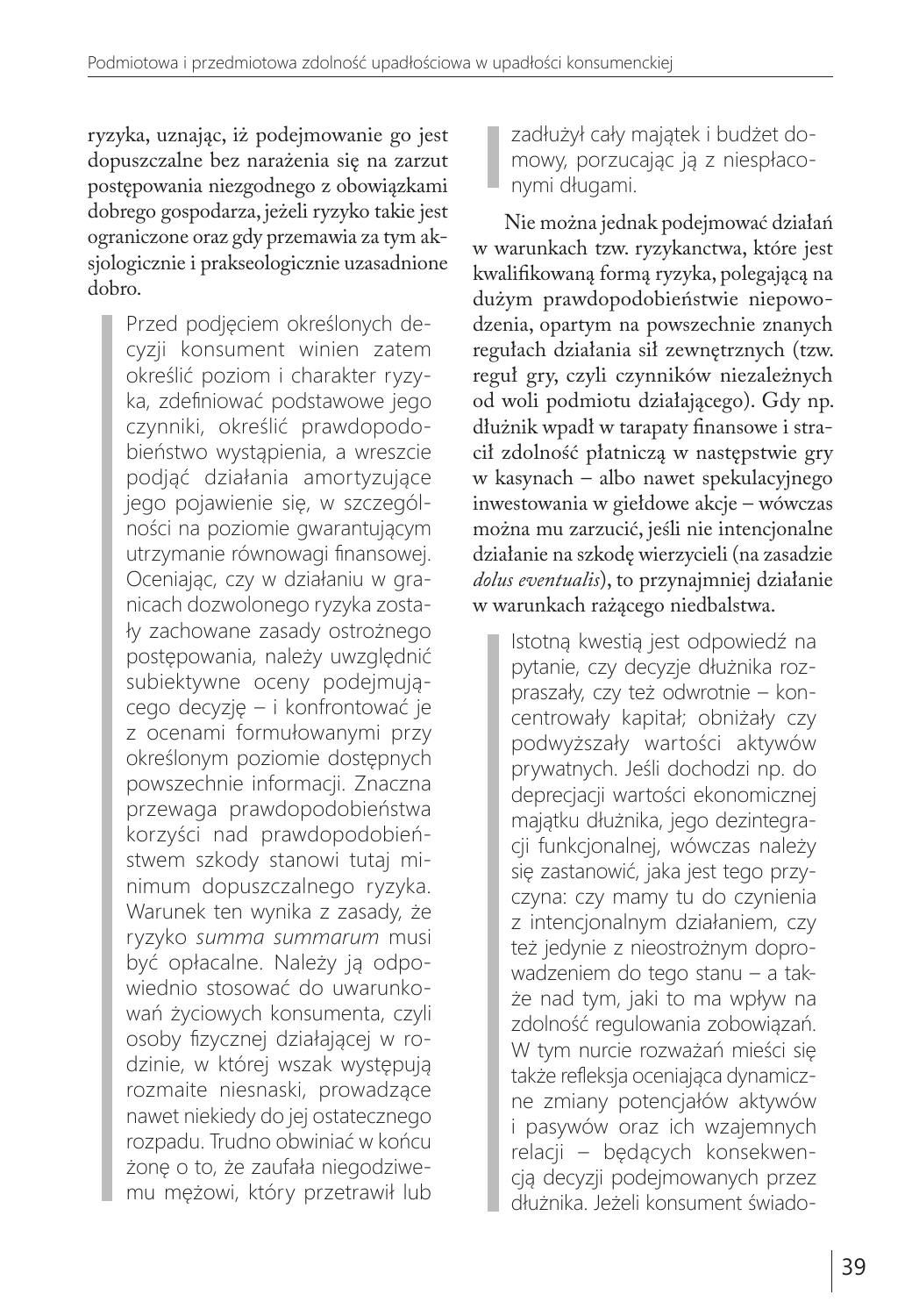mie zadłuża swój budżet domowy, mimo że jego aktywa rzeczowe i zasoby finansowe nie podlegają proporcjonalnym zmianom na korzyść, a wpływy wręcz się zmniejszają, wówczas należy rozważyć, czy nie jest to przypadkiem przejaw jego rażącej niegospodarności albo nawet umyślnego zawinienia – choćby w kategoriach *dolus eventualis*.

 W sytuacji gdy istnieją zobowiązania bieżące lub długoterminowe, ocena każdej decyzji powinna się odnosić do potencjału zdolności spłacania przez dłużnika swych zobowiązań w terminach wymagalności. Wymiernym kryterium wartościującym działania dłużnika – w aspekcie umyślnego doprowadzenia do niewypłacalności kosztem wierzycieli – jest miernik udaremnienia lub uszczuplenia zaspokojenia owych wierzycieli, za co grozi również określona sankcja karnoprawna. Zgodnie bowiem z przepisem art. 300 § 1 kodeksu karnego: *Kto, w razie grożącej mu niewypłacalności lub upadłości, udaremnia lub uszczupla zaspokojenie swojego wierzyciela przez to, że usuwa, ukrywa, zbywa, darowuje, niszczy, rzeczywiście lub pozornie obciąża albo uszkadza składniki swojego majątku, podlega karze pozbawienia wolności do lat 3*.

Warto także pamiętać o dyspozycjach norm zawartych w art. 301 (pozorne bankructwo) oraz art. 302 kodeksu karnego (faworyzowanie wierzycieli).

Art. 301 § 2: […] *Kto będąc dłużnikiem kilku wierzycieli doprowadza do swojej upadłości lub niewypłacalności* [, podlega karze od 3 miesięcy do lat 5].

§ 3. Kto będąc dłużnikiem kilku wierzycieli w sposób lekkomyślny doprowadza do swojej upadłości lub niewypłacalności, w szczególności przez trwonienie części składowych majątku, zaciąganie zobowiązań lub zawieranie transakcji oczywiście sprzecznych z zasadami gospodarowania, podlega grzywnie, karze ograniczenia wolności albo pozbawienia wolności do lat 2.

Zakazane jest także faworyzowanie wierzycieli:

Art. 302 § 1: Kto, w razie grożącej mu niewypłacalności lub upadłości, nie mogąc zaspokoić wszystkich wierzycieli, spłaca lub zabezpiecza tylko niektórych, czym działa na szkodę pozostałych, podlega grzywnie, karze ograniczenia wolności albo pozbawienia wolności do lat 2.

 W takich warunkach nie będzie również możliwe skorzystanie przez tak naznaczonego dłużnika z dobrodziejstwa ogłoszenia upadłości, także konsumenckiej (*argumentum a fortiori*).

#### **2.9.4. Stan rażącego niedbalstwa – jako kwalifikowane przeciwieństwo wzorca dobrego gospodarza**

Rażące niedbalstwo w doprowadzeniu przez dłużnika do własnej niewypłacalności lub do jej pogłębienia należy rozumieć jako najostrzejszą postać winy nieumyślnej – polegającą na podejmowaniu (w swym zjawiskowym sensie) decyzji oraz wynikających z nich czynności faktycznych i prawnych, które skutkują deprecjacją i dezintegracją aktywnego majątku dłużnika, a tym samym wzrost zadłużenia; przy czym konsument,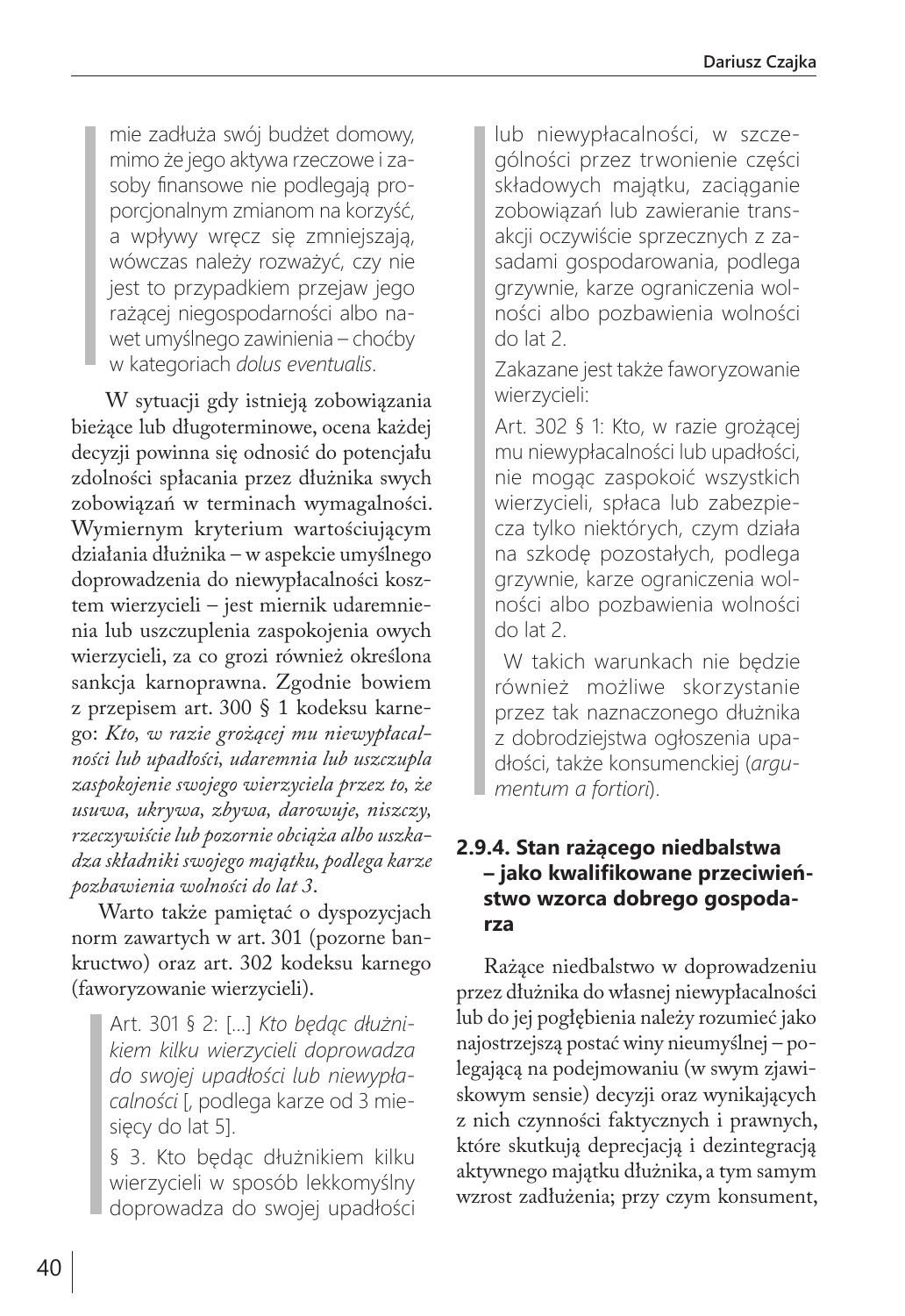choć nieumyślnie, łamie *w sposób rażący* zasady racjonalnego kierowania sprawami majątkowo-finansowymi (własnymi lub rodziny). Punktem odniesienia będzie tutaj tzw. *wzorzec dobrego gospodarza* – i stopień wektorowego odchylenia od tego optymalnego stanu. W celu potwierdzenia lub falsyfikacji zasadności tego zarzutu należy prześledzić kompleks czynności ekonomiczno-prawnych dłużnika, a ponadto skonstatować zaniechanie podjęcia w stosownym czasie ważnych decyzji z punktu widzenia finansowej płynności lub neutralizacji stanu niewypłacalności.

 Powtórzmy: rażące niedbalstwo należy rozumieć jako podmiotowe znamiona działania dłużnika w warunkach *najostrzejszej postaci winy nieumyślnej*.

Przyjęło się, że niedbalstwo to stan umysłu, tj. przejawy świadomości i akty wolitywne wpływające na konkretne decyzje człowieka, który nie przewiduje możliwości wystąpienia negatywnych skutków podejmowanych działań, choć – stosując miarę należytej staranności (ostrożności) – powinien jednak takie skutki przewidzieć i tym samym zapobiec wystąpieniu szkody.

Rażące niedbalstwo to rażący błąd nieracjonalności myślenia i działania, błąd tkwiący zarówno w procesach poznawczych, wolitywnych czy emocjonalnych, jak i w decyzjach człowieka, który realizuje cele obarczone nadmiernym ryzykiem (działa w warunkach ryzykanctwa). Nie jest to przy tym zwykły błąd, lecz błąd kwalifikowany przez niespotykany poziom decyzyjnej dezynwoltury oraz rażącej niefrasobliwości co do wystąpienia negatywnych skutków własnych działań. Jest to aktywność w wa-

runkach spełniającego się czarnego scenariusza. Podjęcie jej mimo bardzo dużego ryzyka jest w takich okolicznościach przejawem rażącego niedbalstwa (lekkomyślności) – pod warunkiem jednak, że w bezpośredniej lub pośredniej konsekwencji doszło ostatecznie do szkody w postaci trwałej niewypłacalności lub podwyższenia istniejącego już w danym momencie jej progu (poziomu). Jest to typowe działanie w warunkach wysokiego ryzyka (prawdopodobieństwo pierwszego stopnia). Możemy zatem stwierdzić, że ustalając relacje pomiędzy świadomością dłużnika w zakresie stopnia podejmowanego ryzyka ekonomiczno-finansowego a negatywnymi skutkami (stanem niewypłacalności), dochodzimy do konkluzywnej oceny co do ewentualnego charakteru i stopnia zawinienia, wyczerpującego (lub nie) znamiona pojęcia rażącego niedbalstwa. Porządkując kwestię winy nieumyślnej, doprecyzujmy, że rażące niedbalstwo obejmuje ekstensjonalnym zakresem *lekkomyślne gospodarowanie potencjałem majątkowym* przez konsumenta. A zatem – oprócz oczywistych przejawów ryzykownego zarządzania portfelem domowym – osobie fizycznej winna jeszcze zostać przypisana zdolność przewidzenia powstania niewypłacalności w konsekwencji jego decyzji ekonomiczno-prawnych lub kreowanych zdarzeń. Bierzemy tutaj pod uwagę *kompleks* decyzji, ich intencje z punktu widzenia istniejącego zadłużenia, sposób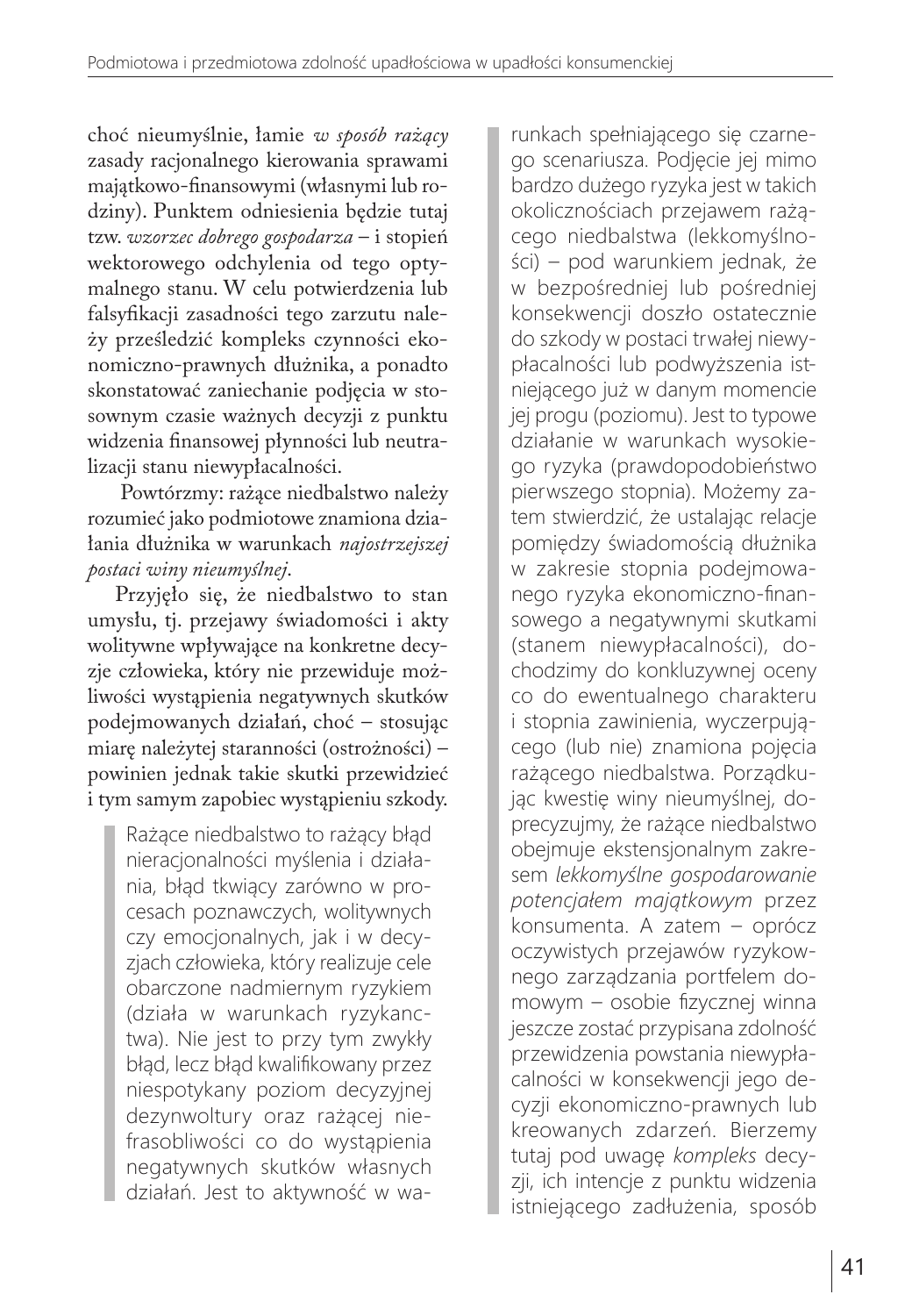zarządzania kapitałem pochodzącym ze źródeł zewnętrznych (pożyczkowym, kredytami), kontekst osobisty oraz majątkowy.

 Jak już wspomniano, oprócz oddalenia wniosku o upadłość konsumencką – jako sankcją za doprowadzenie do stanu trwałej niewypłacalności w warunkach lekkomyślności (tj. rażącego niedbalstwa) – istnieje też zagrożenie sankcją prawnokarną z art. 301 § 3 kk: *Kto będąc dłużnikiem kilku wierzycieli w sposób lekkomyślny doprowadza do stanu niewypłacalności, w szczególności przez trwonienie części składowych majątku, zaciąganie zobowiązań lub zawieranie transakcji oczywiście sprzecznych z zasadami gospodarowania, podlega karze grzywny, ograniczenia wolności albo pozbawienia wolności do lat 2.*

Aby ocenić stan rażącego niedbalstwa, należy więc znaleźć wzorcowy punkt odniesienia związany z zasadami racjonalnego gospodarowania, a następnie przypisać rażący poziom ich naruszenia. Stosując wykładnię inferencyjną (polegającą na logiczno-funkcjonalnym wynikaniu norm), gdy na tej podstawie stwierdzimy racjonalny stosunek dłużnika do zarządzania swym majątkiem – lub ewentualnie popełnienie przez niego błędów na elementarnym, czyli nierażącym poziomie (zwykłego niedbalstwa), wówczas nie ma przeszkód do ogłoszenia upadłości.

#### **Wzorzec roztropnego gospodarza**

Racjonalne gospodarowanie to stosowanie należytej staranności w działaniu zmierzającym do zachowania stabilizacji ekonomicznej tzw. portfela domowego. W doktrynie wykrystalizowała się koncepcja racjonalnego gospodarowania oparta na następujących sześciu zasadach:

1. Działania zgodne z logiką użyteczności marginalnej w zakresie realizacji uzasadnionych życiowo celów. Uzasadnione cele to usprawiedliwione w danej kulturze i ustroju ekonomicznym potrzeby życiowe, wychowawcze, kulturowe. Na użytek analizowanych tu kwestii możemy podzielić potrzeby na dwie grupy: fundamentalne życiowo oraz akcydentalne (albo podstawowe i wtórne).

Do potrzeb podstawowych zaliczymy te, które są niezbędne do utrzymywania życia na poziomie gwarantującym przetrwanie: mieszkaniowe, żywnościowe, ubraniowe, zdrowotne, związane z kształceniem; gdy zaś stopa życiowa na to pozwala – także wyższe potrzeby edukacyjne czy kulturalne. Bierzemy też pod uwagę kontekst potrzeb najbliższej, pozostającej na utrzymaniu rodziny.

Do potrzeb akcydentalnych zaliczymy natomiast wszystkie inne potrzeby – co prawda ważne, ale jednak niekonieczne. To np. zaspokajanie potrzeb wyjazdowych w trakcie urlopu, oddawanie się rozmaitym pasjom hobbystycznym itp.

 W logice zbioru celu usprawiedliwionego nie mieści się natomiast wzięcie kredytu na spłatę długów syna, który je zaciągnął np. grając w kasynach, chyba że doszło do tego w sytuacji ratowania go przed działaniami egzekucyjnymi tzw. egzekutorów nieformalnych, stosujących siłę fizyczną. Wtedy istotne względy humanitarne mogą uzasadniać ogłoszenie upadłości. W tej sekwencji znaczeniowej nieusprawiedliwionych wydatków będą się mieściły koszty alkoholu i innych używek, jeśli w rezultacie one właśnie doprowadziły dłużnika do utraty zdolności płatniczej.

2. Podejmowania decyzji stanowiących spełnienie celów konsumpcyjnych, o ile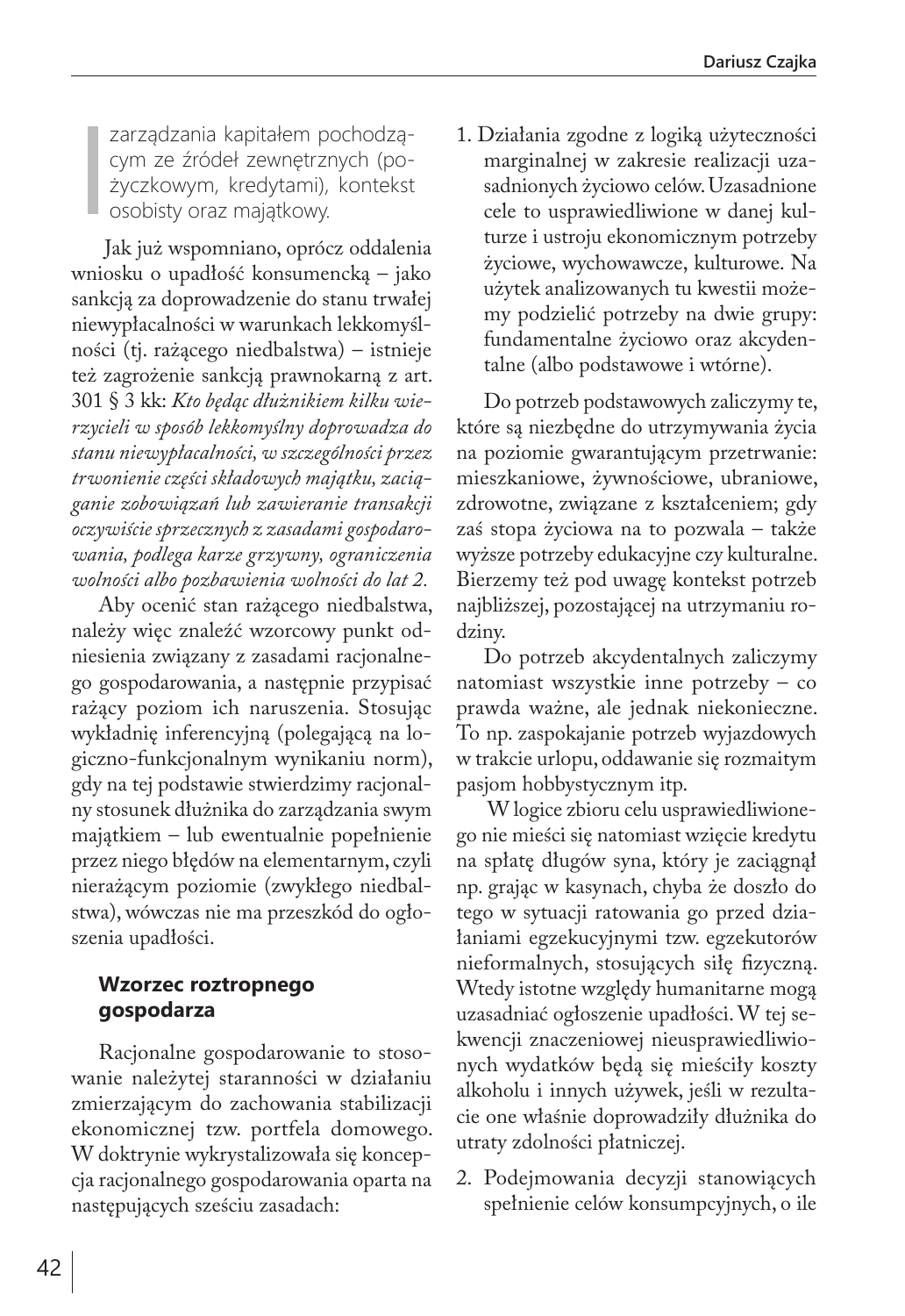istnieje tzw. potencjał majątkowo-finansowy pozwalający na utrzymanie względnej równowagi i stabilizacji finansowej rodziny lub jednostkowego konsumenta (gdy nie ma on jeszcze rodziny).

- 3. Mierzenia kosztu, wartości i dostępności opcji alternatywnych.
- 4. Oceny ryzyka niepowodzenia i wystąpienia negatywnych konsekwencji finansowych lub prawnych, a także działanie w ramach zrównoważonego (a czasem i zdywersyfikowanego) ryzyka.
- 5. Podejmowania decyzji zgodnie z zasadą timingu, to jest w czasie optymalnym z punktu widzenia realizacji celu i służących temu celowi działań.
- 6. Podejmowania w odpowiednim czasie koniecznych działań korekcyjnych, neutralizujących stan zapaści finansowej.

Innymi słowy – należy ocenić regułę, dynamikę i dyscyplinę, którymi to wartościami kierował się dłużnik w swych decyzjach ekonomiczno- -prawnych w procesie zarządzania portfelem domowym. Te kryteria wartościujące odnieść następnie do różnych kontekstów sytuacyjnych tj. gdy:

- ♦ konsument pozyskiwał środki finansowe z zewnętrznych źródeł (kredyty, pożyczki),
- ♦ uruchomił ich spłatę, a także

♦ pojawiły się symptomy kryzysu. W tym ostatnim wypadku należy ocenić reakcje dłużnika na ten stan rzeczy w określonej funkcji czasu.

#### **RDD: Reguła. Dynamika. Dyscyplina**

Reguła oznacza racjonalny stosunek do utrzymywania płynności finansowej, co oznacza właściwą relację pomiędzy finansowaniem wewnętrznym i zewnętrznym, kapitałem własnym i pożyczonym, wpływami i wydatkami.

Dynamika oznacza podejmowanie decyzji we właściwym czasie i odpowiednich warunkach ekonomicznych oraz prawnych. Istotne jest, żeby podejmować decyzje wtedy, gdy system wewnętrzny oraz zewnętrzny – na zasadzie sprzężeń zwrotnych – może zareagować i wykazać swoją funkcjonalność. Z tego wynika konieczność szybkiej reakcji na pojawiające się symptomy nadchodzącego kryzysu utraty zdolności płatniczej, z poszanowaniem praw wierzycieli.

Dyscyplina oznacza kontrolę bieżącą zdolności płatniczej w każdym miesiącu, ustalanie budżetów pokrycia finansowego, w sytuacji zaś, gdy dyscyplina płatnicza ulega zachwianiu – równomierne zaspokajanie praw wierzycieli, bez faworyzowania (a tym samym i dyskryminacji) jednych kosztem drugich. Zasada dyscypliny płatniczej oraz timingu oznacza podejmowanie bez zbędnej zwłoki starań związanych z prolongatą spłaty zadłużenia, rozłożeniem na raty, ewentualnie częściowym umorzeniem – aczkolwiek to ostatnie z reguły dzieje się w warunkach już otwartego postępowania upadłościowego (zarówno w opcji likwidacyjnej, jak i układowej). Jeżeli więc dłużnik uznaje, że nie przywróci trwałej zdolności płatniczej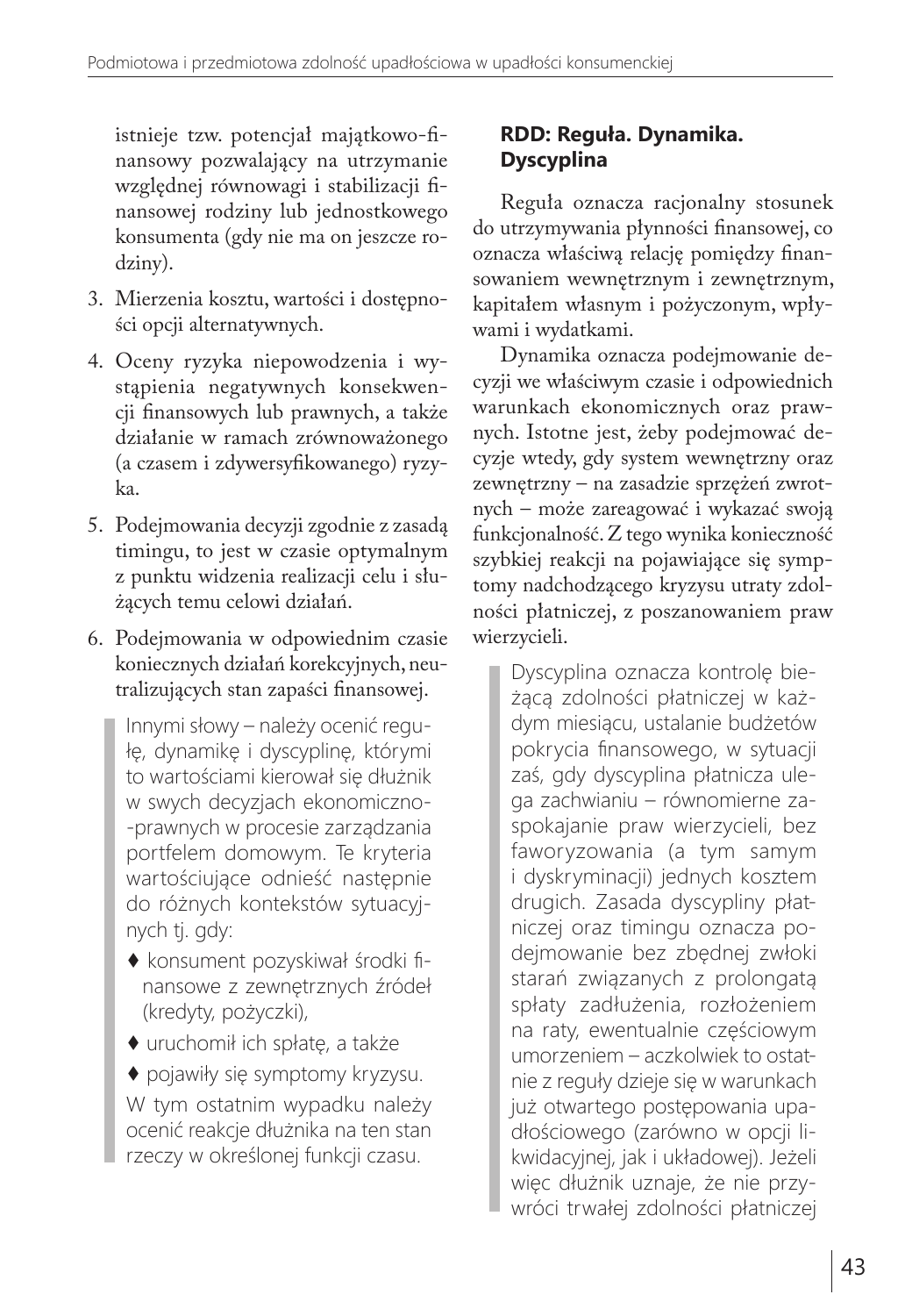bez prolongaty spłaty rozłożenia na raty i umorzenia części zobowiązań, winien szybko złożyć wniosek o ogłoszenie upadłości konsumenckiej.

Co prawda nie obowiązuje go imperatyw jednego miesiąca, określony w art. 21 ustawy – tj. nie jest on zobowiązany w podanym terminie (biegnącym od uzyskania podstaw ogłoszenia upadłości) do złożenia stosownego wniosku – to jednak, jeżeli uczyni to bez zbędnej zwłoki, zapobiegając deprecjacji majątku i zwiększaniu przez naliczane odsetki wartości zobowiązań, wykaże się tym samym racjonalnością postępowania, co z reguły będzie wykluczać stan rażącego niedbalstwa. Istotne jest w tym kontekście określenie, czy dłużnik nie stosuje tzw. strategii żniw – rozpraszając majątek krzywdzącymi wierzycieli umowami cywilnoprawnymi z osobami trzecimi – czy też w inny sposób nie dezintegruje majątku ani nie powiększa poziomu niewypłacalności.

Decyzja jest zgodna z zasadami racjonalnego gospodarowania, jeśli podporządkowuje się określonej logice faktów, dostępnej wiedzy o działaniu mechanizmów ekonomicznych, kontrahentach, konsekwencjach zarządzania budżetem domowym – zakładając konieczność podejmowania decyzji opłacalnych, czyli takich, których koszty będą mniejsze od oczekiwanych efektów, z zagwarantowaniem bieżącej płynności finansowej i przy umiarkowanym ryzyku.

> Zaniedbania w stosowaniu tych reguł trafnie zostały zdefiniowane przez amerykańskiego sędziego Learneda Handa, który stwierdził, że zjawisko niedbalstwa zachodzi w sytuacji, gdy ciężar niepodjętego zabezpieczenia się przed nie

powodzeniem (koszt uniknięcia ryzyka) jest mniejszy, niż wielkość ryzyka, tj. prawdopodobieństwo i koszt zajścia niebezpiecznego zdarzenia, przy faktycznym zaistnieniu określonej szkody. Gdy, powiedzmy, koszt uniknięcia ryzyka niewypłacalności przez rezygnację z zaciągnięcia kredytu w wysokości 300 000 zł na budowę domu jest mniejszy, niż prawdopodobieństwo, cena oraz koszt indywidualny i społeczny utraty zdolności płatniczej (np. w wyniku prawdopodobnej, szykującej się w chwili brania kredytu utraty zatrudnienia lub trwania procesu rozwodowego), to jeżeli dojdzie do zaistnienia tych faktów z winy pracownika, wówczas wzięcie kredytu i doprowadzenie do takiej sytuacji przez konsumenta może usprawiedliwiać postawienie zarzutu *rażącego niedbalstwa*. Przykłady działania tej reguły badania kosztu opcji alternatywnych przed podjęciem decyzji obarczonej ryzykiem można by zresztą mnożyć.

Gdy na przykład konsument, któremu pracodawca proponuje zmianę warunków płacy na jego niekorzyść, nie przyjmuje nowych warunków i rezygnuje z kontynuowania stosunku pracy – pozostając wskutek tego przez ponad rok w stanie bezrobocia i utraciwszy w tym czasie zdolność płatniczą – to w takiej sytuacji również możemy u niego stwierdzić rażące niedbalstwo, opierając tę konstatację na okoliczności nieprzyjęcia nowych warunków płacowych i wobec braku jakiejkolwiek alternatywy cyklicznego pozyskiwania środków finansowych.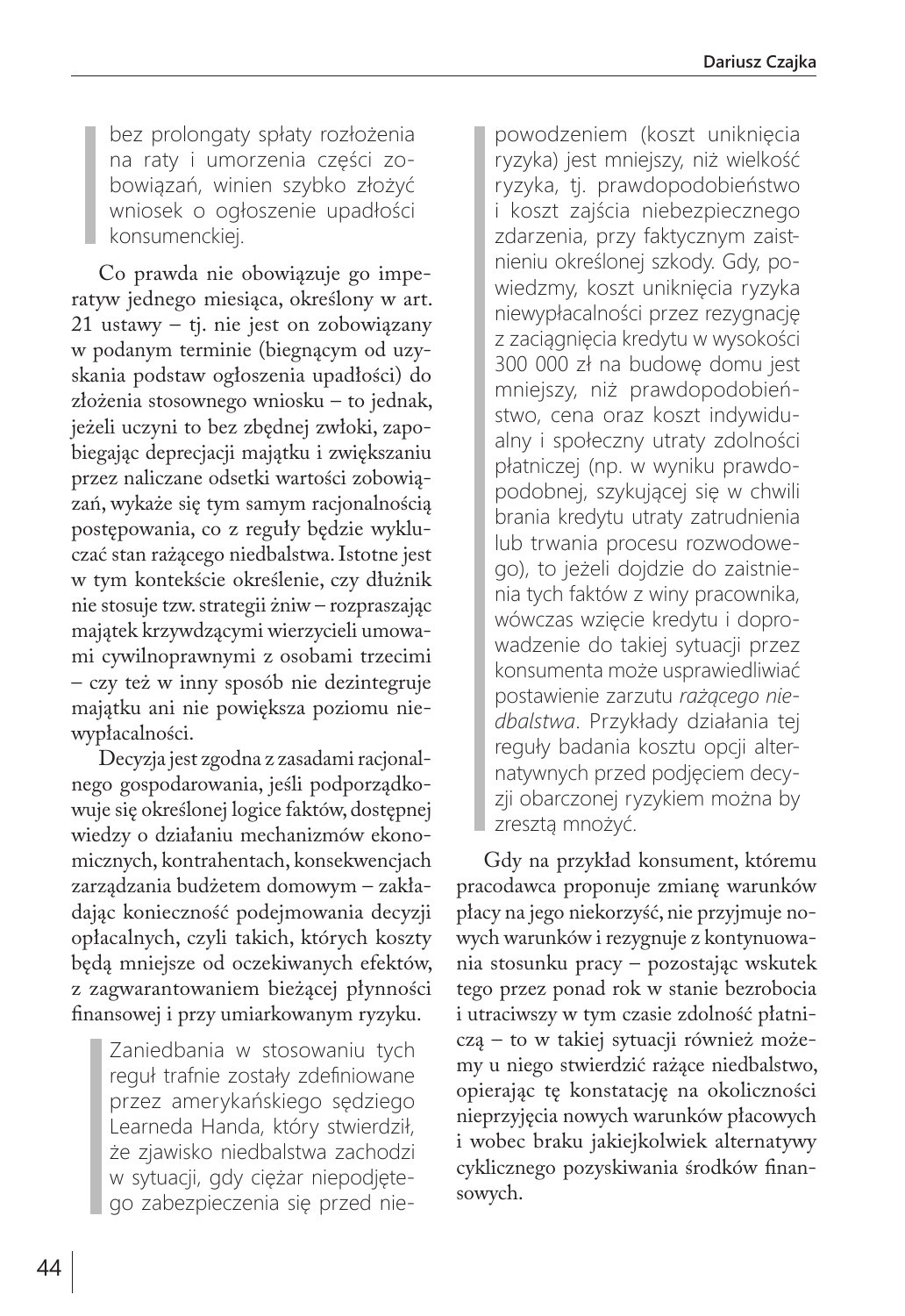Powtórzmy: każdorazowo należy oceniać decyzje i działania dłużnika w kontekście sytuacyjnym, w jakiej podejmował on decyzje. Czy zapożyczając się, miał tzw. zdolność spłaty zadłużenia w terminach wymagalności? Jakie podejmował decyzje w fazie przed wystąpieniem pierwszych symptomów kryzysu finansowego, a jakie po zaistnieniu oznak tracenia zdolności płatniczej – albo zaistnienia zdarzeń dających podstawę do antycypowania tego stanu rzeczy?

> Do kanonu racjonalnego gospodarowania należy dbałość o to, by relacje pomiędzy zadłużeniem a wartością majątku (czy też między wielkością cyklicznych dochodów oraz wydatków) były rozsądne – co z reguły oznacza stosunek 25% długu do wartości tego dochodu (cyklicznych wpływów); jeżeli chodzi zaś o relację wartości aktywów do ogólnego długu – nie powinny przekraczać 50% zadłużenia w stosunku do wartości aktywów. Istotną kwestią jest także skorelowanie w czasie wpływów z wydatkami – by nie popaść w zwłokę ze spłatą zobowiązań w terminach zapadalności. Podane relacje uwzględniają poziom ryzyka rynkowego, ekonomicznego, zawodowego, ryzyka utraty zdrowia oraz ewentualną wartość likwidacyjną aktywów. Myślę, że dobry gospodarz powinien zdawać sobie sprawę z ogólnej sytuacji, dostrzegać w swych działaniach różne zagrożenia, rozsądnie oceniać zmienne społeczno-gospodarcze uwarunkowania, a zatem winien też (przynajmniej tam, gdzie to możliwe) stosownie za-

bezpieczać się przed ryzykiem, np. drogą dywersyfikacji, a tym samym złagodzenia jego skutków.

Warto jeszcze raz podkreślić, że sąd powinien badać całokształt decyzji ekonomiczno-finansowych dłużnika – zarówno w fazie zadłużania majątku, zarządzania budżetem prywatnym, domowym w warunkach owego zadłużenia, jak (a może nawet przede wszystkim) w trzeciej fazie kryzysu, tj. w czasie uzyskiwania stanu niewypłacalności. Te obiektywne fakty nie mogą wyczerpywać analizy – szczególnie w przypadku konsumentów, którzy z przyczyn osobistych (np. zdrowotnych, rodzinnych) byli zdeterminowani w kwestii zapożyczania się, chcąc np. pomóc chorym rodzicom, bratu itp. Biorąc pod uwagę kontekst cywilizacyjny, w jakim żyjemy, można usprawiedliwić zaciągniętą na ten cel pożyczkę.

Wacław Makowski w komentarzu do kodeksu karnego pisał, że lekkomyślne (rażące niedbalstwo) doprowadzenie do niewypłacalności odnosi się do oceny postępowania dłużnika z punktu widzenia dobrego gospodarza, z którego to stanowiska niewątpliwą lekkomyślnością jest życie rozrzutne, np. ryzykowne umowy czy kredyty. Kto lekceważy te obowiązki, a np. pożyczone pieniądze marnotrawi, zamiast używać ich celowo, ten niewątpliwie działa umyślnie i świadomie wbrew swoim obowiązkom, a co najmniej rażąco niedbale (Makowski 1932, s. 254).

Powtórzmy: można zaliczyć do tej logiki zbioru grę w kasynach (lub inny hazard), zażywanie narkotyków, nadużywanie alkoholu, grę na giełdzie, gdy dłużnik nie ma podstawowych wiadomości o zasadach i fluktuacjach ekonomiczno-prawnych, po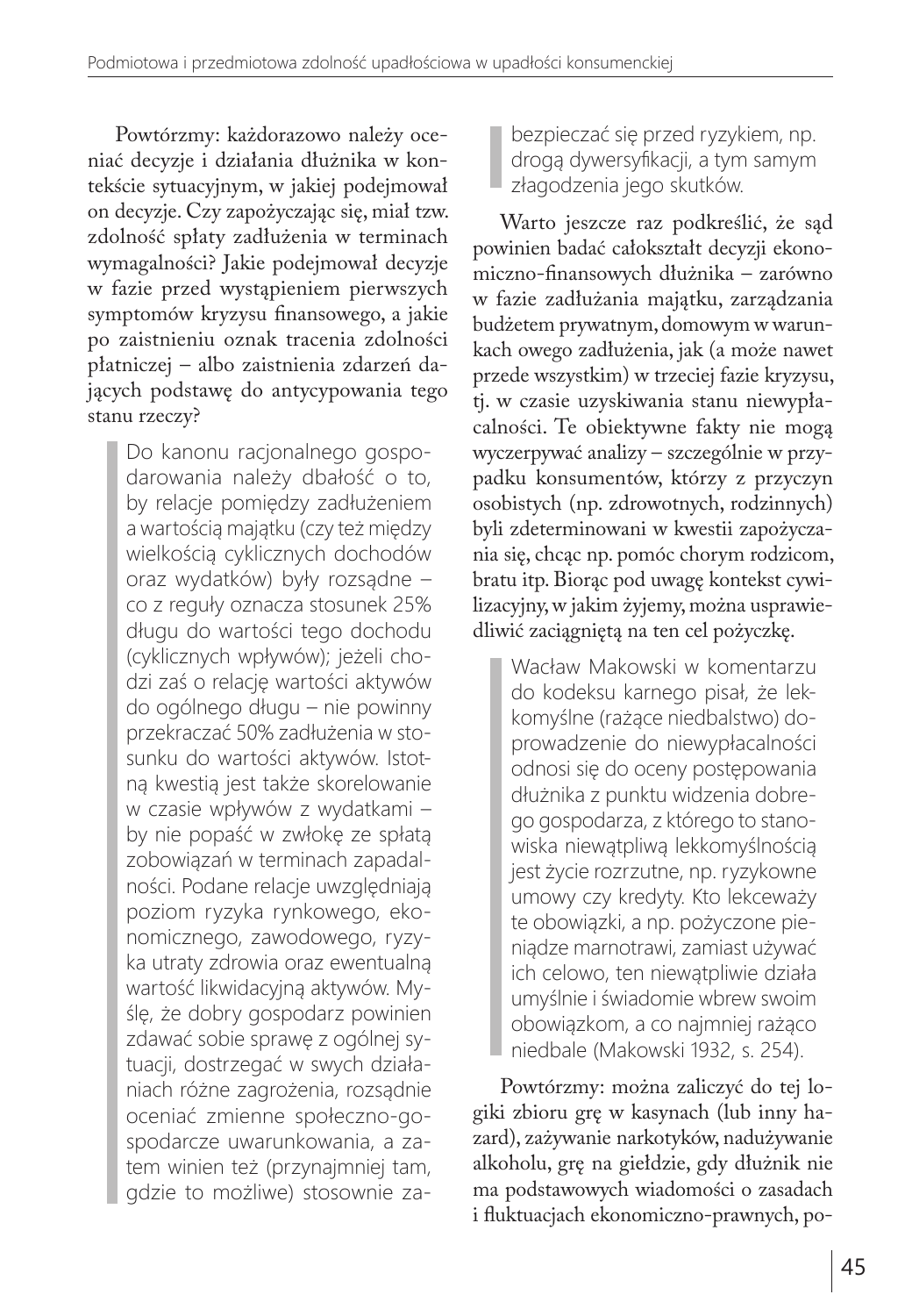życzanie pieniędzy na cele konsumpcyjne ze świadomością, że mogą być trudności ze spłatą w związku z niskimi zarobkami, niepodejmowanie działań po utracie pracy, które by zmierzały do znalezienia nowego zatrudnienia – w sytuacji gdy są już zobowiązania. (Oczywiście nie jest to wyliczenie wyczerpujące). Z literatury przedmiotu możemy wywieść wniosek, że z punktu widzenia przesłanki zaciągnięcia zobowiązania przez niewypłacalnego dłużnika nie ma (co do zasady) znaczenia, że bank udzielający kredytu w sposób pozytywny zweryfikował zdolność kredytową dłużnika. Należy jednak moim zdaniem unikać ocen generalizujących, lecz badać sprawę przez pryzmat konkretnych jej okoliczności. Należy przypomnieć, że – stosownie do art. 70 ust. 1 pr. bank. – bank uzależnia przyznanie kredytu od zdolności kredytowej kredytobiorcy. Przez zdolność kredytową rozumie się zdolność do spłaty zaciągniętego kredytu (wraz z odsetkami)w terminach określonych w umowie. Kredytobiorca jest obowiązany przedłożyć na żądanie banku dokumenty i informacje niezbędne do dokonania oceny tej zdolności. Moim zdaniem w tym kontekście proces analizy i oceny działań dłużnika winien skupić się na etapie wydatkowania środków finansowych pochodzących z kredytów i pożyczek – to znaczy na tym, czy zostały one spożytkowane zgodnie z celem, a także z jakich powodów doszło do stanu niewypłacalności.

Do nagannych, poczynionych w warunkach rażącego niedbalstwa działań zaliczyć możemy rozwiązanie stosunku pracy z przyczyn leżących po stronie dłużnika lub za jego zgodą – choć jednak tylko w tym wypadku, gdy w istocie ta właśnie okoliczność stała się przyczyną niewypłacalności dłużnika. Jak słusznie zauważa Rafał Adamus, okoliczności te nie mają znaczenia w sytuacji, gdy to inne przyczyny legły u podstaw stanu niewypłacalności, który nastąpiłby także mimo nierozwiązania stosunku pracy. Przesłanka rozwiązania stosunku pracy obejmuje porozumienie stron o tym skutku (art. 30 § 1 pkt 1 kp) oraz rozwiązanie stosunku pracy bez wypowiedzenia z winy pracownika (art. 52 § 1 kp). Jednakże już w odniesieniu do rozwiązania stosunku pracy bez wypowiedzenia bez winy pracownika (art. 53 § 1 kp) zdaniem wspomnianego autora rysują się wątpliwości. Z jednej strony niezdolność pracownika do pracy spowodowana długotrwałą chorobą bądź jego przedłużająca się usprawiedliwiona nieobecność w pracy są przyczynami leżącymi po stronie pracownika, z drugiej jednak strony będą miały charakter okoliczności wyjątkowych i niezależnych od upadłego. W momencie uznania, że przyczyny rozwiązania umowy o pracę bez wypowiedzenia bez winy pracownika nastąpiły wskutek okoliczności wyjątkowych i niezależnych, sąd ogłosi upadłość konsumencką (Witosz, Adamus 2014).

Wątpliwości mogą – w ocenie autora – dotyczyć także rozwiązania stosunku pracy z upływem okresu wypowiedzenia w przypadku odmowy przyjęcia przez pracownika zaproponowanych nowych warunków pracy i płacy (art. 42 § 3 kp). Z jednej strony chodzi tu o przyczyny leżące po stronie pracodawcy, z drugiej zaś – odmowę ich przyjęcia można poczytać za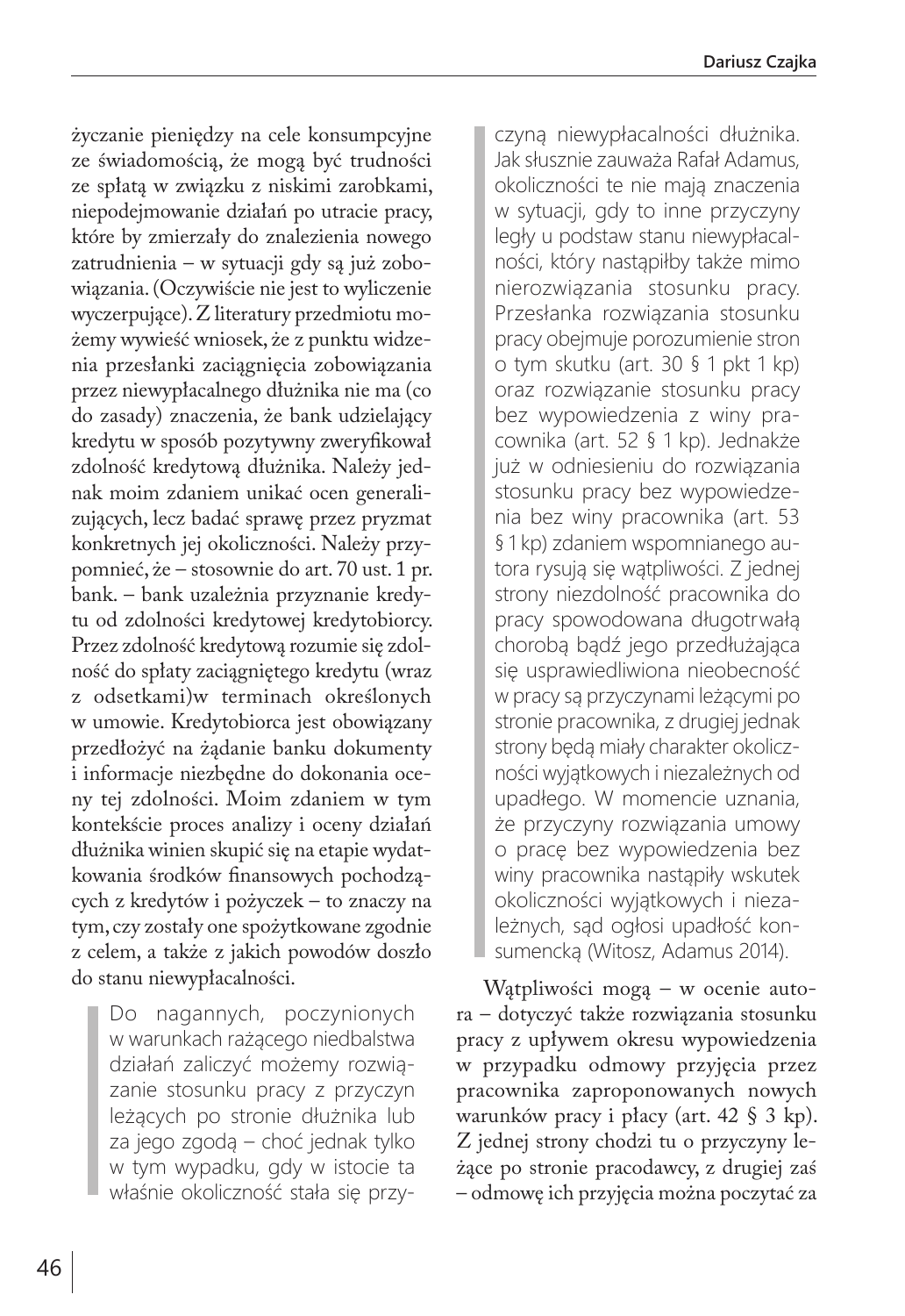zgodę pracownika na rozwiązanie stosunku pracy. W tym wypadku nie tyle jednak chodzi o zgodę pracownika na rozwiązanie stosunku pracy, ile o jego pogodzenie się z taką konsekwencją odmowy przyjęcia nowych warunków pracy i płacy. W efekcie ten przypadek rozwiązania umowy o pracę nie powinien skutkować automatycznym oddaleniem wniosku o ogłoszenie upadłości konsumenckiej. Jednakże niewątpliwie okoliczność ta będzie miała znaczenie w całokształcie dokonywanej przez sąd oceny przesłanek ogłoszenia upadłości konsumenckiej. Gdy pracownik nie ma alternatywy dla takiego rozwiązania stosunku pracy i nie podejmuje zatrudnienia w innym miejscu i zakładzie pracy, wówczas z reguły nieprzyjęcie takich warunków i rozwiązanie umowy pracowniczej może uzyskać *status rażącego niedbalstwa*.

Dłużnik może albo bronić się przed potencjalnymi zarzutami rażącego niedbalstwa czy też umyślności, albo samoistnie wykazać brak istnienia takich okoliczności – wskazując, jakie racjonalne czynności i działania (choćby nawet obarczone ryzykiem) podejmował, by zmniejszyć zadłużenie bądź je wyeliminować.

W tej filozofii myślenia mieści się wykazanie zaistnienia niezależnych i wyjątkowych okoliczności, np. *vis maior* (także o ekonomicznym charakterze, np. kryzys, wysoka stopa bezrobocia), wina, przyczynienie się osoby trzeciej itd.

Do kategorii rażącego niedbalstwa albo nawet umyślnego działania na zasadzie *dolus eventualis* zaliczyć powinniśmy działania dłużnika dokonywane z pokrzywdzeniem wierzycieli – z tym że w takich przypadkach jest to przesłanka automatyczna, wykluczają-

ca możliwość ogłoszenia upadłości (pod warunkiem jednak, że istnieje prawomocny wyrok stwierdzający bezskuteczność takiej czynności – opartą na art. 527 kc).

#### **2.9.5. Czynniki ekskulpujące**

#### **2.9.5.1. Niezależne i wyjątkowe okoliczności**

Niezależne i wyjątkowe okoliczności utraty przez konsumenta zdolności płatniczej, mimo że nie stanowią już wyrażonej *expressis verbis* pozytywnej przesłanki zdolności upadłościowej, to na zasadzie wykładni funkcjonalnej stanowią dalej istotny wskaźnik dla stwierdzenia istnienia podstaw do ogłoszenia upadłości konsumenckiej, jeżeli tylko udowodni się ich wystąpienie. Wiążą się one z czynnikami określanymi w doktrynie prawa (o czym wyżej wspomniano) jako *vis maior*. Są to fakty o charakterze ekonomicznym, politycznym psychicznym, zdrowotnym, które wpływają na zasadzie warunku *sine qua non* na płynność finansową budżetu domowego (konsumenckiego). Należy podkreślić raz jeszcze: wyjątkowość i niezależność okoliczności powodujących kryzys finansowy wyklucza w sposób oczywisty zarzut rażącego błędu (niedbalstwa) w procesie decyzyjnym dłużnika-konsumenta. Wszak wina nieumyślna oparta na rażącym niedbalstwie znamionowana jest podejmowaniem decyzji, co prawda bez świadomości i zamiaru pokrzywdzenia wierzycieli, lecz jednak z pogwałceniem zasady należytej staranności oraz zrównoważonego ryzyka, nakazującej obowiązek przewidywania skutków podejmowanych decyzji finansowych w określonej sekwencji czasowej.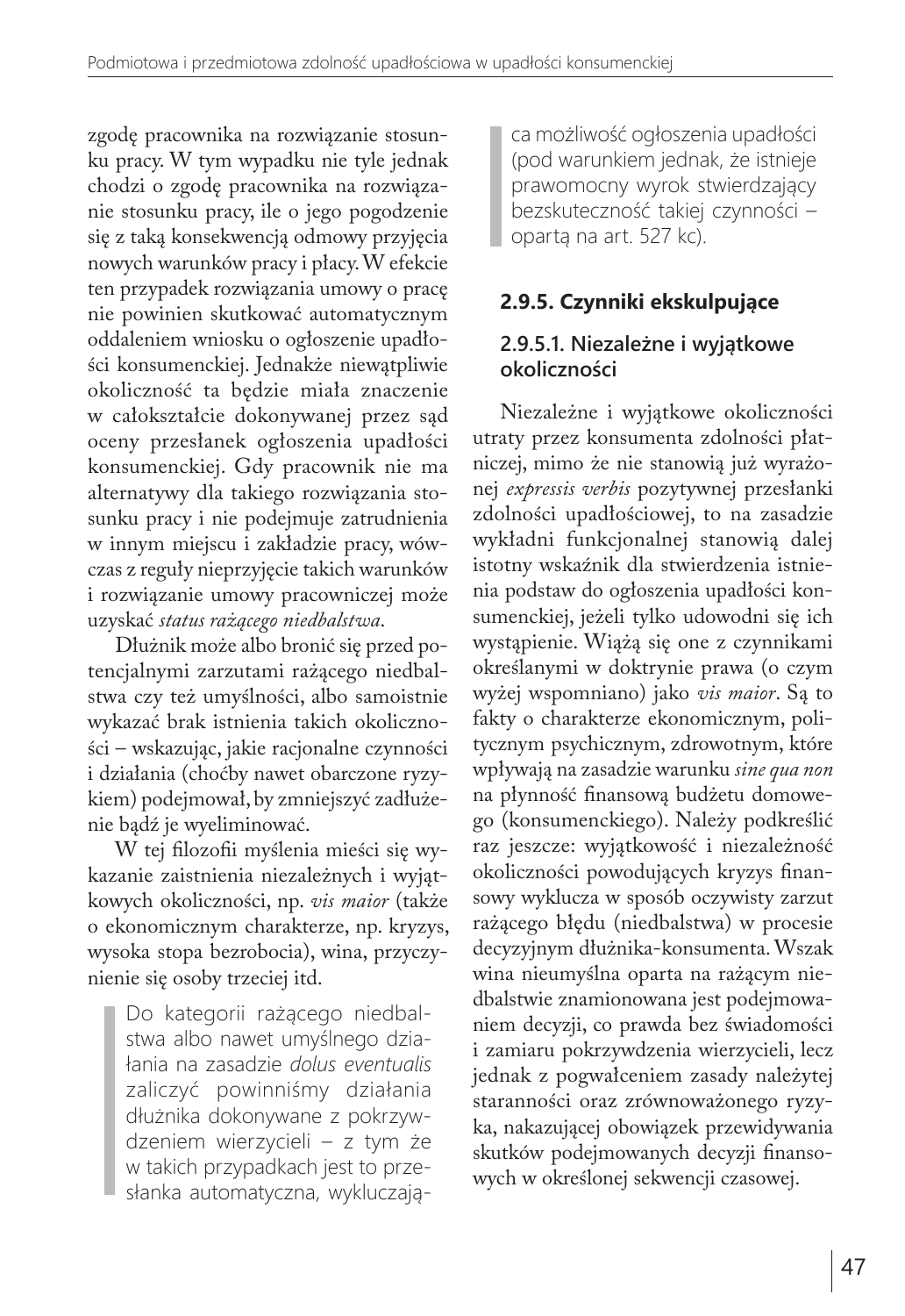Kluczową kwestią w tych rozważaniach jest to, czy dłużnik miał wolną wolę, czy dokonywał racjonalnych wyborów, wykorzystując stan swobodnej percepcji zachodzących zjawisk. Gdy jego wola lub świadomość była negatywnie zdeterminowana okolicznościami, których nie sposób było przewidzieć – np. poprzez czyjeś świadome wprowadzenie go w błąd (oszustwem lub zachętą do podjęcia decyzji przez profesjonalistę) – wówczas z reguły należy *wykluczyć zawinienie dłużnika*. To samo dotyczy sytuacji, gdy dłużnik podjął decyzję w wyniku uzyskania błędnej informacji od profesjonalisty, przy czym błąd należy tutaj rozumieć w szerszym wymiarze: jako nieprzedstawienie np. wszelakiego rodzaju ryzyka dotyczącego możliwych negatywnych konsekwencji takiej właśnie decyzji (to *casus* postępowania banków przy udzielaniu kredytów we frankach szwajcarskich). Należy przy tym pamiętać, że jeśli wystąpiły niezależne i wyjątkowego okoliczności, należy je zbadać także w aspekcie adekwatnego związku przyczynowo-skutkowego, wywołującego następstwo w postaci trwałej utraty zdolności płatniczej konsumenta.

Przyczyny niewypłacalności konsumentów są liczne i zależą od wielu uwarunkowań – zarówno makro-, jak i mikroekonomicznych, ale także od tych wewnętrznych, związanych z psychosomatyczną kondycją dłużnika lub członków jego rodziny. Okoliczności, które spowodowały zaprzestanie wypłat, muszą więc być nie tyko *wyjątko-* *we*, lecz oprócz tego również *niezależne od konsumenta*.

Zaliczymy do nich:

- 1. Niezawinioną utratę pracy wskutek zwolnień grupowych lub zwyklej redukcji zatrudnienia;
- 2. Likwidację zakładu pracy;
- 3. Chorobę przewlekłą dłużnika lub członka rodziny;
- 4. Śmierć członka rodziny, który był jedynym żywicielem lub współżywicielem rodziny;
- 5. Depresję wywołaną nagłymi traumatycznymi przeżyciami, powodującą obniżenie potencjału zawodowego;
- 6. Podział majątku dorobkowego z przejęciem całości długów przez jednego z byłych małżonków;
- 7. Bankructwo państwa lub zablokowanie pomocy finansowej przez instytucje międzynarodowe, czego rezultatem jest zablokowanie dostępu do kont (*casus* grecki);
- 8. Wojna;
- 9. Klęski żywiołowe powodujące zniszczenie mienia (nieubezpieczonego);
- 10. Nagłe fluktuacje (zmiany kursowe, np. franka szwajcarskiego jako waluty kredytu).

Jak słusznie zauważa przywoływany już Rafał Adamus, "wyjątkowość" musi być spowodowana obiektywnymi okolicznościami – nie tylko w zakresie stosunków gospodarczych, lecz także w stosunku do dłużnika (np. choroba, niepełnosprawność). Należy sądzić, że te okoliczności będą stanowiły zdecydowaną większość powodów wskazywanych we wniosku dłużni-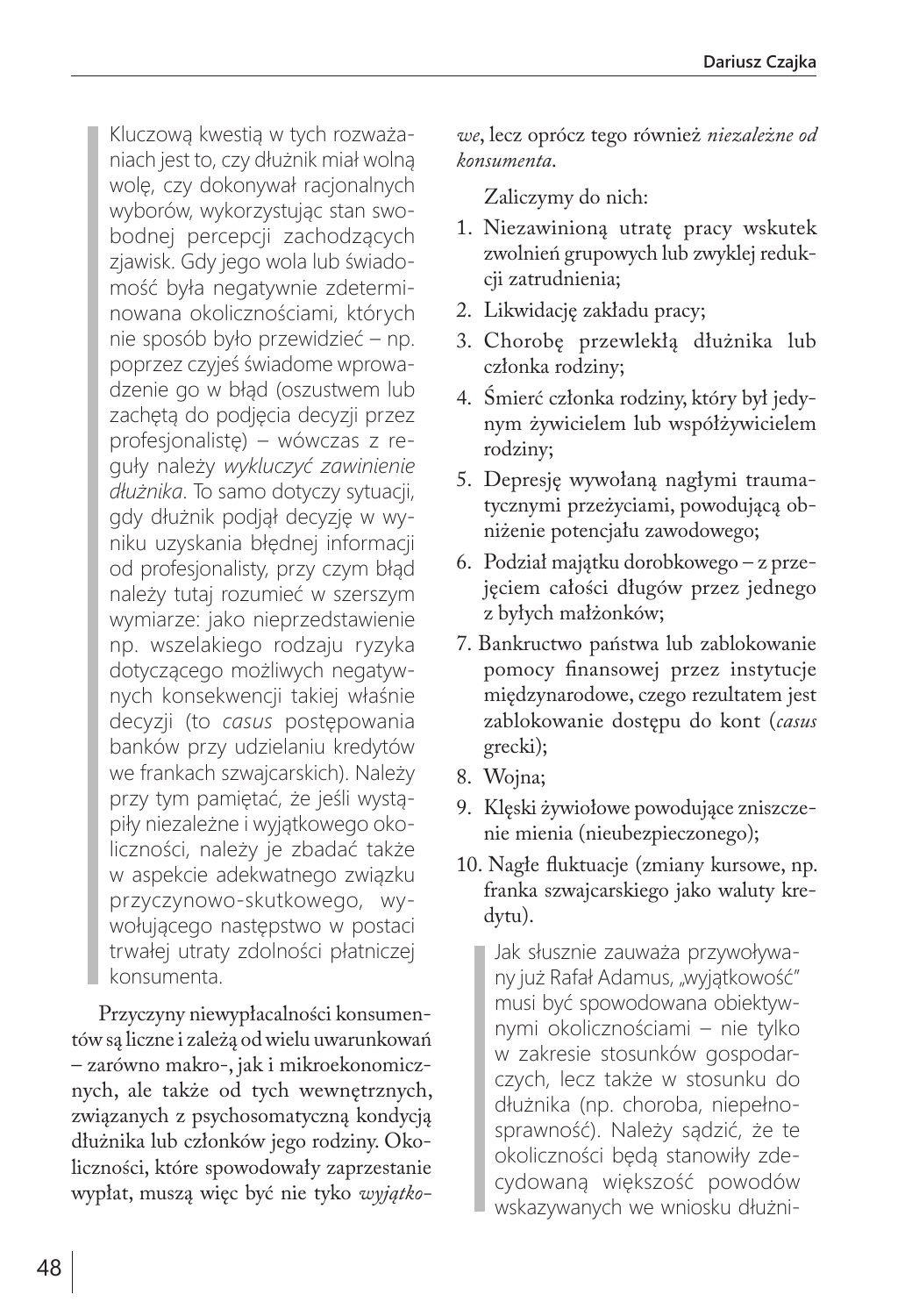ka o ogłoszenie upadłości. Praktyka orzecznicza powinna pójść w kierunku *obostrzenia* przyjmowania takich okoliczności. Wydaje się, że nie może być uznane za taką okoliczność popadnięcie w chorobę alkoholową albo inne uzależnienia (narkotyki, hazard), które medycyna traktuje jako choroby – i zaprzestanie wskutek tego płacenia swoich zobowiązań. W zakresie okoliczności gospodarczych należy mieć na względzie nie tylko np. dekoniunkturę na rynku pracy, zmianę kursu walut, lecz także utratę majątku (lub jego części) wskutek kradzieży, zdarzenia losowego (np. pożaru, zniszczenia wywołanego zalaniem). Okoliczności zaś niezależne od dłużnika to – jak można przypuszczać – w odniesieniu do osoby fizycznej nie tylko brak elementu winy, lecz w pewnych sytuacjach również brak wiedzy o zaistniałych okolicznościach, do której posiadania nie był on zobowiązany. Należy ponadto podkreślić, że w tej ocenie przykładamy miarę staranności dostosowaną do poziomu wykształcenia, wiedzy i kontekstu kulturowego osoby fizycznej nieprowadzącej działalności gospodarczej lub zawodowej; z pewnością nie będzie ona zatem na takim poziomie, jak w przypadku wszelkiego typu profesjonalistów.

#### **2.9.5.2. Zwykłe niedbalstwo**

Po nowelizacji zwykłe niedbalstwo nie uzasadnia oddalenia wniosku o ogłoszenie upadłości konsumentowi, a zatem uzasadnia ogłoszenie upadłości wraz z przywilejami takimi jak plan spłaty i umorzenie części zobowiązań, a w warunkach humanitarnych okoliczności – nawet całości.

Na czym polega istota zwykłego niedbalstwa? Należy odwołać się tutaj do poglądów doktryny z zakresu prawa cywilnego. Powszechnie przyjęło się rozumieć niedbalstwo jako fakt psychiczny, proces myślenia, w którym dłużnik nie przewiduje negatywnych skutków swoich decyzji finansowych w odniesieniu do wierzycieli, choć winien je sobie uświadomić, stosując miarę należytej staranności przyjmowanej dla stosunku danego rodzaju.

Wina oparta na nieumyślności jest więc dysonansem między porządkiem powinności a porządkiem – czy w tym wypadku raczej nieporządkiem – bytu.

Wina to negatywnie oceniany przez prawo stosunek psychiczny osoby do swojego zachowania (decyzji). W zakres ekstensjonalny tego pojęcia wchodzi świadomość i akty wolitywne człowieka, a także towarzyszące im emocje, które determinują zwykle określone motywy, zamiary i pragnienia.

Do zakresu zwykłego niedbalstwa zaliczymy naruszenie w zwykłym stopniu (nierażącym) opisanych wyżej zasad racjonalnego gospodarowania majątkiem i finansami domowymi.

Jest to zatem naruszenie pewnego paradygmatu postępowania, wciąż nazywanego niekiedy – przywołajmy raz jeszcze tę zręczną i adekwatną formułę – "wzorem dobrego gospodarza".

#### **Pojęcie niedbalstwa**

Jak zauważa W. Czachórski, stopnie winy stanowią problem związany w istocie z oceną jej elementu subiektywnego. Tradycyjnie odróżnia się w tej materii umyślność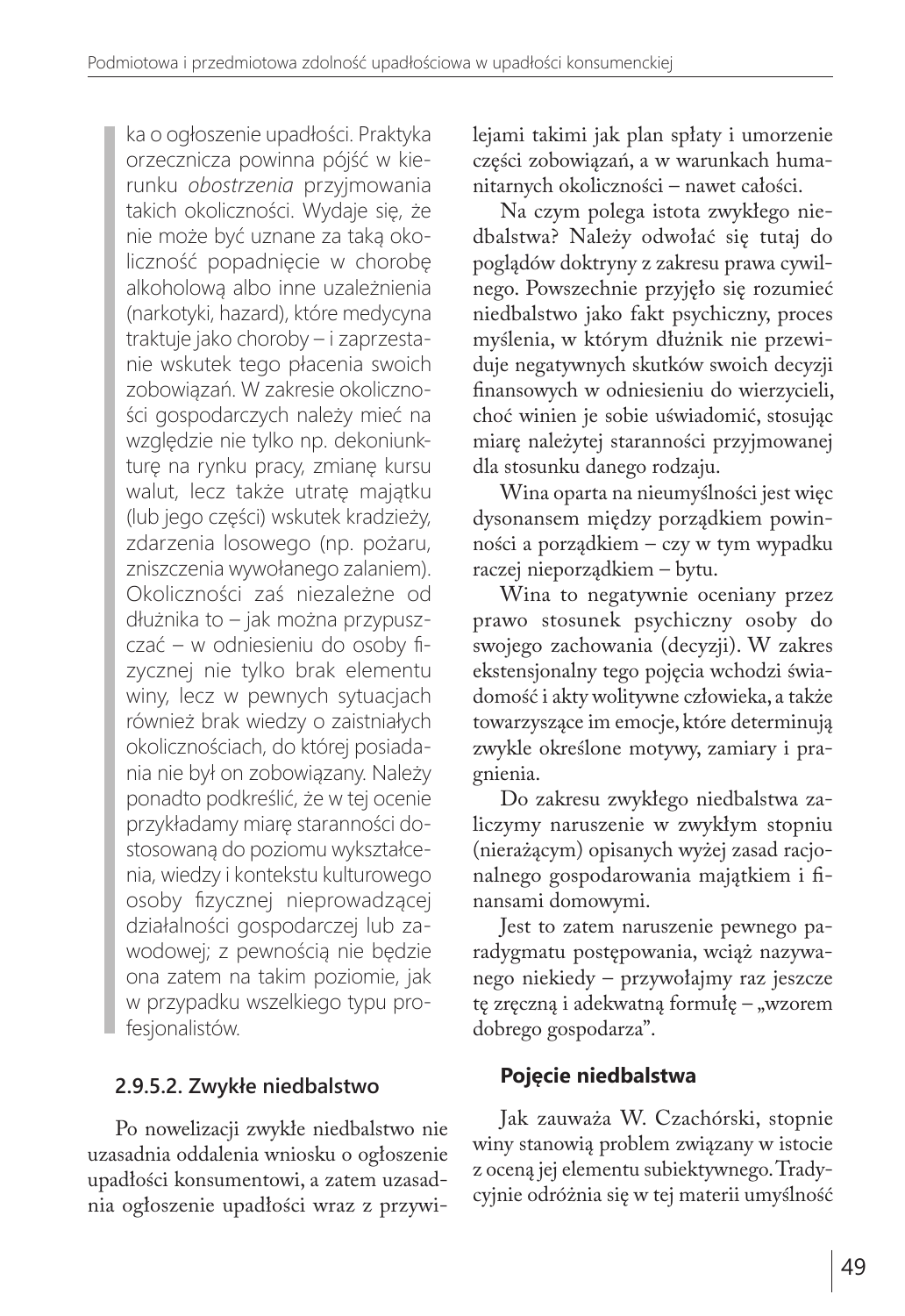(*dolus*) i niedbalstwo (*culpa*). Stopnie te kryją wiele gradacji pośrednich (*dolus*, *culpa lata*, *culpa levis*, *culpa levissima*, *dolus directus*, *dolus eventualis*, lekkomyślność, niedbalstwo) [Czachórski *et al.* 2009, s. 255].

*Dolus* to bądź zamierzone podjęcie działania sprzecznego z regułą czy regułami postępowania, bądź też powstrzymanie się od działania pomimo istnienia obowiązku czynnego zachowania się. Sprawca w tym przypadku przewiduje naruszenie wyżej wymienionej reguły oraz skutki owego naruszenia w postaci szkody. W istocie chce tego albo co najmniej na to się godzi.

Trudniej jest natomiast określić zakres przedmiotowy (desygnaty) pojęcia niedbalstwa. Odwołując się do procesów psychicznych, jakie dzieją się w umyśle określonej osoby fizycznej (adresata norm) w pewnym kontekście sytuacyjnym – podmiot taki albo wyobraża sobie prawdopodobieństwo wystąpienia skutku bezprawnego, lecz bezpodstawnie przypuszcza, że go uniknie (lekkomyślność), albo w ogóle nie wyobraża sobie skutku, choć – stosując miarę należytej staranności dla stosunku danego rodzaju – powinien i mógł go sobie wyobrazić (niedbalstwo *sensu stricto*).

> Na plan pierwszy wysuwa się tutaj właściwe zrozumienie sensu znaczeniowego *miernika należytej staranności* – każdorazowo zrelatywizowanego do określonego wzorca rzetelnego i racjonalnego postępowania. Współczesnym systemom prawa cywilnego znane są bardzo różne postacie takiego wzorca postępowania; niekiedy spersonalizowane (dobry gospodarz, ojciec rodziny – *pater familias*), niekiedy określone przedmiotowo. Jest to, najogólniej mówiąc, za

chowanie staranne w stosunkach społecznych lub w obrocie gospodarczym. Wzorce są zobiektywizowane, choć także dostosowane do realnych wymagań, jakie można postawić określonym członkom danej społeczności – w zależności od stopnia ich profesjonalności czy wymaganego poziomu tzw. wiedzy podręcznej. Właśnie przez porównanie porządku powinności w tym zakresie – tj. hipotetycznej oceny postępowania wzorca (paradygmatu działania) – z porządkiem bytu, czyli konkretnym postępowaniem danej osoby, możemy dojść do konkluzji, czy ten postąpił w sposób noszący znamiona winy (w tej sytuacji – winy nieumyślnej).

Jednym z głównych problemów w przypadku badania zdolności upadłościowej konsumentów staje się określenie linii demarkacyjnej pomiędzy zwykłym niedbalstwem a niedbalstwem rażącym (*culpa lata*). Powszechnie – jak pisze Stanisław Grobel – uważa się, że chodzi tu o niezachowanie staranności, jakiej można wymagać od osób najmniej nawet rozgarniętych. Stosujemy tutaj najniższy przeciętny miernik staranności (*non intellegere quod omnes intellegunt*) [Grobel 1978, s. 702–711].

Jak zauważa natomiast Zdzisław Gawlik, odpowiedzialność dłużnika będzie uzasadniona, gdy jego zachowanie było niezgodne z pewnym obiektywnym wzorcem, o ile tylko mógł się on zachować zgodnie z nim (Gawlik 2014). Wzorzec należytej staranności nie może być zatem odnoszony do indywidualnych cech i właściwości dłużnika, w szczególności do zapobiegliwości, jakiej sam dłużnik przestrzega, lecz polega na oczekiwaniach społecznych wo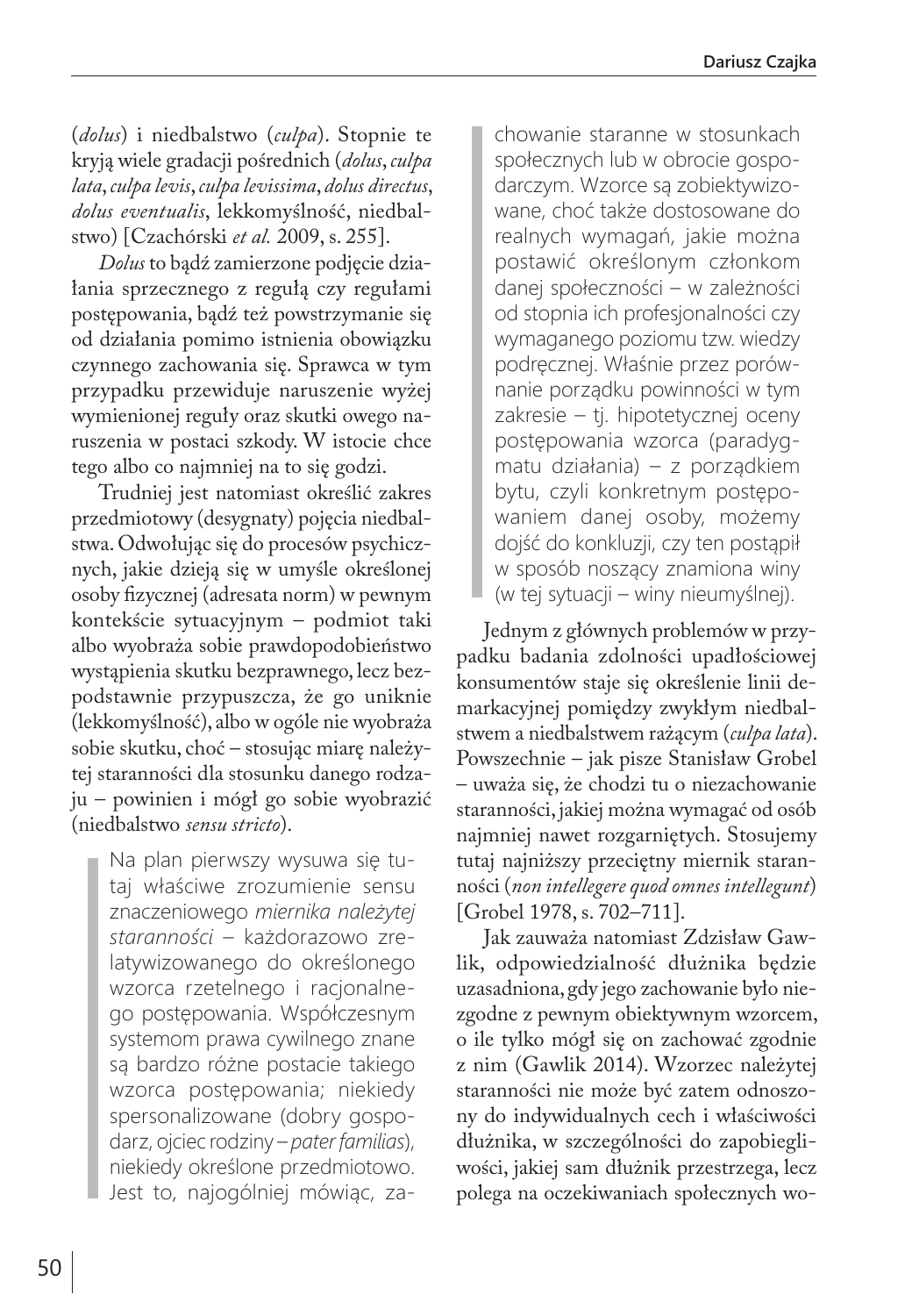bec osób, które znalazły się w określonej sytuacji (wyrok SA w Warszawie z dnia 15 stycznia 2013 r., VI ACa 1077/12, LEX nr 1315740). Nie chodzi jednak tutaj bynajmniej o jakąś wyjątkową staranność dłużnika, lecz staranność dostosowaną do działającej osoby, przedmiotu, jakiego działanie dotyczy, oraz okoliczności, w jakich działanie to następuje. Miernik należytej staranności jest więc zobiektywizowany, a ta obiektywizacja wzorca jest najlepszym instrumentem dla ochrony interesu wierzyciela i jego zaufania, że dłużnik zachowa się w danej sytuacji zgodnie ze społecznymi oczekiwaniami wobec wszystkich osób, które podobnie w tych okolicznościach, w takiej sytuacji się zachowają".

Wykazanie okoliczności faktycznych uzasadniających uczynienie z art. 471 kc podstawy odpowiedzialności z tytułu niewykonania lub nienależytego zobowiązania w sposób naturalny kreuje wielość przyczyn, których wykazanie w konkretnym stanie faktycznym spowoduje skuteczne zwolnienie się dłużnika od odpowiedzialności. Okoliczności ekskulpacyjnej (eskalacyjnej) dłużnika nie stanowi fakt przyjęcia przez niego zobowiązania, które zarówno co do terminów, jak i rozmiaru nie odpowiadało jego możliwościom osobistym i majątkowym (wyrok SN z dnia 27 stycznia 1972 r., I CR 458/71, OSNC 1972, nr 9, poz. 160). Podobnie za okoliczność ekskulpującą nie może być uznana ani praca polityczna, ani społeczna, które spowodują zaniedbania skutkujące niewykonaniem lub nienależytym wykonaniem zobowiązania (wyrok

SN z dnia 5 października 1971 r., II PR 202/71, LEX nr 14143). Sama teoretyczna możliwość kradzieży nie stanowi jeszcze, bez jej choćby uprawdopodobnienia, okoliczności ekskulpującej w rozumieniu art. 471 kc (wyrok SN z dnia 7 czerwca 1973 r., I PR 163/73, LEX nr 7269).

Generalnie do znamion zwykłego niedbalstwa zaliczymy podejmowanie takich decyzji, które mimo ich racjonalnych intencji niosły wysoki poziom ryzyka niepowodzenia w osiągnięciu celu, przy czym konsument nie antycypował tego niebezpieczeństwa, choć dochowując miary należytej staranności, mógł przewidzieć taki stan rzeczy. Na przykład dłużnik wobec zmiany warunków płacy przez pracodawcę lub aprecjacji kursu waluty, w której spłaca kredyt, jest zmuszony do pobrania nowego kredytu lub konsolidacji takich środków. Wpada w tzw. pułapkę kredytową i – mimo wysiłków – uzyskuje stan trwałej niewypłacalności. Współprzyczynienie się strony umowy do jej niewykonania lub nienależytego wykonania nie pozostaje bez wpływu na ocenę stanu zawinienia. Ustalenie, że obie strony ponoszą – na podstawie art. 471 kc – odpowiedzialność za niewykonanie umowy, chociaż szkodę w następstwie tego poniósł tylko wierzyciel, powinno skutkować przyjęciem, że pozwany winien w połowie pokryć szkodę, nie zaś przyjęciem, że dłużnik zwolniony jest z obowiązku dania odszkodowania (wyrok SN z dnia 18 listopada 1999 r., I CKN 214/98, LEX nr 50686).

W przypadku doprowadzenia do stanu niewypłacalności przez współmałżonka bez wiedzy dłużnika-wnioskodawcy, w wyniku działań podejmowanych w warunkach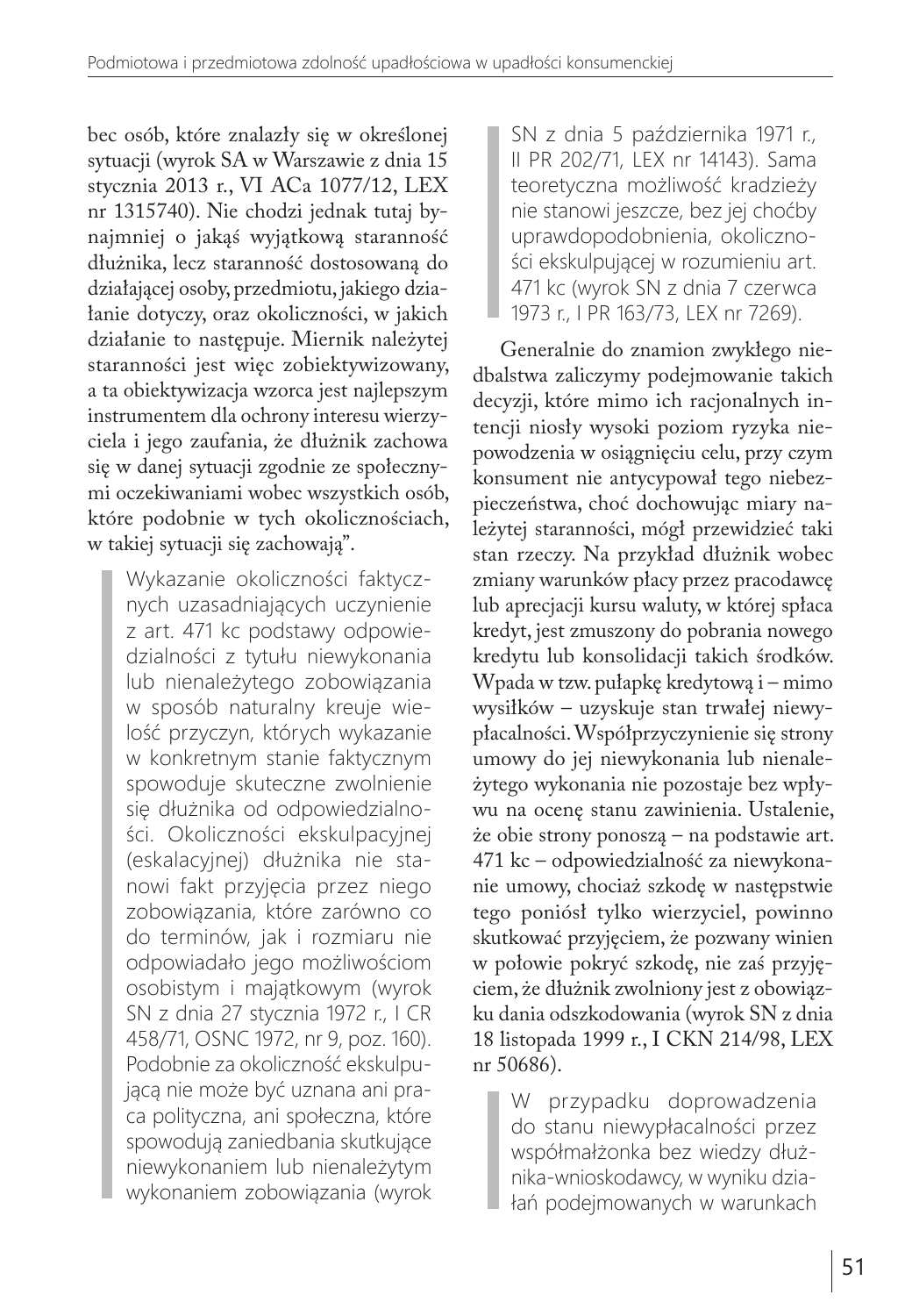rażącego niedbalstwa, w zależności od okoliczności sprawy można przyjąć czynnik ekskulpujący. Istotna jest tu jedynie odpowiedź na pytanie: czy wnioskodawca, który utracił zdolność płatniczą, stracił kontrolę nad zarządzaniem finansami i budżetem rodzinnymi *w sposób zawiniony*, czy też nie miał możliwości kontrolowania przez jakiś czas procesu wydatkowania pieniędzy przez drugiego współmałżonka lub członków rodziny (z powodu choroby, zagranicznego wyjazdu, świadomego wprowadzenia w błąd itd.). Nierzadko zdarza się bowiem sytuacja, gdy – wedle przyjętego podziału obowiązków – żona zajmuje się wychowaniem dzieci, a mąż prowadzi działalność dającą przychód, który jednak nie zawsze przewyższa koszty jego uzyskania; trudno wtedy obwiniać żonę za rażące niedbalstwo małżonka.

Pamiętajmy, że konsument działa w warunkach dozwolonego ryzyka, które zwalnia go z odpowiedzialności w sytuacji zaistnienia negatywnego zjawiska niewypłacalności – tym bardziej gdy przyczyną sprawczą takiego stanu rzeczy jest przyczynienie się (albo znaczące współprzyczynienie) innych osób. Dotyczy to także sytuacji, w której członek zarządu spółki kapitałowej w pierwszej instancji został uznany za winnego na podstawie art. 299 ksh, ale jego pełnomocnik (adwokat) przez zaniedbanie nie złożył w terminie apelacji. Sąd upadłościowy w Warszawie uznał w takiej sytuacji, że nie zachodzą jednak przesłanki oddalenia mu (jako konsumentowi) wniosku o ogłoszenie upadłości.

#### **3. Przesłanki negatywne związane z powrotnością do stanu niewypłacalności (***ceteris paribus***)**

#### **3.1. Uwagi ogólne**

Ustawodawca wprowadza do systemu upadłości konsumenckiej pewne progi, uzależnione od częstotliwości wchodzenia przez dłużnika w danej funkcji czasu w stan trwałej niewypłacalności oraz korzystania z instytucji upadłości. Ponieważ upadłość konsumencka daje szanse na prolongatę spłaty, rozłożenia spłaty na raty, a przede wszystkim na znaczne umorzenie dłużnikowi zobowiązań, to ten nie powinien uczynić z tej instytucji stałej strategii wchodzenia i wychodzenia z kryzysu finansowego kosztem swoich wierzycieli. Tym bardziej ogłoszenie upadłości nie jest zasadne, gdy dłużnik będąc w stanie poprzedniej niewypłacalności, dokonywał czynów niedozwolonych kosztem interesów wierzycieli, co zostało stwierdzone stosownymi decyzjami sądu.

Ustawodawca ustanowił więc kompleks konkretnych negatywnych przesłanek, których samoistne zaistnienie w konkretnym przypadku uniemożliwia ogłoszenie upadłości wnioskodawcy-konsumentowi. Sąd oddala mianowicie wniosek o ogłoszenie upadłości, jeśli w okresie dziesięciu lat przed dniem zgłoszenia wniosku:

1. W stosunku do dłużnika prowadzono postępowanie upadłościowe według przepisów tytułu niniejszego, jeżeli postępowanie zostało umorzone z innych przyczyn niż wniosek dłużnika. Przepis ten obejmuje swą hipotezą postępowania upadłościowe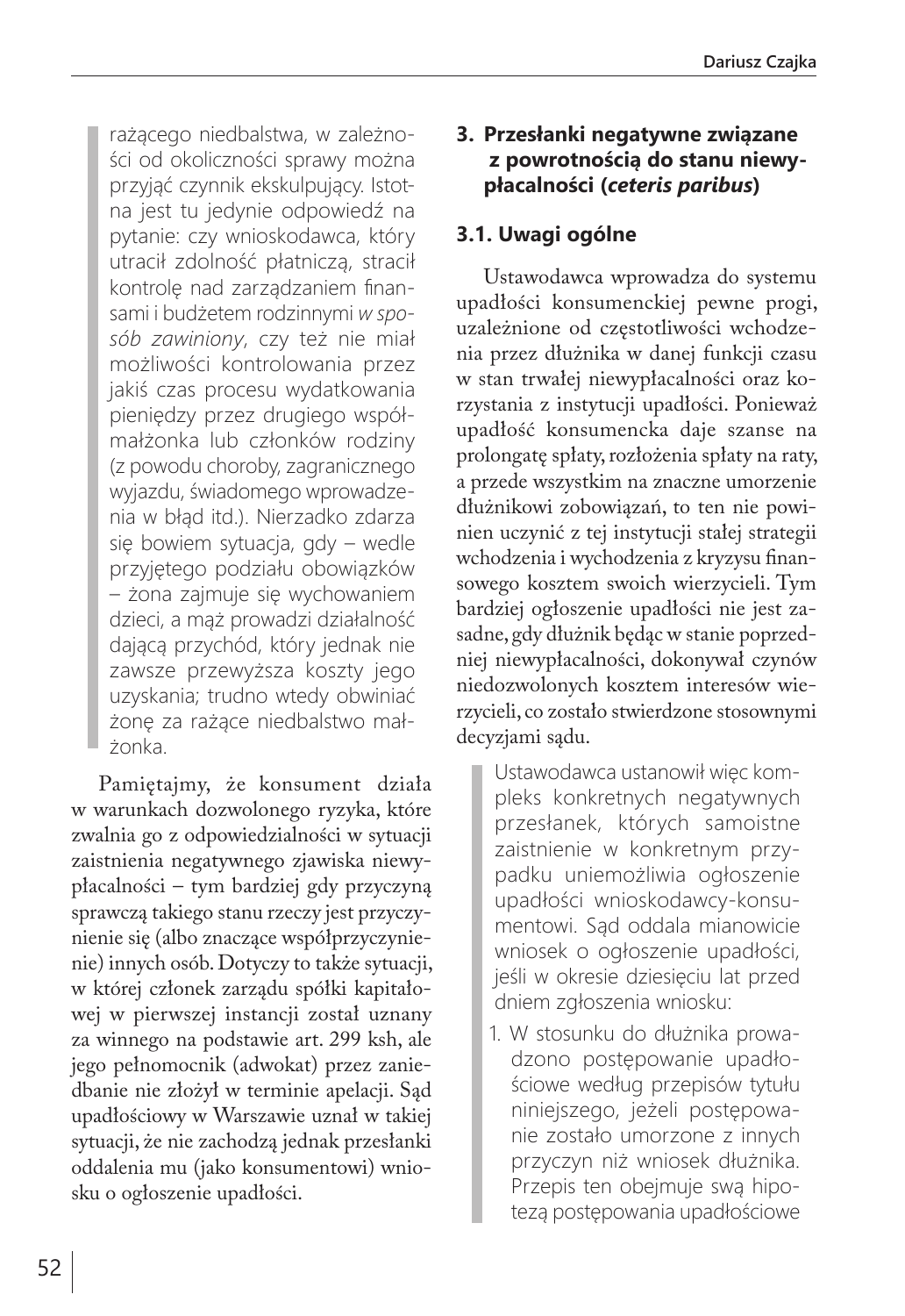w trybie upadłości gospodarczej – zarówno wobec przedsiębiorcy, jak i wobec konsumenta. Argumentem konkluzywnym w tych przypadkach będzie prawomocne postanowienie sądu, który umorzył postępowanie upadłościowe.

- 2. Ustalony dla dłużnika plan spłaty wierzycieli uchylono na podstawie przepisu art. 491<sup>20</sup>; plan spłaty uchyla się w ściśle określonych przypadkach, między innymi w razie niewykonywania przez upadłego obowiązków określonych w planie spłaty wierzycieli lub gdy:
- a) nie złożył w terminie sprawozdania z wykonania planu spłaty wierzycieli zgodnie z art. 491<sup>18</sup> ust. 3 pun;
- b) w sprawozdaniu z wykonania planu spłaty wierzycieli zataił osiągnięte przychody lub nabyte składniki majątkowe, o których mowa w art. 491<sup>18</sup> ust. 3;
- c) dokonał czynności prawnej, o której mowa w art. 49118 ust. 1, bez uzyskania zgody sądu albo czynność ta nie została przez sąd zatwierdzona;
- d) ukrywał majątek lub czynność prawna upadłego została prawomocnie uznana za dokonaną z pokrzywdzeniem wierzycieli.
- 3. Dłużnik, mając taki obowiązek, wbrew przepisom ustawy nie zgłosił w terminie wniosku o ogłoszenie upadłości. Przesłanka ta dotyczy sytuacji, gdy dłużnik-konsument prowadził wcześniej działalność gospodarczą jako jednoosobowy przedsiębiorca lub też np. jako

prezes zarządu spółki – będąc do tego zobowiązany na podstawie art. 21 – nie zgłosił wniosku o ogłoszenie upadłości. Dowodem tego zaniechania może być sankcja pozbawienia go prawa prowadzenia działalności gospodarczej lub ewentualne procesy odszkodowawcze wierzycieli prowadzone przeciwko niemu, gdy skończyły się prawomocnymi orzeczeniami sądu.

- 4. Czynność prawna dłużnika została prawomocnie uznana za dokonaną z pokrzywdzeniem wierzycieli. Chodzi o postępowania prowadzone na podstawie art. 527 kodeksu cywilnego lub art. 59 kc, zakończone wyrokiem mającym klauzulę prawomocności. Powyższych przeciwwskazań nie bierze się jednak pod uwagę i sąd – mimo ich istnienia – ogłasza upadłość w sytuacji, gdy skonstatuje, że przeprowadzenie postępowania jest jednak uzasadnione względami słuszności lub względami humanitarnymi.
- 5. Sąd oddala wniosek o ogłoszenie upadłości, jeżeli w okresie dziesięciu lat przed dniem zgłoszenia wniosku w stosunku do dłużnika prowadzono postępowanie upadłościowe, w którym umorzono całość lub część jego zobowiązań, chyba że do niewypłacalności dłużnika lub zwiększenia jej stopnia doszło pomimo dochowania przez dłużnika należytej staranności lub przeprowadzenie postępowania jest uzasadnione względami słuszności lub względami humanitarnymi. *Lege non distinguente* hipoteza tej normy obejmuje przypadki umorzenia zobowiązań zarówno wobec osoby fizycznej prowadzą-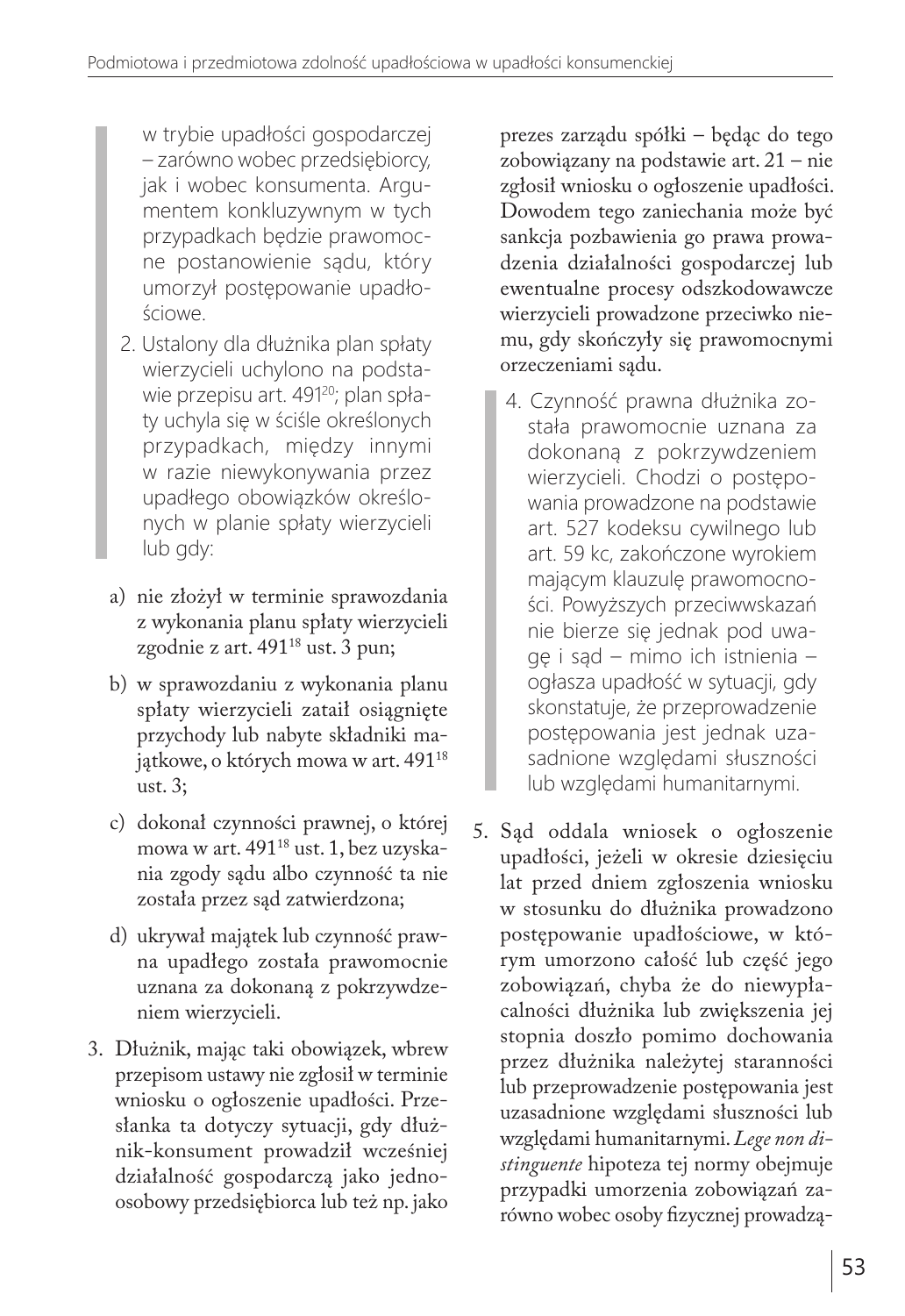cej działalność gospodarczą, jak i wobec konsumenta.

6. Sąd oddala wniosek o ogłoszenie upadłości, jeżeli dane podane przez dłużnika we wniosku są niezgodne z prawdą lub niezupełne, chyba że niezgodność lub niezupełność nie są istotne lub przeprowadzenie postępowania jest uzasadnione względami słuszności lub względami humanitarnymi. Zasada rzetelności informacyjnej dłużnika w postępowaniu upadłościowym ma fundamentalny charakter. Winien on zatem na każdym etapie tego postępowania współpracować z jego organami, przede wszystkim udzielając prawdziwych oraz kompleksowych danych – istotnych z punktu widzenia realizacji celów upadłości. Jeżeli zaś udowodni mu się brak owej rzetelności (przejawiający się np. w udzielaniu świadomie nieprawdziwych danych, ich fałszowaniu bądź selekcjonowaniu informacji o istnieniu i znaczeniu faktów relewantnych prawnie i ekonomicznie), wówczas należy oddalić wniosek o ogłoszenie upadłości konsumenckiej, która – pamiętajmy – ma na celu także umorzenie w części (a wyjątkowo nawet w całości) zobowiązań, a tym samym umożliwienie dłużnikowi tzw. *nowego startu* bez ciężaru długów.

Ważne jest stwierdzenie, że uchybienia związane z niezgodnością z faktami lub niekompleksowością danych musi *mieć istotny wpływ*, co oznacza zawinioną dys-

funkcjonalność (deformację) postępowania z punktu widzenia interesów wierzycieli. Dotyczy to zatem informacji o kluczowych faktach, mających wpływ na ocenę istnienia zdolności upadłościowej, a także służących rzetelnej ochronie praw podmiotowych wierzycieli.

#### **Względy humanitarne oraz słusznościowe jako ultymatywne kryteria wartościujące**

 Przesłanki negatywne z ust. 2 i 3 art. 4914 nie mają charakteru bezwzględnego. Ustawodawca wziął pod uwagę, że okoliczności powyższe – będące kategorią obiektywną – mogą zaistnieć w różnych kontekstach faktologicznych. Użyte przez ustawodawcę wyrażenia 'słuszność' i 'humanitaryzm' są jednak *pojęciami nieostrymi*. Jeżeli więc dłużnik powołuje się na nie we wniosku, sąd każdorazowo ma obowiązek dokonać ich wykładni i odnieść do twierdzeń dłużnika. Należy bowiem pamiętać, że z brzmienia przepisu wynika *obowiązek* (a nie uprawnienie) sądu *pominięcia przesłanek negatywnych*, jeżeli z ustalonego stanu faktycznego wynika, że ogłoszenie upadłości jest uzasadnione względami słuszności lub względami humanitarnymi. Sąd zatem, mimo zaistnienia przesłanki negatywnej określonej w normie art. 4914 ust. 2 pkt 3 pun, powinien ogłosić upadłość, jeżeli jest to uzasadnione względami słuszności lub przesłankami humanitarnymi.

Względy humanitarne związane są z zasadą solidaryzmu społecznego, z nakazem niesienia pomocy osobom, które znalazły się w stanie kryzysu finansowego – choćby i w wyniku własnych błędów czy naruszenia określonych norm prawnych; w ostatecznym ważeniu wartości moralnych takie osoby zasługują na pewien przywilej, jakim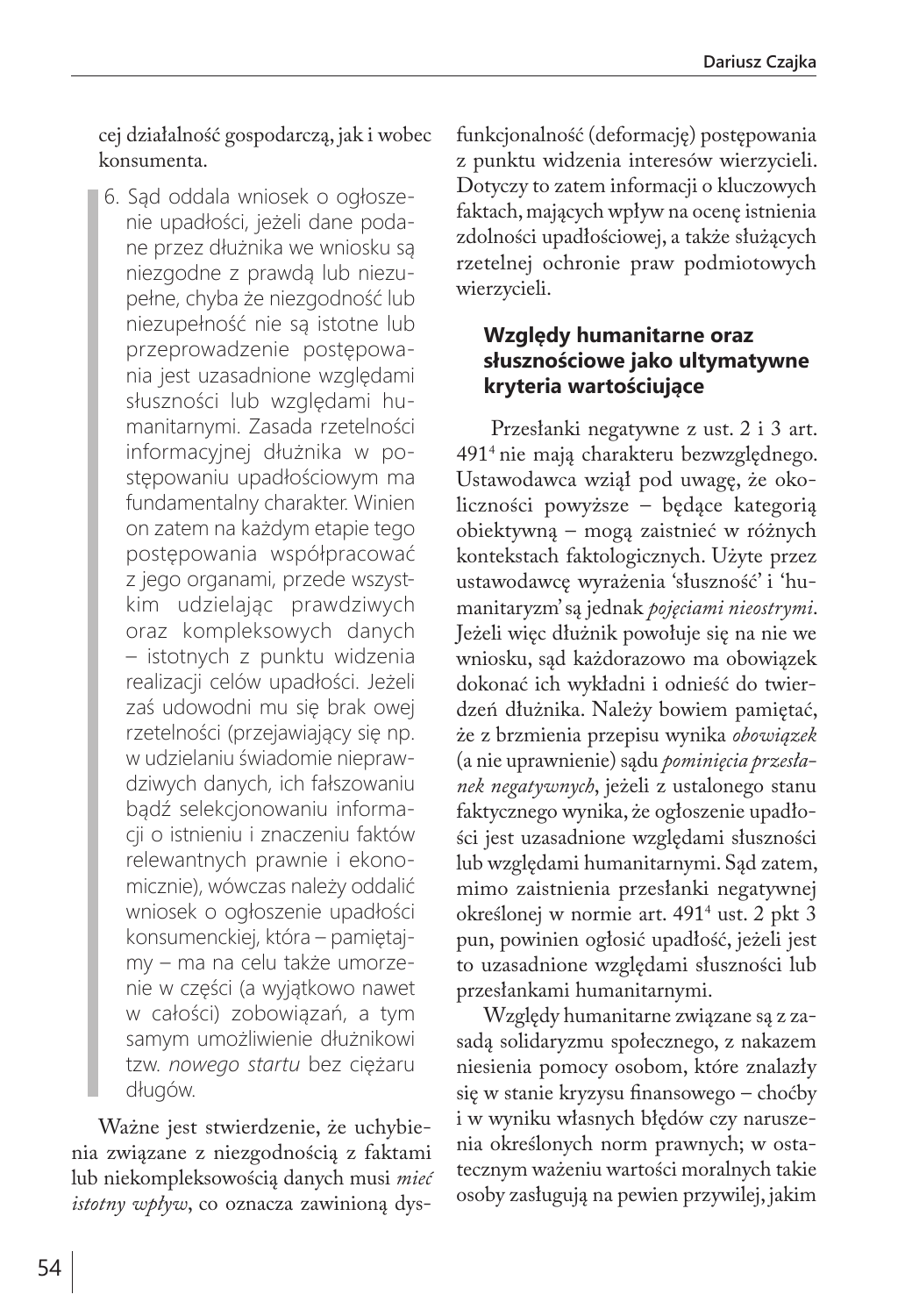jest możliwość umorzenia części lub całości ich zobowiązań.

Do takich sytuacji przykładowo zaliczymy ciężką chorobę dłużnika, samotne wychowywanie dzieci bez wystarczających alimentów, porzucenie rodziny przez jednego z małżonków – który do tej pory był jedynym żywicielem rodziny. Nie jest to rzecz jasna wyczerpujący katalog.

 Jak zauważa w swym komentarzu Stanisław Gurgul, wyrażenia oraz "względy humanitarne" oraz "względy słuszności" stanowią kategorię metaprawną, odwołującą się do podstawowych i pierwotnych wartości moralnych. Pojęcie słuszności zastąpiło pojęcie zasad współżycia społecznego, które stanowiło jedną z klauzul generalnych polskiego prawa prywatnego, obok m.in. dobrych obyczajów; ma to swe korzenie w filozofii starożytnej Grecji (Arystotelesowska *epieikeia)* i w prawoznawstwie rzymskim, gdzie nosiło miano *aequitas*, rozumiane przede wszystkim jako "równość, umiarkowanie, bezstronność", a także "uczciwość, ludzkość, przystępność" (znaczenie "*aequitas*" jako słuszności eksponuje zwłaszcza znana definicja prawa pióra Celsusa: *ius est ars boni et aequi.* Wspólny nurt można – w olbrzymim skrócie – ująć następująco: klauzule generalne zawarte w prawie prywatnym, w tym "względy słuszności", odsyłają do reguł znajdujących się poza systemem prawa stanowionego, a więc do reguł ze sfery moralności (etyki) i dobrych obyczajów, które według jednej z definicji obejmują "wskazówki postępowania istniejące obiektywnie w poczuciu etycznym społeczeństwa". Ze względu jednak na nieskodyfikowanie tych reguł, jak również (a może nawet przede wszystkim) ze względu na zmieniający się ciągle kanon wartości etycznych uznawanych przez określone grupy społeczne, klauzulę "słuszności"

należy stosować bardzo ostrożnie – tylko więc w przypadkach, gdy prawo cywilne realizuje tzw. rozdzielczą funkcję sprawiedliwości, czyli gdy dokonuje przydziału praw i obowiązków według pewnych kryteriów, np. kwalifikacji osobistych, potrzeb, zasług, wysokości dochodów itd. (według doktryny jest to pierwotna forma sprawiedliwości, znajdująca wyraz w formule *ius suum cuique tribuere).*

 S. Gurgul stwierdza na koniec swego wywodu, że względy słuszności nie mogą być używane jako rozłączna alternatywa zasady humanitaryzmu (Gurgul 2011). Otóż nie można się jednak z tym zgodzić.

> Racjonalny ustawodawca używa dwóch różnych pojęć – nie jako semantycznych względem siebie synonimów, lecz jako samodzielnych terminów, które zarówno w sensie ekstensjonalnym, jak intensjonalnym oznaczają co innego, to znaczy mają *różne konotacje* oraz *różne denotacje*. A zatem względy słuszności mają inny sens znaczeniowy niż względy humanitarne.

Zastanówmy się nad denotacją pojęcia słuszności w prawie upadłościowym dotyczącym konsumentów. Należy przy tym przyjąć współcześnie obowiązujący model metodologiczny wykładni norm prawnych sformułowany przez Jerzego Wróblewskiego, a odnoszący się do tzw. trójpoziomowej komplementarnej wykładni prawa (Wróblewski 1990).

Przewiduje ona znajdowanie sensu znaczeniowego danego pojęcia, gdy przyjmie się celowościowe i systemowe wskaźniki kierunkowe, wzbogacające rozumienie semantyczne pojęć i zdań normatywnych wysłowionych w przepisach.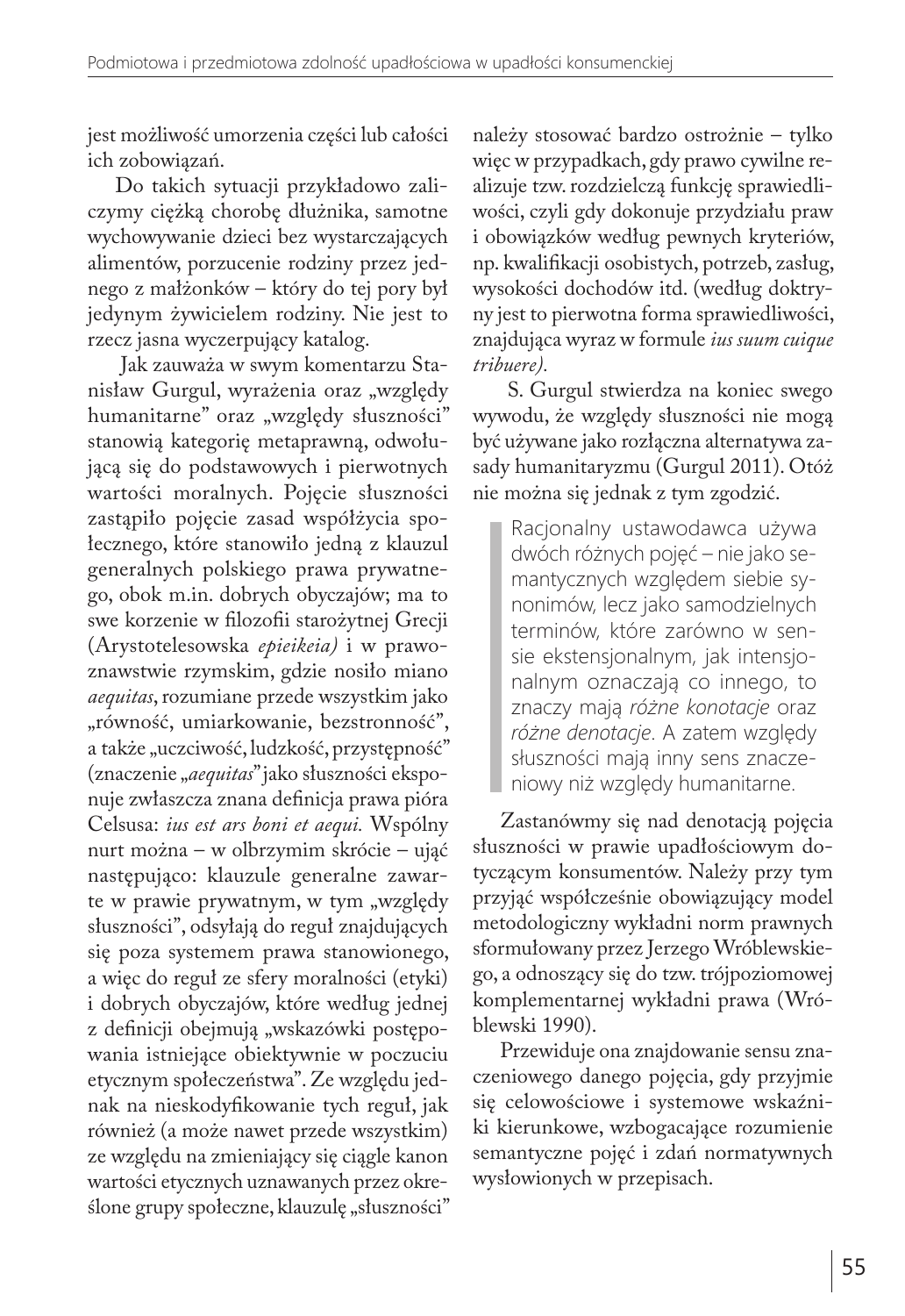Wykładnia funkcjonalna to rozumienie podstawowych celów postępowania upadłościowego obejmującego osoby fizyczne nieprowadzące dzielności gospodarczej. Wykładnia systemowa jest rezultatem logiczno-funkcjonalnego zastawienia (kompozycji) norm aksjologicznych oraz prakseologicznych określonych w prawie upadłościowym. Wykładnia semantyczna zaś to znalezienie wiązek strukturalnych własności współokreślających zakres ekstensjonalny pojęcia słuszności.

> Podstawową intencją (denotacją) pojęcia słuszności jest tzw. klauzula rozsądku – odnosząca się do tzw. racjonalności ustawodawcy. Racjonalność to nic innego, jak stosowanie zasady użyteczności marginalnej, znanej co prawda nauce ekonomii, ale funkcjonalnej także w warunkach działania systemów prawno-społecznych. Użyteczność marginalna ma do czynienia z celowymi wysiłkami uczynienia najlepszego użytku z ograniczonych zasobów ekonomiczno-prawnych. Z reguły w skomplikowanych systemach – o wielorakich celach i zasadach postępowania oraz zróżnicowaniu struktury instytucjonalnej – ich użyteczność mierzona jest wartością i dostępnością koncepcji alternatywnej. Kiedy np. użyteczność wartości określonej koncepcji, dajmy na to w opcji egzekucji syngularnej, spada poniżej użyteczności dobra "B" koncepcji upadłości konsumenckiej, powinien istnieć mechanizm racjonalnego wyboru opcji o wyższej użyteczności, uwzględniając komplementarne cele ochrony

praw wierzycieli i dłużnika. Właśnie za pomocą kryteriów użyteczności prawnik powinien tworzyć i stosować zróżnicowany system celów, instytucji i procedur. Użyteczność marginalna podejmowanych czynności to także optymalizacja wartości określonego potencjału ekonomiczno-prawnego i psychologicznego w ramach stosowania danego systemu prawa.

 W konsekwencji, jeśli w określonym analizowanym i ocenianym przypadku okaże się, że ogłoszenie upadłości przyniesie konsumentowi lepsze zabezpieczenie realizacji praw wszystkich kategorii wierzycieli, niż miałoby to miejsce w alternatywnym systemie egzekucji syngularnej, komorniczej – wówczas (zgodnie z zasadą słuszności, mimo że dłużnik popełnił błędy określone w we wcześniej przywoływanych przepisach, wykluczające *prima facie* ogłoszenie jego upadłości) sąd winien jednak ogłosić upadłość. Pamiętajmy, że egzekucja syngularna obok likwidacji nie przewiduje żadnych innych form realizacji spłaty, takich choćby jak plan spłaty czy instytucja zgromadzenia wierzycieli celem głosowania nad propozycjami układowymi – co przewiduje natomiast upadłość konsumencka.

#### **Kwestie dowodowe**

Analizując powyższe podstawy oddalenia wniosku o upadłość konsumenta, warto zastanowić się nad kwestiami natury dowodowej. Zgodnie z ogólną regułą wyrażoną w art. 6 kc i 232 kpc, osoba, która wywodzi skutki prawne ze swoich twierdzeń, winna je udowodnić.

W przypadku upadłości konsumenckiej w fazie badania wniosku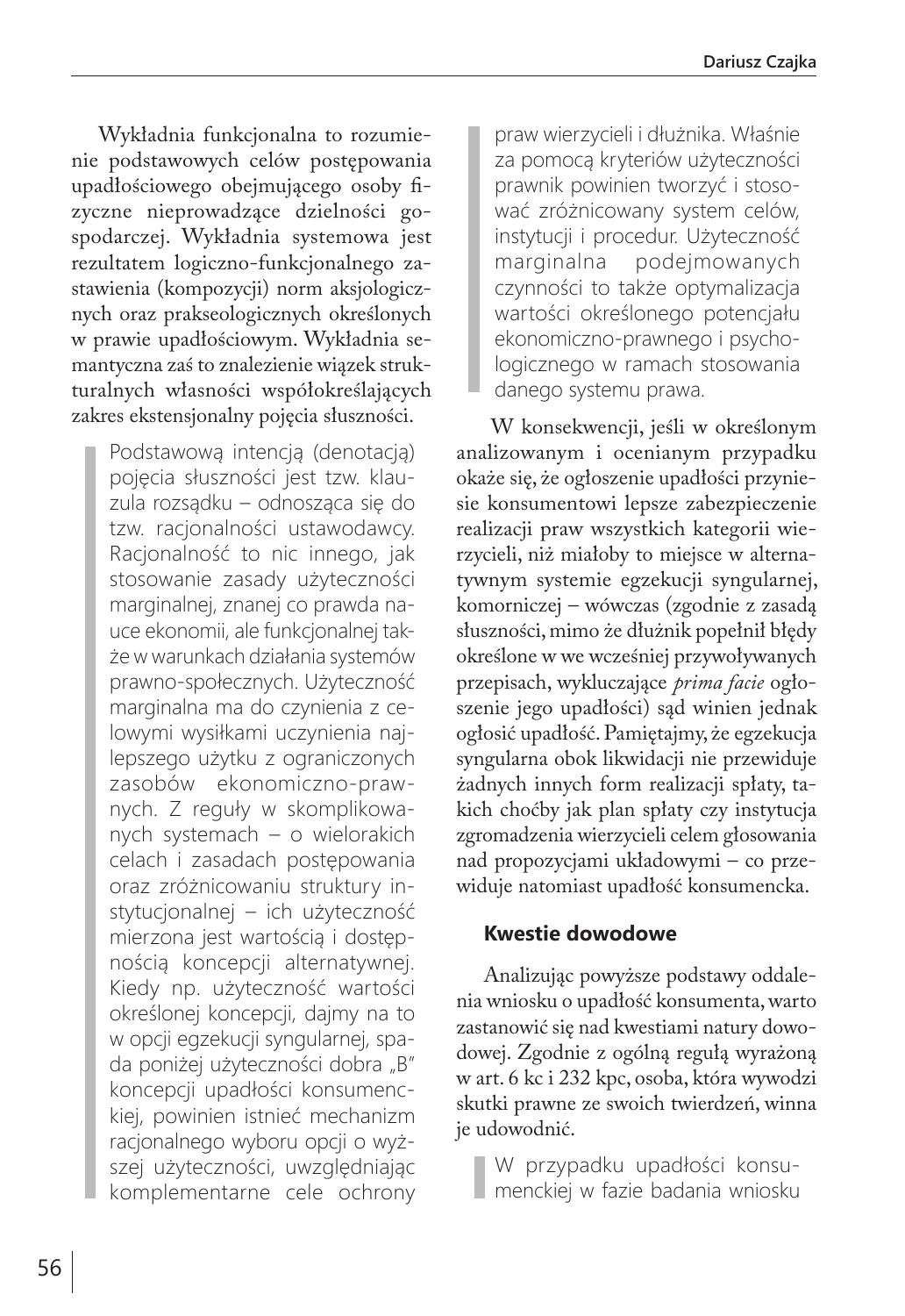o ogłoszenie upadłości ustawodawca ograniczył jednak tę regułę do złożenia przez konsumenta *oświadczenia wiedzy*, że żadna z tych przesłanek w jego przypadku nie istnieje. Sąd – moim zdaniem – powinien jednak zweryfikować lub sfalsyfikować treść tego oświadczenia przez analizę sprawozdań finansowych składanych urzędowi skarbowemu przez wnioskodawcę (PIT-y) albo ewentualnie zwrócić się do Krajowego Rejestru Sądowego

lub do Krajowego Rejestru Dłużników Niewypłacalnych – z prośbą o informację, czy dana osoba tam nie figurowała. Można także zwrócić się w tej sprawie do sądu upadłościowego w okręgu, w którym prawdopodobnie dłużnik mieszkał w ciągu ostatnich lat. Należy to uczynić także w celu zapobieżenia zjawisku tzw. *forum shopping*, czyli praktyce manipulowania właściwością.

#### **LITERATURA:**

- Th.P. van Hoorn, 1979, Strategic planning in small and medium-sized companies, Long Range Planning, Volume 12, Issue 2, April.
- A.J. Witosz, R. Adamus, 2009, *Upadłość konsumencka.* Komentarz praktyczny, Warszawa LexisNexis.
- G.H. Mead, 1934, *Mind, Self and Society* (*Umysł, osobowość i społeczeństwo*), przeł. Zofia Wolińska; wstępem opatrzyła Antonina Kłoskowska, Warszawa 1975, Państwowe Wydawnictwo Naukowe.
- Schütz A., 1967, *The Phenomenology of the Social World*, Evanston.
- Peter F. Drucker, 1954, The *Practice of Management (Praktyka zarządzania, MT Biznes 2005).*
- R. Dworkin, 1998, *Biorąc prawa poważnie*, tłum. T. Kowalski, Warszawa, WN PWN.
- Wacław Makowski, 1932, *Komentarz do Kodeksu karnego z 1932 roku*, Warszawa, nakładem F. Hoesicka.
- Witold Czachórski et al., 2009, *Zobowiązania.* Zarys wykładu, Warszawa, LexisNexis.
- Stanisław Grobel, Pojęcie rażącego niedbalstwa w kodeksie cywilnym, Nowe Prawo 1978/5.
- Zdzisław Gawlik, 2014, *Kodeks cywilny. Komentarz*, tom 3, Zobowiązania. Część ogólna, red. nauk. Andrzej Kidyba, Warszawa, Wolters Kluwer.
- Stanisław Gurgul, 2011, *Prawo upadłościowe i naprawcze*. Komentarz, Warszawa, C.H. Beck.
- Jerzy Wróblewski, 1990, *Rozumienie prawa* i jego *wykładnia*, Wrocław, Wyd. UWr.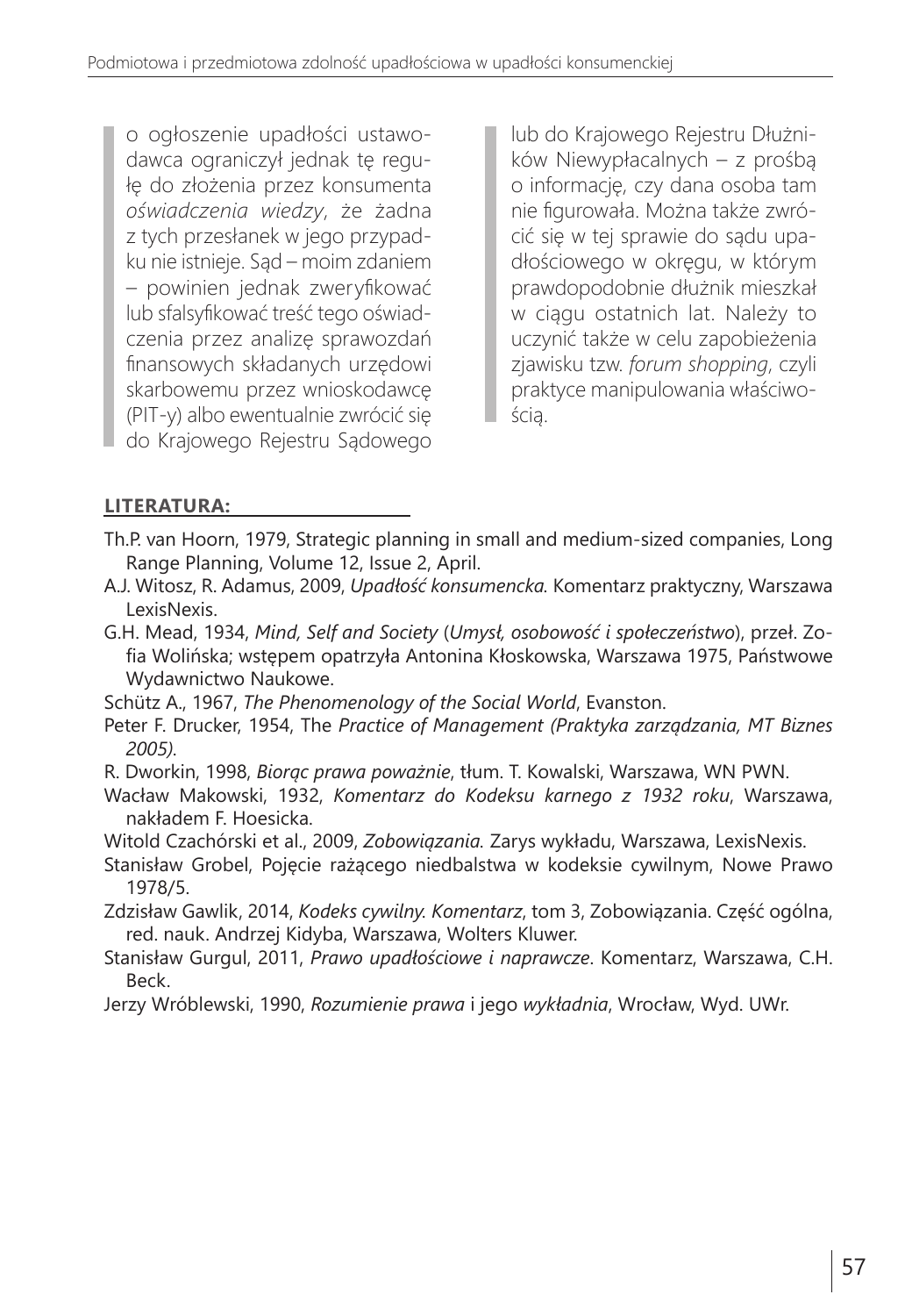#### **Summary**

The paper deals with a problem of insolvency capacity (subjective and subjective) in consumer bankruptcy – a new institution in the Polish legal system. It shows that interesting matter not only from practical (legal) point of view but also philosophical and moral.

The part presented here is a chapter of the book on consumer bankruptcy in Poland and its legal context – prepared by ESLA Publishing House (EWSPiA).